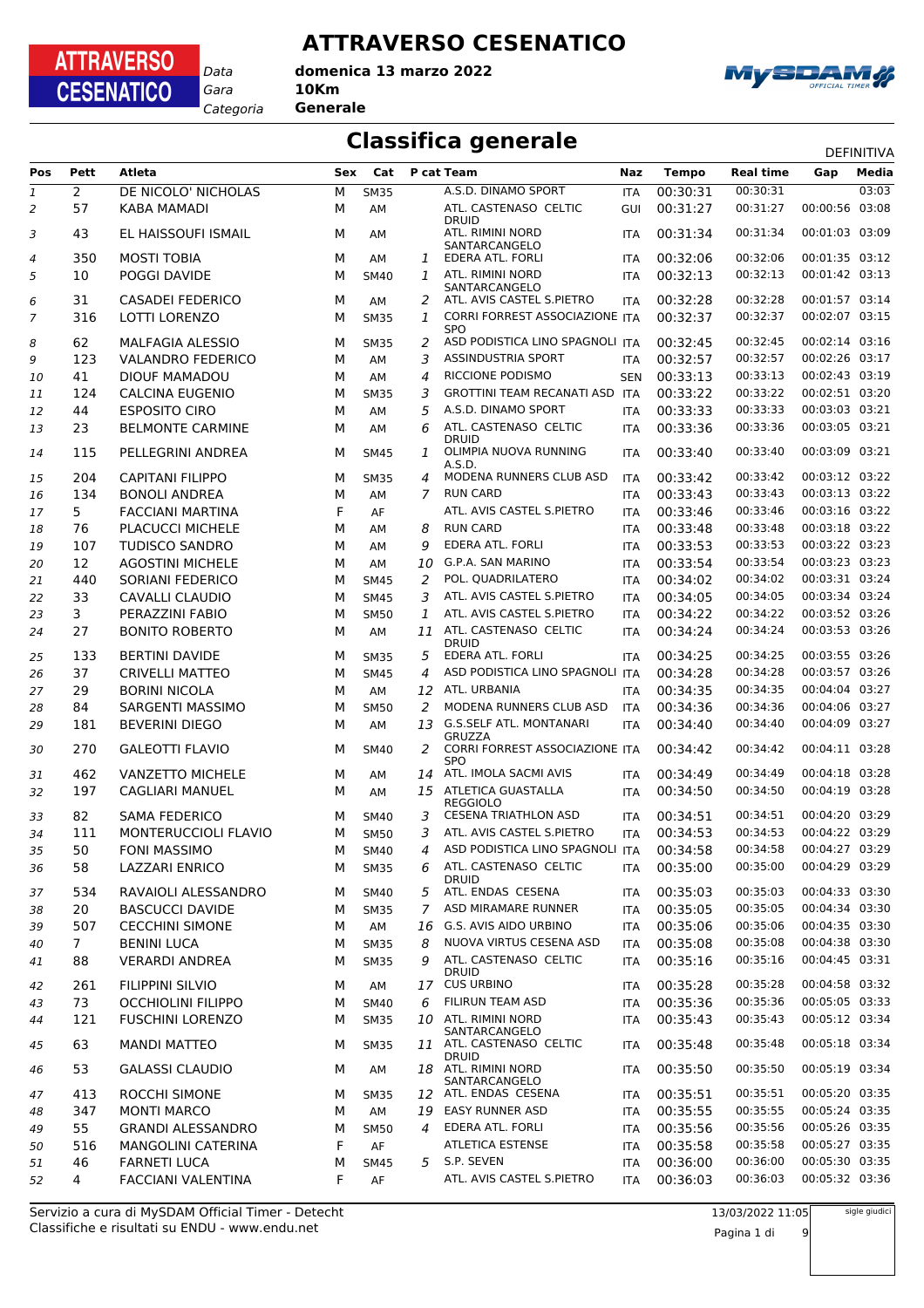| Pos | Pett      | Atleta                    | Sex    | Cat          |          | P cat Team                               | Naz        | <b>Tempo</b> | <b>Real time</b> | Gap                              | Media |
|-----|-----------|---------------------------|--------|--------------|----------|------------------------------------------|------------|--------------|------------------|----------------------------------|-------|
| 53  | 207       | CARPENITO GIACOMO         | М      | <b>SM45</b>  | 6        | MODENA RUNNERS CLUB ASD                  | <b>ITA</b> | 00:36:05     | 00:36:05         | 00:05:35 03:36                   |       |
| 54  | 245       | DI GREGORIO DAMIANO       | М      | <b>SM35</b>  | 13       | G.P. ENDAS CESENA                        | ITA        | 00:36:08     | 00:36:08         | 00:05:38 03:36                   |       |
| 55  | 476       | <b>ZAMBONI ANDREA</b>     | М      | <b>SM35</b>  | 14       | ATL. IMOLA SACMI AVIS                    | <b>ITA</b> | 00:36:12     | 00:36:12         | 00:05:42 03:37                   |       |
| 56  | 396       | RAGONE ALESSANDRO         | М      | <b>SM35</b>  | 15       | ASD MIRAMARE RUNNER                      | <b>ITA</b> | 00:36:15     | 00:36:15         | 00:05:45 03:37                   |       |
| 57  | 28        | <b>BONVINI SIMONE</b>     | М      | AM           | 20       | <b>EDERA ATL. FORLI</b>                  | ITA        | 00:36:16     | 00:36:16         | 00:05:46 03:37                   |       |
| 58  | 61        | <b>LUCIANI DANIELE</b>    | М      | <b>SM35</b>  | 16       | GROTTINI TEAM RECANATI ASD ITA           |            | 00:36:34     | 00:36:34         | 00:06:04 03:39                   |       |
| 59  | 546       | <b>VENTURELLI GLORIA</b>  | F      | <b>SF40</b>  | 1        | ATLETICA MDS PANARIAGROUP                | ITA        | 00:36:44     | 00:36:44         | 00:06:13 03:40                   |       |
|     |           |                           |        |              |          | ASD                                      |            |              | 00:36:45         |                                  |       |
| 60  | 461       | <b>VALENTINI LUCA</b>     | М      | AM           | 7        | 21 G.P.A. SAN MARINO<br>ATL. RIMINI NORD | <b>ITA</b> | 00:36:45     | 00:36:47         | 00:06:15 03:40<br>00:06:16 03:40 |       |
| 61  | 423       | ROVELLI ALESSANDRO        | М      | <b>SM40</b>  |          | SANTARCANGELO                            | ITA        | 00:36:47     |                  |                                  |       |
| 62  | 130       | <b>CASALINI FILIPPO</b>   | М      | AM           | 22       | <b>RUN CARD</b>                          | <b>ITA</b> | 00:36:49     | 00:36:49         | 00:06:18 03:40                   |       |
| 63  | 199       | CALVANICO VINCENZO        | М      | <b>SM50</b>  | 5        | A.R.C.U.S.                               | ITA        | 00:36:50     | 00:36:50         | 00:06:20 03:40                   |       |
| 64  | 8         | <b>BORGHESI GIANLUCA</b>  | М      | <b>SM40</b>  | 8        | ATL. AVIS CASTEL S.PIETRO                | ITA        | 00:36:56     | 00:36:56         | 00:06:25 03:41                   |       |
| 65  | 390       | POLCHI MASSIMO            | М      | <b>SM40</b>  | 9        | A.S.D. OLYMPIC RUNNERS                   | <b>ITA</b> | 00:37:02     | 00:37:02         | 00:06:32 03:42                   |       |
| 66  | 331       | DADIE' MATTEO             | М      | <b>SM40</b>  | 10       | LAMA<br>ASD MIRAMARE RUNNER              | <b>ITA</b> | 00:37:07     | 00:37:07         | 00:06:37 03:42                   |       |
| 67  | 87        | SPERINDEI DANIELE         | М      | <b>SM55</b>  | 1        | ATL. AVIS CASTEL S.PIETRO                | <b>ITA</b> | 00:37:10     | 00:37:10         | 00:06:40 03:42                   |       |
| 68  | 51        | <b>FRANCARIO GIULIA</b>   | F      | AF           | 1        | ASD PODISTICA LINO SPAGNOLI ITA          |            | 00:37:12     | 00:37:12         | 00:06:41 03:43                   |       |
| 69  | 45        | <b>FALL MODOU</b>         | М      | AM           | 23       | LIBERTAS ATLETICA FORLI'                 | <b>SEN</b> | 00:37:15     | 00:37:15         | 00:06:45 03:43                   |       |
| 70  | 551       | <b>MARCHESI RAFFAELE</b>  | М      | <b>SM35</b>  | 17       | G.S. ATLETICA 75 CATTOLICA               | <b>ITA</b> | 00:37:17     | 00:37:17         | 00:06:46 03:43                   |       |
| 71  | 456       | PERFETTI FEDERICO         | М      | <b>SM45</b>  | 7        | ATL. MAMELI RAVENNA                      | <b>ITA</b> | 00:37:18     | 00:37:18         | 00:06:47 03:43                   |       |
| 72  | 128       | <b>BARBIERI FAUSTO</b>    | М      | <b>SM55</b>  | 2        | G.S. GABBI ASD                           | <b>ITA</b> | 00:37:19     | 00:37:19         | 00:06:49 03:43                   |       |
| 73  | 102       | <b>VINCENZI VALERIO</b>   | М      | <b>SM60</b>  | 1        | ASD POL. SIDERMEC - VITALI               | ITA        | 00:37:21     | 00:37:21         | 00:06:50 03:44                   |       |
| 74  | 515       | <b>FIORAVANTI MATTEO</b>  | М      | AM           | 24       | <b>ATLETICA ESTENSE</b>                  | ITA        | 00:37:22     | 00:37:22         | 00:06:51 03:44                   |       |
| 75  | 448       | <b>TONI DANIELE</b>       | М      | AM           | 25       | <b>RUN CARD</b>                          | <b>ITA</b> | 00:37:23     | 00:37:23         | 00:06:52 03:44                   |       |
| 76  | 129       | <b>MORONI FEDERICA</b>    | F      | <b>SF50</b>  | 1        | G.S. GABBI ASD                           | ITA        | 00:37:27     | 00:37:27         | 00:06:56 03:44                   |       |
| 77  | 242       | <b>GRILLI LUCA</b>        | М      | <b>SM40</b>  | 11       | A.S.D. TEAM MISANO                       | <b>ITA</b> | 00:37:29     | 00:37:29         | 00:06:58 03:44                   |       |
| 78  | 297       | <b>GUIDI DAVIDE</b>       | М      | AM           | 26       | ASD POL. SIDERMEC - VITALI               | <b>ITA</b> | 00:37:31     | 00:37:31         | 00:07:01 03:45                   |       |
| 79  | 32        | <b>CATALDO MATTIA</b>     | М      | <b>SM35</b>  | 18       | ASD ATL. CESENATICO                      | <b>ITA</b> | 00:37:32     | 00:37:32         | 00:07:01 03:45                   |       |
| 80  | 9         | <b>PACINI ROBERTO</b>     | М      | <b>SM55</b>  | 3        | RICCIONE PODISMO                         | ITA        | 00:37:38     | 00:37:38         | 00:07:07 03:45                   |       |
| 81  | 122       | <b>CAPPELLI ROBERTO</b>   | М      | <b>SM45</b>  | 8        | A.S.D. DINAMO SPORT                      | <b>ITA</b> | 00:37:41     | 00:37:41         | 00:07:10 03:46                   |       |
| 82  | 132       | <b>CORBARA ROBERTO</b>    | М      | SM50         | 6        | ATL. ENDAS CESENA                        | <b>ITA</b> | 00:37:44     | 00:37:44         | 00:07:13 03:46                   |       |
| 83  | 354       | <b>NEGRINI ALBERTO</b>    | М      | <b>SM50</b>  | 7        | <b>TRIIRON</b>                           | ITA        | 00:37:46     | 00:37:46         | 00:07:15 03:46                   |       |
| 84  | 131       | <b>GAZZONI ANTONIO</b>    | М      | <b>SM40</b>  | 12       | <b>CESENA TRIATHLON ASD</b>              | <b>ITA</b> | 00:37:47     | 00:37:47         | 00:07:16 03:46                   |       |
| 85  | 36        | <b>CONTI ANDREA</b>       | М      | <b>SM55</b>  | 4        | ATL. AVIS CASTEL S.PIETRO                | <b>ITA</b> | 00:37:50     | 00:37:50         | 00:07:20 03:46                   |       |
| 86  | 568       | <b>GARDINI CRISTIANO</b>  | М      | <b>SM45</b>  | 9        | <b>RUN CARD</b>                          | ITA        | 00:37:54     | 00:37:54         | 00:07:24 03:47                   |       |
| 87  | 452       | <b>TOROUATI SIMONE</b>    | М      | <b>SM40</b>  | 13       | G. POD. LE SBARRE                        | <b>ITA</b> | 00:37:54     | 00:37:54         | 00:07:24 03:47                   |       |
| 88  | 535       | <b>CECCARELLI ERMETE</b>  | М      | AM           | 27       | <b>RUN CARD</b>                          | <b>ITA</b> | 00:37:55     | 00:37:55         | 00:07:24 03:47                   |       |
| 89  | 545       | <b>NOVELLI DARIO</b>      | М      | <b>SM45</b>  | 10       | <b>CESENA TRIATHLON ASD</b>              | <b>ITA</b> | 00:37:55     | 00:37:55         | 00:07:25 03:47                   |       |
| 90  | 116       | <b>TERCHI FABRIZIO</b>    | М      | <b>SM55</b>  | 5        | ASD PODISTICA LINO SPAGNOLI ITA          |            | 00:37:55     | 00:37:55         | 00:07:25 03:47                   |       |
| 91  | 19        | <b>BARONI DANIELE</b>     | М      | <b>SM55</b>  | 6        | ATL. RIMINI NORD<br>SANTARCANGELO        | <b>ITA</b> | 00:37:57     | 00:37:57         | 00:07:27 03:47                   |       |
| 92  | 473       | ZABIHI GOLEKOLAHI         | м      | <b>SM40</b>  |          | 14 ASD MIRAMARE RUNNER                   | ITA        | 00:37:58     | 00:37:58         | 00:07:27 03:47                   |       |
|     |           | <b>BEHROOZ</b>            |        |              |          |                                          |            |              |                  |                                  |       |
| 93  | 553       | <b>TARRICONE ANGELO</b>   | М      | <b>SM45</b>  | 11       | G.S. ATLETICA 75 CATTOLICA               | <b>ITA</b> | 00:38:00     | 00:38:00         | 00:07:29 03:47                   |       |
| 94  | 185       | <b>BIONDI FABIO</b>       | М      | <b>SM35</b>  | 19       | ASD POL. SIDERMEC - VITALI               | <b>ITA</b> | 00:38:01     | 00:38:01         | 00:07:30 03:48                   |       |
| 95  | 69        | MUGHETTI NICOLA           | М      | AM           | 28       | <b>RUN CARD</b>                          | ITA        | 00:38:03     | 00:38:03         | 00:07:33 03:48                   |       |
| 96  | 234       | DE CERRETO STEFANO        | М      | <b>SM50</b>  | 8        | G.S. ATLETICA 75 CATTOLICA               | ITA        | 00:38:03     | 00:38:03         | 00:07:33 03:48                   |       |
| 97  | 13        | <b>ALTINI ROSSANO</b>     | М      | SM60         | 2        | ATL. AVIS CASTEL S.PIETRO                | <b>ITA</b> | 00:38:06     | 00:38:06         | 00:07:35 03:48                   |       |
| 98  | 543       | <b>COSTANTINI FABIO</b>   | М      | <b>SM60</b>  | 3        | ATL.'BANCA DI<br>PESARO'C.STORICO        | ITA        | 00:38:06     | 00:38:06         | 00:07:35 03:48                   |       |
| 99  | 205       | <b>CAPPELLI DAVIDE</b>    | М      | SM40         |          | 15 EASY RUNNER ASD                       | ITA        | 00:38:06     | 00:38:06         | 00:07:36 03:48                   |       |
| 100 | 26        | <b>BIONDINI MAURIZIO</b>  | М      | <b>SM55</b>  | 7        | ATL. AVIS CASTEL S.PIETRO                | ITA        | 00:38:11     | 00:38:11         | 00:07:41 03:49                   |       |
| 101 | 215       | <b>CELESTINI LEONARDO</b> | М      | <b>SM40</b>  |          | 16 A.S.D. OLYMPIC RUNNERS                | <b>ITA</b> | 00:38:11     | 00:38:11         | 00:07:41 03:49                   |       |
|     |           | PERNICI MASSIMILIANO      |        |              |          | LAMA<br>17 FILIRUN TEAM ASD              |            | 00:38:12     | 00:38:12         | 00:07:41 03:49                   |       |
| 102 | 112<br>67 | MINGOZZI CLAUDIO          | М      | SM40         |          | <b>EASY RUNNER ASD</b>                   | ITA        | 00:38:14     | 00:38:14         | 00:07:44 03:49                   |       |
| 103 | 72        | <b>NOVALI LUCA</b>        | М<br>М | SM40<br>SM40 | 18<br>19 | <b>CESENA TRIATHLON ASD</b>              | <b>ITA</b> | 00:38:15     | 00:38:15         | 00:07:45 03:49                   |       |
| 104 | 64        | <b>MANTINI GIANLUCA</b>   | М      | <b>SM50</b>  | 9        | A.S.D. OLYMPIC RUNNERS                   | <b>ITA</b> | 00:38:15     | 00:38:15         | 00:07:45 03:49                   |       |
| 105 |           |                           |        |              |          | LAMA                                     | ITA        |              |                  |                                  |       |
| 106 | 374       | PASTORE TOMMASO           | м      | <b>SM40</b>  | 20       | ATL. RIMINI NORD                         | ITA        | 00:38:17     | 00:38:17         | 00:07:46 03:49                   |       |
| 107 | 235       | DE PASQUALE LUCA          | М      | <b>SM45</b>  |          | SANTARCANGELO<br>12 A.S.D. DINAMO SPORT  | <b>ITA</b> | 00:38:17     | 00:38:17         | 00:07:46 03:49                   |       |
| 108 | 101       | <b>BIGARINI FLAVIA</b>    | F      | AF           | 2        | ASD PODISTICA LINO SPAGNOLI ITA          |            | 00:38:19     | 00:38:19         | 00:07:49 03:49                   |       |
| 109 | 119       | <b>MULEO LUCA</b>         | М      | SM40         | 21       | ASD TEAM GRANAROLO                       | <b>ITA</b> | 00:38:22     | 00:38:22         | 00:07:51 03:50                   |       |
| 110 | 83        | SAMPAOLI ITALO            | М      | SM60         | 4        | <b>EASY RUNNER ASD</b>                   | <b>ITA</b> | 00:38:26     | 00:38:26         | 00:07:55 03:50                   |       |
| 111 | 521       | PRETI CHRISTIAN           | М      | <b>SM45</b>  | 13       | G.S. LAMONE                              | <b>ITA</b> | 00:38:33     | 00:38:33         | 00:08:02 03:51                   |       |
| 112 | 39        | DE LORENSIS STEFANO       | М      | AM           | 29       | ATL. CASTENASO CELTIC<br>DRUID           | <b>ITA</b> | 00:38:34     | 00:38:34         | 00:08:03 03:51                   |       |

Classifiche e risultati su ENDU - www.endu.net Servizio a cura di MySDAM Official Timer - Detecht sigle giudici

Pagina 2 di 9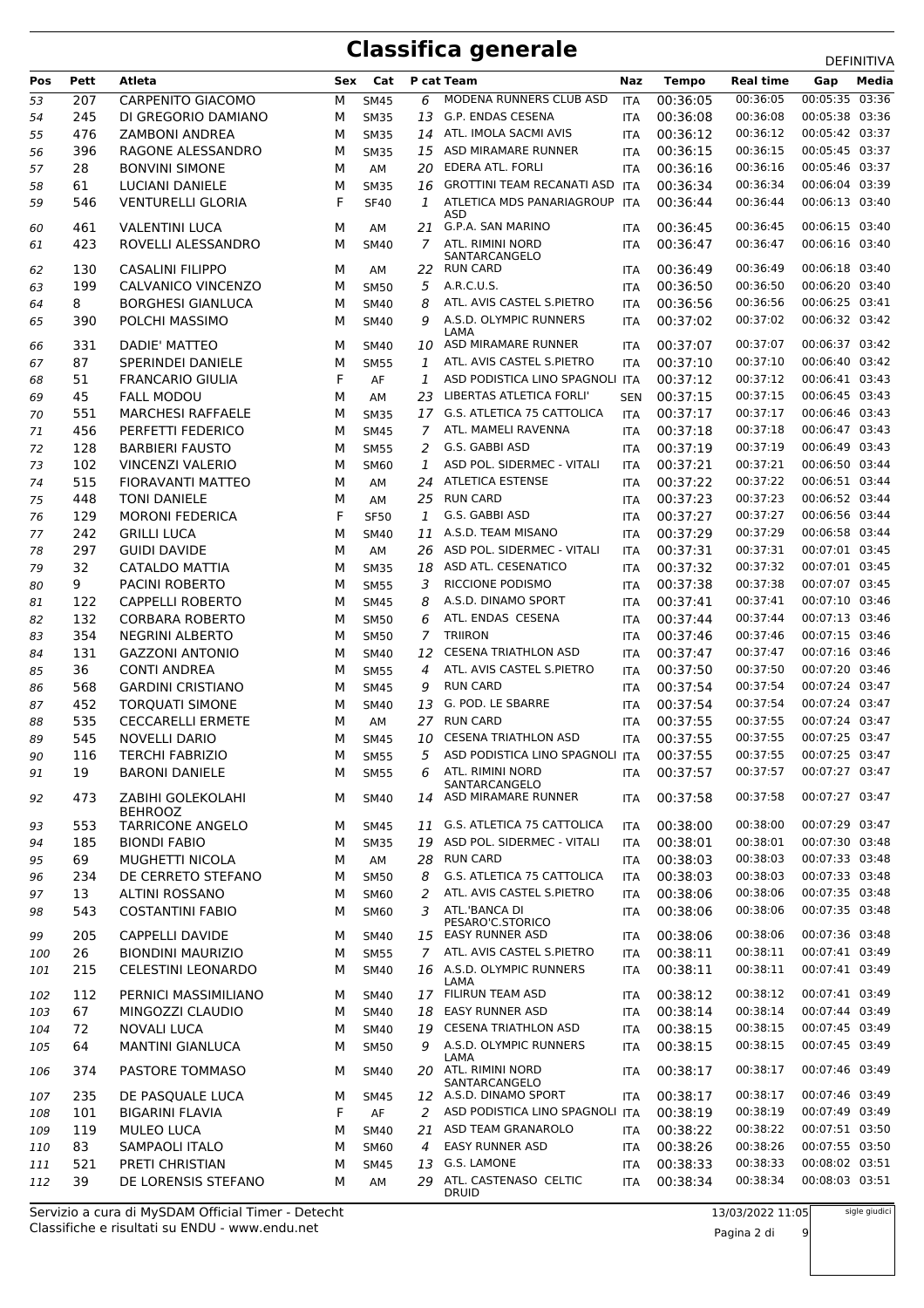| Pos | <b>Pett</b> | Atleta                                          | Sex | Cat         |     | P cat Team                                     | Naz        | <b>Tempo</b>         | <b>Real time</b>     | Gap                              | Media |
|-----|-------------|-------------------------------------------------|-----|-------------|-----|------------------------------------------------|------------|----------------------|----------------------|----------------------------------|-------|
| 113 | 89          | <b>VERSARI VALERIO</b>                          | м   | <b>SM65</b> | 1   | ATL. AVIS CASTEL S.PIETRO                      | <b>ITA</b> | 00:38:35             | 00:38:35             | 00:08:05 03:51                   |       |
| 114 | 417         | ROSATI NICOLA                                   | М   | <b>SM40</b> |     | 22 S.P. SEVEN                                  | <b>ITA</b> | 00:38:39             | 00:38:39             | 00:08:08 03:51                   |       |
| 115 | 365         | PALADINI PAOLO                                  | М   | <b>SM50</b> |     | 10 A.S.D. DINAMO SPORT                         | <b>ITA</b> | 00:38:39             | 00:38:39             | 00:08:09 03:51                   |       |
| 116 | 81          | ROSSI BENEDETTA                                 | F   | AF          | 3   | ATL. CASTELLO                                  | <b>ITA</b> | 00:38:40             | 00:38:40             | 00:08:10 03:51                   |       |
| 117 | 472         | <b>VUOCOLO MAURIZIO</b>                         | М   | <b>SM45</b> | 14  | POL. QUADRILATERO                              | <b>ITA</b> | 00:38:44             | 00:38:44             | 00:08:13 03:52                   |       |
| 118 | 229         | <b>CUSMAI NATALE</b>                            | М   | <b>SM40</b> | 23  | A.S.D. DINAMO SPORT                            | <b>ITA</b> | 00:38:47             | 00:38:47             | 00:08:17 03:52                   |       |
| 119 | 482         | LICATA ALESSANDRO                               | М   | <b>SM45</b> | 15  | <b>EDERA ATL. FORLI</b>                        | <b>ITA</b> | 00:38:49             | 00:38:49             | 00:08:19 03:52                   |       |
| 120 | 30          | <b>BRUNELLI MICHELE</b>                         | М   | <b>SM35</b> | 20  | <b>TIFERNO RUNNERS</b>                         | <b>ITA</b> | 00:38:50             | 00:38:50             | 00:08:19 03:52                   |       |
| 121 | 49          | <b>FERRI MASSIMO</b>                            | М   | <b>SM45</b> |     | 16 ATL. CASTENASO CELTIC                       | <b>ITA</b> | 00:38:50             | 00:38:50             | 00:08:19 03:52                   |       |
| 122 | 444         | <b>TARABELLA STEFANO</b>                        | м   | <b>SM45</b> |     | <b>DRUID</b><br>17 A.S.D. OLYMPIC RUNNERS      | <b>ITA</b> | 00:38:53             | 00:38:53             | 00:08:22 03:53                   |       |
| 123 | 70          | <b>NANU ANA</b>                                 | F.  | <b>SF40</b> | 2   | LAMA<br>ATL. RIMINI NORD<br>SANTARCANGELO      | <b>ITA</b> | 00:38:56             | 00:38:56             | 00:08:25 03:53                   |       |
| 124 | 387         | PIOVACCARI SAMUELE                              | м   | AM          | 30  | LIBERTAS ATLETICA FORLI'                       | ITA        | 00:38:57             | 00:38:57             | 00:08:26 03:53                   |       |
| 125 | 286         | <b>GIORGI LUCA</b>                              | М   | AM          | 31  | G.P.A. SAN MARINO                              | ITA        | 00:38:59             | 00:38:59             | 00:08:29 03:53                   |       |
| 126 | 561         | <b>DONATI FABIO</b>                             | М   | <b>SM40</b> | 24  | RIMINI MARATHON                                | <b>ITA</b> | 00:39:04             | 00:39:04             | 00:08:33 03:54                   |       |
| 127 | 6           | <b>ZANELLI FILIPPO</b>                          | М   | <b>SM50</b> | 11  | <b>CESENA TRIATHLON ASD</b>                    | <b>ITA</b> | 00:39:04             | 00:39:04             | 00:08:34 03:54                   |       |
| 128 | 328         | <b>MASARACCHIA GIUSEPPE</b><br><b>SALVATORE</b> | М   | <b>SM45</b> |     | 18 S.P. SEVEN                                  | <b>ITA</b> | 00:39:07             | 00:39:07             | 00:08:36 03:54                   |       |
| 129 | 371         | PARI ALESSANDRO                                 | м   | <b>SM45</b> | 19  | A.S.D. DINAMO SPORT                            | ITA        | 00:39:11             | 00:39:11             | 00:08:40 03:55                   |       |
| 130 | 75          | PISTOCCHI STEFANO                               | М   | <b>SM55</b> | 8   | ATL. AVIS CASTEL S.PIETRO                      | <b>ITA</b> | 00:39:15             | 00:39:15             | 00:08:45 03:55                   |       |
| 131 | 480         | <b>ZOFFOLI MARCO</b>                            | М   | <b>SM50</b> |     | 12 S.P. SEVEN                                  | ITA        | 00:39:16             | 00:39:16             | 00:08:46 03:55                   |       |
| 132 | 11          | ACCALAI ADOLFO                                  | М   | <b>SM65</b> | 2   | ATL. AVIS CASTEL S.PIETRO                      | <b>ITA</b> | 00:39:17             | 00:39:17             | 00:08:46 03:55                   |       |
| 133 | 162         | <b>BAGNOLI ROBERTO</b>                          | М   | <b>SM50</b> | 13  | ASD MIRAMARE RUNNER                            | <b>ITA</b> | 00:39:18             | 00:39:18             | 00:08:48 03:55                   |       |
| 134 | 68          | <b>MOSCONI GIANMARCO</b>                        | М   | <b>SM50</b> | 14  | <b>CESENA TRIATHLON ASD</b>                    | <b>ITA</b> | 00:39:19             | 00:39:19             | 00:08:49 03:55                   |       |
| 135 | 118         | <b>MELDOLI ELENA</b>                            | F   | <b>SF40</b> | 3   | <b>CESENA TRIATHLON ASD</b>                    | ITA        | 00:39:20             | 00:39:20             | 00:08:49 03:55                   |       |
| 136 | 56          | <b>INTRAVAIA FRANCESCO</b>                      | М   | <b>SM35</b> | 21  | A.S.D. MARATHON MONREALE                       | <b>ITA</b> | 00:39:21             | 00:39:21             | 00:08:50 03:56                   |       |
| 137 | 359         | NOTARO LORENZO                                  | м   | AM          |     | 32 G.S. AVIS AIDO URBINO                       | <b>ITA</b> | 00:39:23             | 00:39:23             | 00:08:52 03:56                   |       |
| 138 | 240         | <b>DELL'AMORE GABRIELE</b>                      | м   | <b>SM45</b> | 20  | <b>RUN CARD</b>                                | <b>ITA</b> | 00:39:26             | 00:39:26             | 00:08:56 03:56                   |       |
| 139 | 489         | <b>ALLETTI LORENZO</b>                          | М   | <b>SM45</b> |     | 21 G.P.A. SAN MARINO                           | <b>ITA</b> | 00:39:29             | 00:39:29             | 00:08:58 03:56                   |       |
| 140 | 90          | <b>VIROLI ARALDO</b>                            | М   | <b>SM65</b> | 3   | ATL. AVIS CASTEL S.PIETRO                      | <b>ITA</b> | 00:39:30             | 00:39:30             | 00:09:00 03:56                   |       |
| 141 | 465         | <b>VENTRUCCI WALTER</b>                         | М   | <b>SM40</b> | 25  | S.P. SEVEN                                     | <b>ITA</b> | 00:39:30             | 00:39:30             | 00:09:00 03:56                   |       |
| 142 | 439         | SOLDATI ANDREA                                  | М   | <b>SM40</b> | 26  | DOMANI ARRIVA SEMPRE                           | <b>ITA</b> | 00:39:34             | 00:39:34             | 00:09:03 03:57                   |       |
| 143 | 157         | ANGELINI ANDREA                                 | М   | <b>SM45</b> |     | 22 G.P.A. SAN MARINO                           | <b>ITA</b> | 00:39:34             | 00:39:34             | 00:09:03 03:57                   |       |
| 144 | 471         | <b>VOGLI PIER FRANCESCO</b>                     | М   | AM          | 33  | <b>RUN CARD</b>                                | ITA        | 00:39:37             | 00:39:37             | 00:09:06 03:57                   |       |
| 145 | 120         | LEARDINI LUANA                                  | F   | <b>SF40</b> | 4   | G.S. GABBI ASD<br><b>RUN CARD</b>              | <b>ITA</b> | 00:39:38             | 00:39:38             | 00:09:07 03:57                   |       |
| 146 | 151         | <b>ALBERTI MANUELE</b><br>DE PAOLI DENIS        | М   | <b>SM45</b> | 23  | ATL. RIMINI NORD                               | <b>ITA</b> | 00:39:38<br>00:39:39 | 00:39:38<br>00:39:39 | 00:09:07 03:57<br>00:09:08 03:57 |       |
| 147 | 40          |                                                 | М   | <b>SM35</b> | 22  | SANTARCANGELO                                  | ITA        |                      |                      |                                  |       |
| 148 | 403         | REGINATO DAMIANO                                | м   | <b>SM50</b> |     | 15 ASD NICO RUNNERS                            | <b>ITA</b> | 00:39:39             | 00:39:39             | 00:09:08 03:57                   |       |
| 149 | 194         | <b>BURIOLI FILIPPO</b>                          | М   | <b>SM45</b> |     | 24 ATL. RIMINI NORD<br>SANTARCANGELO           | ITA        | 00:39:40             | 00:39:40             | 00:09:10 03:57                   |       |
| 150 | 502         | <b>BARBIERATO ANTONIO</b>                       | м   | SM50        |     | 16 ATL. IMOLA SACMI AVIS                       | <b>ITA</b> | 00:39:41             | 00:39:41             | 00:09:10 03:58                   |       |
| 151 | 209         | <b>CASADIO DANIELE</b>                          | м   | AM          | 34  | A.S.D. DINAMO SPORT                            | ITA        | 00:39:41             | 00:39:41             | 00:09:11 03:58                   |       |
| 152 | 357         | <b>NICOLINI EMANUELE</b>                        | м   | <b>SM35</b> | 23  | <b>RIMINI MARATHON</b>                         | <b>ITA</b> | 00:39:43             | 00:39:43             | 00:09:12 03:58                   |       |
| 153 | 303         | LADISA GIORGIO                                  | м   | <b>SM45</b> |     | 25 S.P. SEVEN                                  | <b>ITA</b> | 00:39:44             | 00:39:44             | 00:09:13 03:58                   |       |
| 154 | 246         | DI MARTINO LUCA                                 | М   | <b>SM55</b> | 9   | RICCIONE PODISMO                               | <b>ITA</b> | 00:39:44             | 00:39:44             | 00:09:14 03:58                   |       |
| 155 | 47          | <b>FASANA DANIELE</b>                           | М   | <b>SM40</b> |     | 27 A.S.D. DINAMO SPORT                         | <b>ITA</b> | 00:39:47             | 00:39:47             | 00:09:16 03:58                   |       |
| 156 | 21          | <b>BELLETTI ANDREA</b>                          | м   | <b>SM50</b> |     | 17 ASD MIRAMARE RUNNER                         | <b>ITA</b> | 00:39:51             | 00:39:51             | 00:09:20 03:59                   |       |
| 157 | 152         | ALLEGRETTI LUCA                                 | м   | <b>SM45</b> |     | 26 GOLDEN CLUB RIMINI<br>INTERNAT.             | <b>ITA</b> | 00:39:52             | 00:39:52             | 00:09:21 03:59                   |       |
| 158 | 74          | ORLANDI LARA                                    | F.  | <b>SF40</b> | 5   | ATL. AVIS CASTEL S.PIETRO                      | <b>ITA</b> | 00:39:57             | 00:39:57             | 00:09:26 03:59                   |       |
| 159 | 59          | LI VOLSI ROBERTO                                | м   | <b>SM40</b> |     | 28 ATL. CASTENASO CELTIC                       | <b>ITA</b> | 00:39:57             | 00:39:57             | 00:09:26 03:59                   |       |
| 160 | 16          | <b>BALDAZZI MIRCO</b>                           | м   | <b>SM35</b> |     | druid<br>24 ATL. CASTENASO CELTIC              | <b>ITA</b> | 00:39:58             | 00:39:58             | 00:09:28 03:59                   |       |
| 161 | 353         | <b>NEGRI SIMONE</b>                             | м   | AM          |     | <b>DRUID</b><br>35 A.S.D. DINAMO SPORT         | <b>ITA</b> | 00:39:59             | 00:39:59             | 00:09:28 03:59                   |       |
| 162 | 474         | ZAFFERANI CLAUDIO                               | м   | <b>SM45</b> |     | 27 G.P.A. SAN MARINO                           | <b>ITA</b> | 00:40:00             | 00:40:00             | 00:09:30 03:59                   |       |
| 163 | 335         | MAZZOTTI GUIDO                                  | М   | SM60        | 5   | ATL. ENDAS CESENA                              | <b>ITA</b> | 00:40:02             | 00:40:02             | 00:09:31 04:00                   |       |
| 164 | 302         | LACCETTI DANIELE                                | М   | <b>SM55</b> |     | 10 G.S. GABBI ASD                              | <b>ITA</b> | 00:40:05             | 00:40:05             | 00:09:35 04:00                   |       |
| 165 | 104         | <b>MONTANARI ROMANO</b>                         | м   | <b>SM60</b> | 6   | <b>GP VILLA VERUCCHIO</b>                      | <b>ITA</b> | 00:40:07             | 00:40:07             | 00:09:36 04:00                   |       |
| 166 | 103         | AMATI GIANLUCA                                  | м   | <b>SM50</b> | 18  | <b>GP VILLA VERUCCHIO</b>                      | <b>ITA</b> | 00:40:08             | 00:40:08             | 00:09:38 04:00                   |       |
| 167 | 156         | ANGELI NICOLA                                   | м   | AM          | 36. | <b>MACIANO TEAM RUNNERS</b>                    | <b>ITA</b> | 00:40:09             | 00:40:09             | 00:09:38 04:00                   |       |
|     |             |                                                 |     |             |     | A.S.D.                                         |            |                      |                      |                                  |       |
| 168 | 304         | LAGHI SILVIA                                    | F.  | <b>SF40</b> | 6   | ATLETICA 85 FAENZA<br>11 U. P.POLICIANO AREZZO | <b>ITA</b> | 00:40:14             | 00:40:14<br>00:40:15 | 00:09:43 04:01<br>00:09:44 04:01 |       |
| 169 | 404         | RENZETTI STEFANO                                | м   | <b>SM55</b> |     | <b>ATLETICA</b>                                | <b>ITA</b> | 00:40:15             |                      |                                  |       |
| 170 | 42          | DRAGOTTA LUCA                                   | м   | <b>SM45</b> |     | 28 ATL. CASTENASO CELTIC<br><b>DRUID</b>       | <b>ITA</b> | 00:40:22             | 00:40:22             | 00:09:52 04:02                   |       |
| 171 | 95          | CATANIA FABRIZIO                                | м   | <b>SM50</b> |     | 19 S.P. SEVEN                                  | <b>ITA</b> | 00:40:29             | 00:40:29             | 00:09:58 04:02                   |       |

Classifiche e risultati su ENDU - www.endu.net Servizio a cura di MySDAM Official Timer - Detecht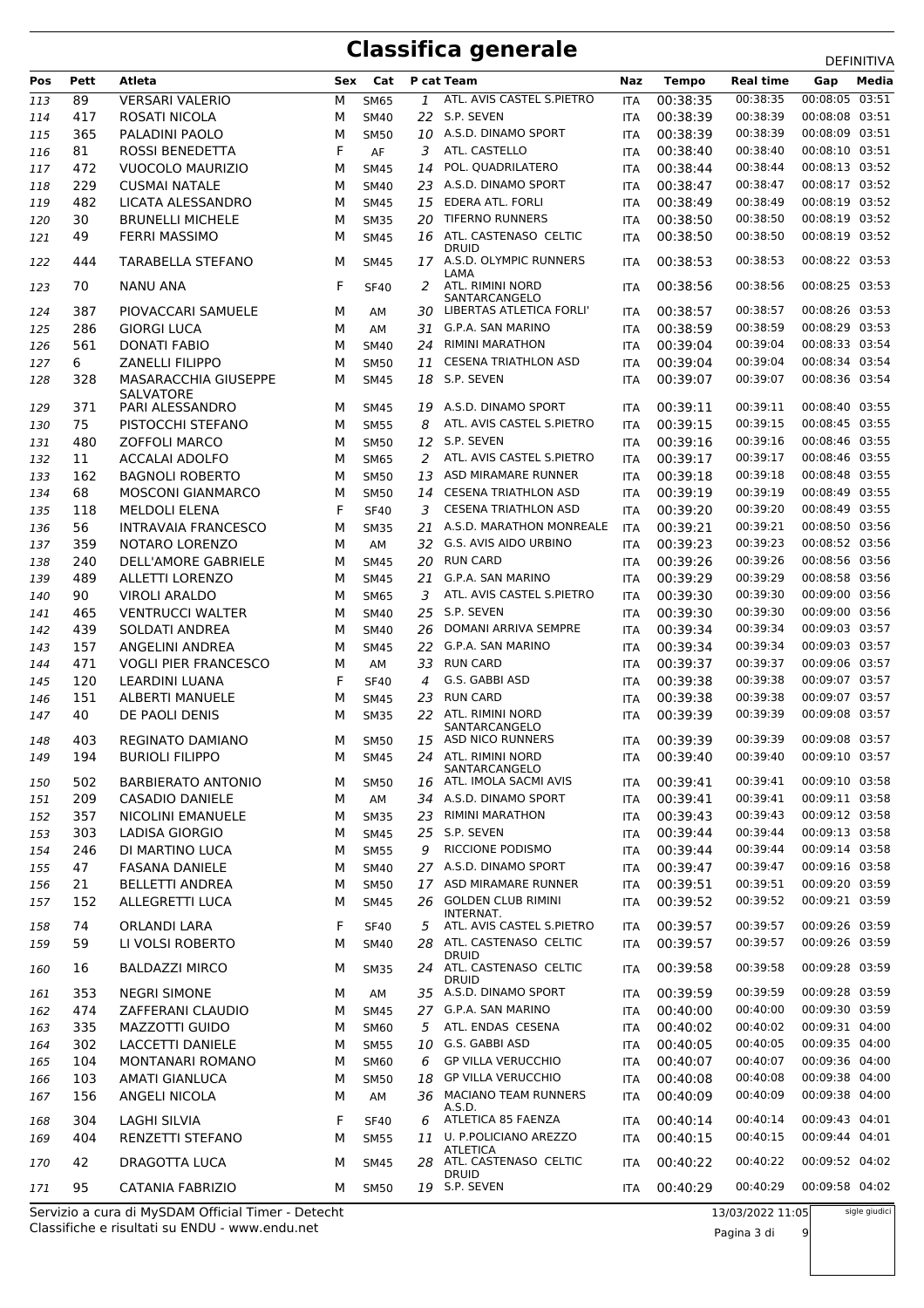| 00:10:01 04:03<br><b>RUN CARD</b><br>00:40:31<br><b>COMPOSTELLA DANIELE</b><br>00:40:31<br>222<br>12<br>172<br>М<br><b>SM55</b><br><b>ITA</b><br>288<br><b>GIOVAGNOLI MARCO</b><br>29 A.S.D. DINAMO SPORT<br>00:40:31<br>00:40:31<br>00:10:01 04:03<br>173<br>M<br><b>SM45</b><br><b>ITA</b><br>00:10:04 04:03<br><b>EASY RUNNER ASD</b><br>00:40:35<br>29<br>00:40:35<br>384<br>PETRINI GIANLUCA<br>M<br>174<br><b>SM40</b><br>ITA<br>00:10:05 04:03<br>30 EASY RUNNER ASD<br>00:40:35<br>22<br>MONTANARI ANDREA<br>00:40:35<br>175<br>M<br><b>SM45</b><br><b>ITA</b><br>00:10:05 04:03<br><b>VENTURELLI DANIELE</b><br>30 MODENA RUNNERS CLUB ASD<br>00:40:36<br>00:40:36<br>466<br><b>SM40</b><br><b>ITA</b><br>176<br>м<br>00:10:05 04:03<br>ATLETIC TEAM TAVERNA ASD<br>00:40:36<br>538<br><b>IMOLA ALESSANDRO</b><br>00:40:36<br>20<br>177<br>м<br><b>SM50</b><br>ITA<br>00:10:07 04:03<br><b>RUN CARD</b><br>00:40:38<br><b>COLOMBARI CLAUDIO</b><br>00:40:38<br>220<br>M<br><b>SM55</b><br>13<br>178<br><b>ITA</b><br>25 ATL. CASTENASO CELTIC<br>00:10:07 04:03<br>15<br><b>AUDACE LUCA</b><br>00:40:38<br>00:40:38<br>179<br><b>SM35</b><br>м<br><b>ITA</b><br><b>DRUID</b><br>ASD ATL. CESENATICO<br>00:10:08 04:03<br>52<br>00:40:39<br>FRATTI PAOLO<br>00:40:39<br>180<br>м<br><b>SM40</b><br>31<br><b>ITA</b><br>322<br><b>MAINARDI ANDREA</b><br><b>G.S. ATLETICA 75 CATTOLICA</b><br>00:40:39<br>00:40:39<br>00:10:08 04:03<br><b>SM40</b><br>32<br>181<br>м<br><b>ITA</b><br>00:10:08 04:03<br><b>RUN CARD</b><br>00:40:39<br>530<br><b>FIORE LUCA</b><br>00:40:39<br>182<br>M<br>SM40<br>33<br>ITA<br>00:10:13 04:04<br>MODENA RUNNERS CLUB ASD<br>00:40:44<br>LONGAGNANI MARCO<br>00:40:44<br>183<br>311<br>M<br><b>SM40</b><br>34<br><b>ITA</b><br>00:10:17 04:04<br>398<br>RAIMONDI MARCELLO<br>MODENA RUNNERS CLUB ASD<br>00:40:47<br>00:40:47<br>184<br>M<br>SM40<br>35<br><b>ITA</b><br>00:10:19 04:04<br>G.S. AVIS AIDO URBINO<br>00:40:50<br><b>STORTI LUIGI</b><br>00:40:50<br>185<br>496<br>37<br>м<br>AM<br>ITA<br>IMPOSSIBLE226 TRIATHLON<br>00:10:22 04:05<br><b>BARZANTI FABIO</b><br>00:40:53<br>00:40:53<br>96<br>M<br><b>SM55</b><br>14<br>186<br><b>ITA</b><br><b>FORLI</b><br>OLIMPIA AMATORI RIMINI<br>00:40:54<br>00:10:23 04:05<br>MINA STEFANO<br>00:40:54<br>66<br>187<br>м<br><b>SM50</b><br>21<br><b>ITA</b><br>00:10:25 04:05<br><b>SANESE SIMONE</b><br>ATL. RIMINI NORD<br>00:40:55<br>00:40:55<br>428<br>M<br>AM<br>38<br>188<br><b>ITA</b><br>SANTARCANGELO<br>00:40:58<br>00:10:28 04:05<br>457<br>F<br>ATLETICA 85 FAENZA<br>00:40:58<br><b>VALENTE MARIAROSARIA</b><br>189<br><b>SF40</b><br>7<br><b>ITA</b><br>F<br>00:10:32 04:06<br>DE ROSA CAROLINA<br>A.S.D. DINAMO SPORT<br>00:41:03<br>00:41:03<br>236<br>AF<br><b>ITA</b><br>190<br>4<br>00:10:38 04:06<br>277<br><b>GAZZANI STEFANO</b><br>ATL. REGGIO ASD<br>00:41:08<br>00:41:08<br>M<br>39<br>AM<br><b>ITA</b><br>191<br>ATLETICA AVIS SANSEPOLCRO<br>00:10:39 04:06<br>00:41:09<br><b>BARTOLINI CELESTINO</b><br>00:41:09<br>171<br>M<br>22<br>192<br><b>SM50</b><br>ITA<br>00:10:51 04:08<br>36 OLIMPUS SAN MARINO<br>00:41:21<br>193<br>284<br><b>GIANNINI EMANUELE</b><br>M<br><b>SM40</b><br>00:41:21<br><b>ITA</b><br>ATLETICA<br>00:41:25<br>00:10:54 04:08<br>415<br>37 PODISTICA SAMMAURESE<br>00:41:25<br>ROMAGNOLI ALEX<br>194<br>м<br><b>SM40</b><br><b>ITA</b><br>00:10:58 04:08<br>238<br>DELLA BARTOLA MASSIMO<br>15 S.P. SEVEN<br>00:41:29<br>00:41:29<br>M<br><b>SM55</b><br><b>ITA</b><br>195<br>00:11:00 04:09<br>PAOLUCCI FRANCESCO<br>38 S.P. SEVEN<br>00:41:31<br>00:41:31<br>369<br>м<br><b>SM40</b><br><b>ITA</b><br>196<br>16 A.S.D. OLYMPIC RUNNERS<br>00:41:32<br>00:11:02 04:09<br><b>BALDACCI GRAZIANO</b><br>00:41:32<br>164<br>197<br>м<br><b>SM55</b><br>ITA<br>LAMA<br>388<br>PIRACCINI MATTEO<br>40 RUN CARD<br>00:41:34<br>00:41:34<br>00:11:03 04:09<br>M<br>198<br>AM<br><b>ITA</b><br>00:11:06 04:09<br>F<br>ATLETICA 85 FAENZA<br>00:41:37<br>AF<br>5<br>00:41:37<br>368<br>PAOLINI ELISABETTA<br>199<br>ITA<br>IMPOSSIBLE226 TRIATHLON<br>00:41:42<br>00:41:42<br>00:11:12 04:10<br>100<br>PAOLONI DANIELE<br>M<br>7<br>200<br><b>SM60</b><br><b>ITA</b><br><b>FORLI</b><br><b>GUBBIO RUNNERS</b><br>00:41:43<br>00:11:12 04:10<br><b>ALLEGRUCCI FABIO</b><br>00:41:43<br>569<br>201<br>м<br><b>SM45</b><br>31<br><b>ITA</b><br>00:11:13 04:10<br>509<br><b>TASSINARI AUGUSTO</b><br><b>RUN CARD</b><br>00:41:43<br>00:41:43<br>202<br>M<br><b>SM50</b><br>23<br><b>ITA</b><br>25<br><b>BERARDI STEFANO</b><br>G.P. ENDAS CESENA<br>00:41:45<br>00:41:45<br>00:11:14 04:10<br>M<br>203<br>AM<br>41<br><b>ITA</b><br>00:11:17 04:10<br><b>GOLDEN CLUB RIMINI</b><br>00:41:47<br>00:41:47<br>470<br><b>VITALI MAURIZIO</b><br>8<br>204<br>м<br><b>SM60</b><br><b>ITA</b><br>INTERNAT.<br>G.P.PRETUZI RUNNERS<br>00:11:18 04:10<br>00:41:48<br>324<br><b>MARIANO BARBARA</b><br>F<br>00:41:48<br><b>SF40</b><br><b>ITA</b><br>205<br>8<br>TERAMO ASD<br>267<br><b>FRANCHI CARLO</b><br>24 G.P.PRETUZI RUNNERS<br>00:11:18 04:10<br>00:41:48<br>00:41:48<br>206<br>м<br><b>SM50</b><br><b>ITA</b><br>TERAMO ASD<br>00:41:50  00:11:20  04:10<br>17 A.S.D. DINAMO SPORT<br>00:41:50<br>DELVECCHIO LUCA<br>566<br>М<br><b>ITA</b><br>207<br><b>SM55</b><br>00:11:22 04:11<br>408<br>RIGHINI CLAVIO<br>ATL. IMOLA SACMI AVIS<br>00:41:53<br>00:41:53<br>208<br>М<br><b>SM60</b><br>9<br>ITA<br>00:11:22 04:11<br>U.S. FOGGIA ATL. LEGGERA<br>00:41:53<br>00:41:53<br>117<br>DILILLO ARMANDO<br><b>SM55</b><br>18<br>209<br>М<br>ITA<br>39 S.P. SEVEN<br>00:41:53<br>00:11:23 04:11<br>352<br><b>NAPPI DOMENICO</b><br>00:41:53<br>210<br>М<br><b>SM40</b><br>ITA<br><b>GOLDEN CLUB RIMINI</b><br>00:11:29 04:11<br>71<br><b>NANU ELENA</b><br>F<br><b>SF40</b><br>00:41:59<br>00:41:59<br>211<br>9<br>ITA<br>INTERNAT.<br>32 GOLDEN CLUB RIMINI<br>00:11:31 04:12<br>00:42:02<br>416<br>ROSA CRISTIAN<br>00:42:02<br>212<br><b>SM45</b><br>м<br>ITA<br>INTERNAT.<br>NUOVA VIRTUS CESENA ASD<br>00:11:36 04:12<br>358<br>00:42:06<br><b>NORI THOMAS</b><br>00:42:06<br><b>SM40</b><br>40<br>213<br>м<br>ITA<br>00:42:07<br>00:11:37 04:12<br>33 A.S.D. TEAM MISANO<br>00:42:07<br>511<br>RONCHI DIEGO<br>214<br>М<br><b>SM45</b><br>ITA<br>00:11:41 04:13<br>00:42:12<br>363<br>OTTAVIANI MATTIAS<br><b>SM45</b><br>34 ASD MIRAMARE RUNNER<br>00:42:12<br>215<br>М<br>ITA<br>00:42:13<br>00:11:43 04:13<br>35 RUN CARD<br>00:42:13<br>488<br>PASOLINI ANDREA<br>216<br>М<br><b>SM45</b><br>ITA<br>ACQUADELA BOLOGNA<br>00:42:13<br>00:11:43 04:13<br>203<br><b>CANTORE VINCENZO</b><br>42<br>00:42:13<br>217<br>М<br>AM<br>ITA<br><b>RUN CARD</b><br>00:11:43 04:13<br>422<br>ROSSI ALBERTO<br>19<br>00:42:14<br>00:42:14<br>218<br>М<br><b>SM55</b><br>ITA<br>36 ASD MIRAMARE RUNNER<br>00:11:45 04:13<br>256<br><b>CECI FABIO</b><br>00:42:15<br>00:42:15<br>219<br><b>SM45</b><br>ITA<br>м<br>00:11:47 04:13<br>F<br>G.S. GABBI ASD<br>00:42:18<br>00:42:18<br><b>CUSCINI ALICE</b><br>AF<br>220<br>114<br>6<br>ITA<br>37 G.S. GABBI ASD<br>00:42:18<br>00:42:18<br>00:11:47 04:13<br>301<br><b>IORIO VITTORIO</b><br>М<br><b>SM45</b><br>221<br>ITA<br>26 G.P. CERVESE<br>00:42:26<br>00:11:55 04:14<br>00:42:26<br>192<br><b>BRIGHI DAVIDE</b><br>222<br>М<br><b>SM35</b><br>ITA<br>00:11:56 04:14<br>F<br>ASD PODISTICA LINO SPAGNOLI ITA<br>00:42:27<br>00:42:27<br>105<br><b>TICCHIONI JESSICA</b><br>AF<br>$7^{\circ}$<br>223<br>00:11:57 04:14<br>PODISTICA CORREGGIO<br>00:42:28<br>00:42:28<br>160<br><b>BACCHETTINI NICOLA</b><br>25<br>М<br><b>SM50</b><br>224<br>ITA<br>38 ASD MIRAMARE RUNNER<br>00:42:28<br>00:11:58 04:14<br><b>TESSARINI FABIO</b><br>00:42:28<br>447<br><b>SM45</b><br>225<br>М<br>ITA<br>00:12:03 04:15<br><b>CESENA TRIATHLON ASD</b><br>00:42:34<br>00:42:34<br>213<br><b>CASTORRI GIACOMO</b><br>10<br>226<br>М<br><b>SM60</b><br>ITA<br><b>GASPEROTTI FEDERICO</b><br>20 RUN CARD<br>00:42:34<br>00:42:34<br>00:12:04 04:15<br>274<br>М<br><b>SM55</b><br>227<br>ITA<br>ASD POL. SIDERMEC - VITALI<br>00:42:42<br>00:12:11 04:16<br>287<br><b>GIORGI RENATO</b><br>00:42:42<br>SM60<br>11<br>228<br>М<br>ITA<br>00:12:11 04:16<br>F<br>A.S.D. OLYMPIC RUNNERS<br>00:42:42<br>38<br><b>CUCCIAGLIONI VERONICA</b><br>AF<br>8<br>00:42:42<br>229<br>ITA<br>LAMA<br>27 G.S. ATLETICA 75 CATTOLICA<br>00:42:45<br>00:12:15 04:16<br>PALAZZI IVAN<br>00:42:45<br>366<br><b>ITA</b><br>230<br>м<br>SM35<br>sigle giudici<br>Servizio a cura di MySDAM Official Timer - Detecht<br>13/03/2022 11:05 | Pos | Pett | Atleta | Sex | Cat | P cat Team | Naz | <b>Tempo</b> | <b>Real time</b> | Media<br>Gap |
|--------------------------------------------------------------------------------------------------------------------------------------------------------------------------------------------------------------------------------------------------------------------------------------------------------------------------------------------------------------------------------------------------------------------------------------------------------------------------------------------------------------------------------------------------------------------------------------------------------------------------------------------------------------------------------------------------------------------------------------------------------------------------------------------------------------------------------------------------------------------------------------------------------------------------------------------------------------------------------------------------------------------------------------------------------------------------------------------------------------------------------------------------------------------------------------------------------------------------------------------------------------------------------------------------------------------------------------------------------------------------------------------------------------------------------------------------------------------------------------------------------------------------------------------------------------------------------------------------------------------------------------------------------------------------------------------------------------------------------------------------------------------------------------------------------------------------------------------------------------------------------------------------------------------------------------------------------------------------------------------------------------------------------------------------------------------------------------------------------------------------------------------------------------------------------------------------------------------------------------------------------------------------------------------------------------------------------------------------------------------------------------------------------------------------------------------------------------------------------------------------------------------------------------------------------------------------------------------------------------------------------------------------------------------------------------------------------------------------------------------------------------------------------------------------------------------------------------------------------------------------------------------------------------------------------------------------------------------------------------------------------------------------------------------------------------------------------------------------------------------------------------------------------------------------------------------------------------------------------------------------------------------------------------------------------------------------------------------------------------------------------------------------------------------------------------------------------------------------------------------------------------------------------------------------------------------------------------------------------------------------------------------------------------------------------------------------------------------------------------------------------------------------------------------------------------------------------------------------------------------------------------------------------------------------------------------------------------------------------------------------------------------------------------------------------------------------------------------------------------------------------------------------------------------------------------------------------------------------------------------------------------------------------------------------------------------------------------------------------------------------------------------------------------------------------------------------------------------------------------------------------------------------------------------------------------------------------------------------------------------------------------------------------------------------------------------------------------------------------------------------------------------------------------------------------------------------------------------------------------------------------------------------------------------------------------------------------------------------------------------------------------------------------------------------------------------------------------------------------------------------------------------------------------------------------------------------------------------------------------------------------------------------------------------------------------------------------------------------------------------------------------------------------------------------------------------------------------------------------------------------------------------------------------------------------------------------------------------------------------------------------------------------------------------------------------------------------------------------------------------------------------------------------------------------------------------------------------------------------------------------------------------------------------------------------------------------------------------------------------------------------------------------------------------------------------------------------------------------------------------------------------------------------------------------------------------------------------------------------------------------------------------------------------------------------------------------------------------------------------------------------------------------------------------------------------------------------------------------------------------------------------------------------------------------------------------------------------------------------------------------------------------------------------------------------------------------------------------------------------------------------------------------------------------------------------------------------------------------------------------------------------------------------------------------------------------------------------------------------------------------------------------------------------------------------------------------------------------------------------------------------------------------------------------------------------------------------------------------------------------------------------------------------------------------------------------------------------------------------------------------------------------------------------------------------------------------------------------------------------------------------------------------------------------------------------------------------------------------------------------------------------------------------------------------------------------------------------------------------------------------------------------------------------------------------------------------------------------------------------------------------------------------------------------------------------------------------------------------------------------------------------------------------------------------------------------------------------------------------------------------------------------------------------------------------------------------------------------------------------------------------------------------------------------------------------------------------------------------------------------------------------------------------------------------------------------------------------------------------------------------------------------------------------------------------------------------------------|-----|------|--------|-----|-----|------------|-----|--------------|------------------|--------------|
|                                                                                                                                                                                                                                                                                                                                                                                                                                                                                                                                                                                                                                                                                                                                                                                                                                                                                                                                                                                                                                                                                                                                                                                                                                                                                                                                                                                                                                                                                                                                                                                                                                                                                                                                                                                                                                                                                                                                                                                                                                                                                                                                                                                                                                                                                                                                                                                                                                                                                                                                                                                                                                                                                                                                                                                                                                                                                                                                                                                                                                                                                                                                                                                                                                                                                                                                                                                                                                                                                                                                                                                                                                                                                                                                                                                                                                                                                                                                                                                                                                                                                                                                                                                                                                                                                                                                                                                                                                                                                                                                                                                                                                                                                                                                                                                                                                                                                                                                                                                                                                                                                                                                                                                                                                                                                                                                                                                                                                                                                                                                                                                                                                                                                                                                                                                                                                                                                                                                                                                                                                                                                                                                                                                                                                                                                                                                                                                                                                                                                                                                                                                                                                                                                                                                                                                                                                                                                                                                                                                                                                                                                                                                                                                                                                                                                                                                                                                                                                                                                                                                                                                                                                                                                                                                                                                                                                                                                                                                                                                                                                                                                                                                                                                                                                                                                                                                                                                                                                                                                                                                                                                      |     |      |        |     |     |            |     |              |                  |              |
|                                                                                                                                                                                                                                                                                                                                                                                                                                                                                                                                                                                                                                                                                                                                                                                                                                                                                                                                                                                                                                                                                                                                                                                                                                                                                                                                                                                                                                                                                                                                                                                                                                                                                                                                                                                                                                                                                                                                                                                                                                                                                                                                                                                                                                                                                                                                                                                                                                                                                                                                                                                                                                                                                                                                                                                                                                                                                                                                                                                                                                                                                                                                                                                                                                                                                                                                                                                                                                                                                                                                                                                                                                                                                                                                                                                                                                                                                                                                                                                                                                                                                                                                                                                                                                                                                                                                                                                                                                                                                                                                                                                                                                                                                                                                                                                                                                                                                                                                                                                                                                                                                                                                                                                                                                                                                                                                                                                                                                                                                                                                                                                                                                                                                                                                                                                                                                                                                                                                                                                                                                                                                                                                                                                                                                                                                                                                                                                                                                                                                                                                                                                                                                                                                                                                                                                                                                                                                                                                                                                                                                                                                                                                                                                                                                                                                                                                                                                                                                                                                                                                                                                                                                                                                                                                                                                                                                                                                                                                                                                                                                                                                                                                                                                                                                                                                                                                                                                                                                                                                                                                                                                      |     |      |        |     |     |            |     |              |                  |              |
|                                                                                                                                                                                                                                                                                                                                                                                                                                                                                                                                                                                                                                                                                                                                                                                                                                                                                                                                                                                                                                                                                                                                                                                                                                                                                                                                                                                                                                                                                                                                                                                                                                                                                                                                                                                                                                                                                                                                                                                                                                                                                                                                                                                                                                                                                                                                                                                                                                                                                                                                                                                                                                                                                                                                                                                                                                                                                                                                                                                                                                                                                                                                                                                                                                                                                                                                                                                                                                                                                                                                                                                                                                                                                                                                                                                                                                                                                                                                                                                                                                                                                                                                                                                                                                                                                                                                                                                                                                                                                                                                                                                                                                                                                                                                                                                                                                                                                                                                                                                                                                                                                                                                                                                                                                                                                                                                                                                                                                                                                                                                                                                                                                                                                                                                                                                                                                                                                                                                                                                                                                                                                                                                                                                                                                                                                                                                                                                                                                                                                                                                                                                                                                                                                                                                                                                                                                                                                                                                                                                                                                                                                                                                                                                                                                                                                                                                                                                                                                                                                                                                                                                                                                                                                                                                                                                                                                                                                                                                                                                                                                                                                                                                                                                                                                                                                                                                                                                                                                                                                                                                                                                      |     |      |        |     |     |            |     |              |                  |              |
|                                                                                                                                                                                                                                                                                                                                                                                                                                                                                                                                                                                                                                                                                                                                                                                                                                                                                                                                                                                                                                                                                                                                                                                                                                                                                                                                                                                                                                                                                                                                                                                                                                                                                                                                                                                                                                                                                                                                                                                                                                                                                                                                                                                                                                                                                                                                                                                                                                                                                                                                                                                                                                                                                                                                                                                                                                                                                                                                                                                                                                                                                                                                                                                                                                                                                                                                                                                                                                                                                                                                                                                                                                                                                                                                                                                                                                                                                                                                                                                                                                                                                                                                                                                                                                                                                                                                                                                                                                                                                                                                                                                                                                                                                                                                                                                                                                                                                                                                                                                                                                                                                                                                                                                                                                                                                                                                                                                                                                                                                                                                                                                                                                                                                                                                                                                                                                                                                                                                                                                                                                                                                                                                                                                                                                                                                                                                                                                                                                                                                                                                                                                                                                                                                                                                                                                                                                                                                                                                                                                                                                                                                                                                                                                                                                                                                                                                                                                                                                                                                                                                                                                                                                                                                                                                                                                                                                                                                                                                                                                                                                                                                                                                                                                                                                                                                                                                                                                                                                                                                                                                                                                      |     |      |        |     |     |            |     |              |                  |              |
|                                                                                                                                                                                                                                                                                                                                                                                                                                                                                                                                                                                                                                                                                                                                                                                                                                                                                                                                                                                                                                                                                                                                                                                                                                                                                                                                                                                                                                                                                                                                                                                                                                                                                                                                                                                                                                                                                                                                                                                                                                                                                                                                                                                                                                                                                                                                                                                                                                                                                                                                                                                                                                                                                                                                                                                                                                                                                                                                                                                                                                                                                                                                                                                                                                                                                                                                                                                                                                                                                                                                                                                                                                                                                                                                                                                                                                                                                                                                                                                                                                                                                                                                                                                                                                                                                                                                                                                                                                                                                                                                                                                                                                                                                                                                                                                                                                                                                                                                                                                                                                                                                                                                                                                                                                                                                                                                                                                                                                                                                                                                                                                                                                                                                                                                                                                                                                                                                                                                                                                                                                                                                                                                                                                                                                                                                                                                                                                                                                                                                                                                                                                                                                                                                                                                                                                                                                                                                                                                                                                                                                                                                                                                                                                                                                                                                                                                                                                                                                                                                                                                                                                                                                                                                                                                                                                                                                                                                                                                                                                                                                                                                                                                                                                                                                                                                                                                                                                                                                                                                                                                                                                      |     |      |        |     |     |            |     |              |                  |              |
|                                                                                                                                                                                                                                                                                                                                                                                                                                                                                                                                                                                                                                                                                                                                                                                                                                                                                                                                                                                                                                                                                                                                                                                                                                                                                                                                                                                                                                                                                                                                                                                                                                                                                                                                                                                                                                                                                                                                                                                                                                                                                                                                                                                                                                                                                                                                                                                                                                                                                                                                                                                                                                                                                                                                                                                                                                                                                                                                                                                                                                                                                                                                                                                                                                                                                                                                                                                                                                                                                                                                                                                                                                                                                                                                                                                                                                                                                                                                                                                                                                                                                                                                                                                                                                                                                                                                                                                                                                                                                                                                                                                                                                                                                                                                                                                                                                                                                                                                                                                                                                                                                                                                                                                                                                                                                                                                                                                                                                                                                                                                                                                                                                                                                                                                                                                                                                                                                                                                                                                                                                                                                                                                                                                                                                                                                                                                                                                                                                                                                                                                                                                                                                                                                                                                                                                                                                                                                                                                                                                                                                                                                                                                                                                                                                                                                                                                                                                                                                                                                                                                                                                                                                                                                                                                                                                                                                                                                                                                                                                                                                                                                                                                                                                                                                                                                                                                                                                                                                                                                                                                                                                      |     |      |        |     |     |            |     |              |                  |              |
|                                                                                                                                                                                                                                                                                                                                                                                                                                                                                                                                                                                                                                                                                                                                                                                                                                                                                                                                                                                                                                                                                                                                                                                                                                                                                                                                                                                                                                                                                                                                                                                                                                                                                                                                                                                                                                                                                                                                                                                                                                                                                                                                                                                                                                                                                                                                                                                                                                                                                                                                                                                                                                                                                                                                                                                                                                                                                                                                                                                                                                                                                                                                                                                                                                                                                                                                                                                                                                                                                                                                                                                                                                                                                                                                                                                                                                                                                                                                                                                                                                                                                                                                                                                                                                                                                                                                                                                                                                                                                                                                                                                                                                                                                                                                                                                                                                                                                                                                                                                                                                                                                                                                                                                                                                                                                                                                                                                                                                                                                                                                                                                                                                                                                                                                                                                                                                                                                                                                                                                                                                                                                                                                                                                                                                                                                                                                                                                                                                                                                                                                                                                                                                                                                                                                                                                                                                                                                                                                                                                                                                                                                                                                                                                                                                                                                                                                                                                                                                                                                                                                                                                                                                                                                                                                                                                                                                                                                                                                                                                                                                                                                                                                                                                                                                                                                                                                                                                                                                                                                                                                                                                      |     |      |        |     |     |            |     |              |                  |              |
|                                                                                                                                                                                                                                                                                                                                                                                                                                                                                                                                                                                                                                                                                                                                                                                                                                                                                                                                                                                                                                                                                                                                                                                                                                                                                                                                                                                                                                                                                                                                                                                                                                                                                                                                                                                                                                                                                                                                                                                                                                                                                                                                                                                                                                                                                                                                                                                                                                                                                                                                                                                                                                                                                                                                                                                                                                                                                                                                                                                                                                                                                                                                                                                                                                                                                                                                                                                                                                                                                                                                                                                                                                                                                                                                                                                                                                                                                                                                                                                                                                                                                                                                                                                                                                                                                                                                                                                                                                                                                                                                                                                                                                                                                                                                                                                                                                                                                                                                                                                                                                                                                                                                                                                                                                                                                                                                                                                                                                                                                                                                                                                                                                                                                                                                                                                                                                                                                                                                                                                                                                                                                                                                                                                                                                                                                                                                                                                                                                                                                                                                                                                                                                                                                                                                                                                                                                                                                                                                                                                                                                                                                                                                                                                                                                                                                                                                                                                                                                                                                                                                                                                                                                                                                                                                                                                                                                                                                                                                                                                                                                                                                                                                                                                                                                                                                                                                                                                                                                                                                                                                                                                      |     |      |        |     |     |            |     |              |                  |              |
|                                                                                                                                                                                                                                                                                                                                                                                                                                                                                                                                                                                                                                                                                                                                                                                                                                                                                                                                                                                                                                                                                                                                                                                                                                                                                                                                                                                                                                                                                                                                                                                                                                                                                                                                                                                                                                                                                                                                                                                                                                                                                                                                                                                                                                                                                                                                                                                                                                                                                                                                                                                                                                                                                                                                                                                                                                                                                                                                                                                                                                                                                                                                                                                                                                                                                                                                                                                                                                                                                                                                                                                                                                                                                                                                                                                                                                                                                                                                                                                                                                                                                                                                                                                                                                                                                                                                                                                                                                                                                                                                                                                                                                                                                                                                                                                                                                                                                                                                                                                                                                                                                                                                                                                                                                                                                                                                                                                                                                                                                                                                                                                                                                                                                                                                                                                                                                                                                                                                                                                                                                                                                                                                                                                                                                                                                                                                                                                                                                                                                                                                                                                                                                                                                                                                                                                                                                                                                                                                                                                                                                                                                                                                                                                                                                                                                                                                                                                                                                                                                                                                                                                                                                                                                                                                                                                                                                                                                                                                                                                                                                                                                                                                                                                                                                                                                                                                                                                                                                                                                                                                                                                      |     |      |        |     |     |            |     |              |                  |              |
|                                                                                                                                                                                                                                                                                                                                                                                                                                                                                                                                                                                                                                                                                                                                                                                                                                                                                                                                                                                                                                                                                                                                                                                                                                                                                                                                                                                                                                                                                                                                                                                                                                                                                                                                                                                                                                                                                                                                                                                                                                                                                                                                                                                                                                                                                                                                                                                                                                                                                                                                                                                                                                                                                                                                                                                                                                                                                                                                                                                                                                                                                                                                                                                                                                                                                                                                                                                                                                                                                                                                                                                                                                                                                                                                                                                                                                                                                                                                                                                                                                                                                                                                                                                                                                                                                                                                                                                                                                                                                                                                                                                                                                                                                                                                                                                                                                                                                                                                                                                                                                                                                                                                                                                                                                                                                                                                                                                                                                                                                                                                                                                                                                                                                                                                                                                                                                                                                                                                                                                                                                                                                                                                                                                                                                                                                                                                                                                                                                                                                                                                                                                                                                                                                                                                                                                                                                                                                                                                                                                                                                                                                                                                                                                                                                                                                                                                                                                                                                                                                                                                                                                                                                                                                                                                                                                                                                                                                                                                                                                                                                                                                                                                                                                                                                                                                                                                                                                                                                                                                                                                                                                      |     |      |        |     |     |            |     |              |                  |              |
|                                                                                                                                                                                                                                                                                                                                                                                                                                                                                                                                                                                                                                                                                                                                                                                                                                                                                                                                                                                                                                                                                                                                                                                                                                                                                                                                                                                                                                                                                                                                                                                                                                                                                                                                                                                                                                                                                                                                                                                                                                                                                                                                                                                                                                                                                                                                                                                                                                                                                                                                                                                                                                                                                                                                                                                                                                                                                                                                                                                                                                                                                                                                                                                                                                                                                                                                                                                                                                                                                                                                                                                                                                                                                                                                                                                                                                                                                                                                                                                                                                                                                                                                                                                                                                                                                                                                                                                                                                                                                                                                                                                                                                                                                                                                                                                                                                                                                                                                                                                                                                                                                                                                                                                                                                                                                                                                                                                                                                                                                                                                                                                                                                                                                                                                                                                                                                                                                                                                                                                                                                                                                                                                                                                                                                                                                                                                                                                                                                                                                                                                                                                                                                                                                                                                                                                                                                                                                                                                                                                                                                                                                                                                                                                                                                                                                                                                                                                                                                                                                                                                                                                                                                                                                                                                                                                                                                                                                                                                                                                                                                                                                                                                                                                                                                                                                                                                                                                                                                                                                                                                                                                      |     |      |        |     |     |            |     |              |                  |              |
|                                                                                                                                                                                                                                                                                                                                                                                                                                                                                                                                                                                                                                                                                                                                                                                                                                                                                                                                                                                                                                                                                                                                                                                                                                                                                                                                                                                                                                                                                                                                                                                                                                                                                                                                                                                                                                                                                                                                                                                                                                                                                                                                                                                                                                                                                                                                                                                                                                                                                                                                                                                                                                                                                                                                                                                                                                                                                                                                                                                                                                                                                                                                                                                                                                                                                                                                                                                                                                                                                                                                                                                                                                                                                                                                                                                                                                                                                                                                                                                                                                                                                                                                                                                                                                                                                                                                                                                                                                                                                                                                                                                                                                                                                                                                                                                                                                                                                                                                                                                                                                                                                                                                                                                                                                                                                                                                                                                                                                                                                                                                                                                                                                                                                                                                                                                                                                                                                                                                                                                                                                                                                                                                                                                                                                                                                                                                                                                                                                                                                                                                                                                                                                                                                                                                                                                                                                                                                                                                                                                                                                                                                                                                                                                                                                                                                                                                                                                                                                                                                                                                                                                                                                                                                                                                                                                                                                                                                                                                                                                                                                                                                                                                                                                                                                                                                                                                                                                                                                                                                                                                                                                      |     |      |        |     |     |            |     |              |                  |              |
|                                                                                                                                                                                                                                                                                                                                                                                                                                                                                                                                                                                                                                                                                                                                                                                                                                                                                                                                                                                                                                                                                                                                                                                                                                                                                                                                                                                                                                                                                                                                                                                                                                                                                                                                                                                                                                                                                                                                                                                                                                                                                                                                                                                                                                                                                                                                                                                                                                                                                                                                                                                                                                                                                                                                                                                                                                                                                                                                                                                                                                                                                                                                                                                                                                                                                                                                                                                                                                                                                                                                                                                                                                                                                                                                                                                                                                                                                                                                                                                                                                                                                                                                                                                                                                                                                                                                                                                                                                                                                                                                                                                                                                                                                                                                                                                                                                                                                                                                                                                                                                                                                                                                                                                                                                                                                                                                                                                                                                                                                                                                                                                                                                                                                                                                                                                                                                                                                                                                                                                                                                                                                                                                                                                                                                                                                                                                                                                                                                                                                                                                                                                                                                                                                                                                                                                                                                                                                                                                                                                                                                                                                                                                                                                                                                                                                                                                                                                                                                                                                                                                                                                                                                                                                                                                                                                                                                                                                                                                                                                                                                                                                                                                                                                                                                                                                                                                                                                                                                                                                                                                                                                      |     |      |        |     |     |            |     |              |                  |              |
|                                                                                                                                                                                                                                                                                                                                                                                                                                                                                                                                                                                                                                                                                                                                                                                                                                                                                                                                                                                                                                                                                                                                                                                                                                                                                                                                                                                                                                                                                                                                                                                                                                                                                                                                                                                                                                                                                                                                                                                                                                                                                                                                                                                                                                                                                                                                                                                                                                                                                                                                                                                                                                                                                                                                                                                                                                                                                                                                                                                                                                                                                                                                                                                                                                                                                                                                                                                                                                                                                                                                                                                                                                                                                                                                                                                                                                                                                                                                                                                                                                                                                                                                                                                                                                                                                                                                                                                                                                                                                                                                                                                                                                                                                                                                                                                                                                                                                                                                                                                                                                                                                                                                                                                                                                                                                                                                                                                                                                                                                                                                                                                                                                                                                                                                                                                                                                                                                                                                                                                                                                                                                                                                                                                                                                                                                                                                                                                                                                                                                                                                                                                                                                                                                                                                                                                                                                                                                                                                                                                                                                                                                                                                                                                                                                                                                                                                                                                                                                                                                                                                                                                                                                                                                                                                                                                                                                                                                                                                                                                                                                                                                                                                                                                                                                                                                                                                                                                                                                                                                                                                                                                      |     |      |        |     |     |            |     |              |                  |              |
|                                                                                                                                                                                                                                                                                                                                                                                                                                                                                                                                                                                                                                                                                                                                                                                                                                                                                                                                                                                                                                                                                                                                                                                                                                                                                                                                                                                                                                                                                                                                                                                                                                                                                                                                                                                                                                                                                                                                                                                                                                                                                                                                                                                                                                                                                                                                                                                                                                                                                                                                                                                                                                                                                                                                                                                                                                                                                                                                                                                                                                                                                                                                                                                                                                                                                                                                                                                                                                                                                                                                                                                                                                                                                                                                                                                                                                                                                                                                                                                                                                                                                                                                                                                                                                                                                                                                                                                                                                                                                                                                                                                                                                                                                                                                                                                                                                                                                                                                                                                                                                                                                                                                                                                                                                                                                                                                                                                                                                                                                                                                                                                                                                                                                                                                                                                                                                                                                                                                                                                                                                                                                                                                                                                                                                                                                                                                                                                                                                                                                                                                                                                                                                                                                                                                                                                                                                                                                                                                                                                                                                                                                                                                                                                                                                                                                                                                                                                                                                                                                                                                                                                                                                                                                                                                                                                                                                                                                                                                                                                                                                                                                                                                                                                                                                                                                                                                                                                                                                                                                                                                                                                      |     |      |        |     |     |            |     |              |                  |              |
|                                                                                                                                                                                                                                                                                                                                                                                                                                                                                                                                                                                                                                                                                                                                                                                                                                                                                                                                                                                                                                                                                                                                                                                                                                                                                                                                                                                                                                                                                                                                                                                                                                                                                                                                                                                                                                                                                                                                                                                                                                                                                                                                                                                                                                                                                                                                                                                                                                                                                                                                                                                                                                                                                                                                                                                                                                                                                                                                                                                                                                                                                                                                                                                                                                                                                                                                                                                                                                                                                                                                                                                                                                                                                                                                                                                                                                                                                                                                                                                                                                                                                                                                                                                                                                                                                                                                                                                                                                                                                                                                                                                                                                                                                                                                                                                                                                                                                                                                                                                                                                                                                                                                                                                                                                                                                                                                                                                                                                                                                                                                                                                                                                                                                                                                                                                                                                                                                                                                                                                                                                                                                                                                                                                                                                                                                                                                                                                                                                                                                                                                                                                                                                                                                                                                                                                                                                                                                                                                                                                                                                                                                                                                                                                                                                                                                                                                                                                                                                                                                                                                                                                                                                                                                                                                                                                                                                                                                                                                                                                                                                                                                                                                                                                                                                                                                                                                                                                                                                                                                                                                                                                      |     |      |        |     |     |            |     |              |                  |              |
|                                                                                                                                                                                                                                                                                                                                                                                                                                                                                                                                                                                                                                                                                                                                                                                                                                                                                                                                                                                                                                                                                                                                                                                                                                                                                                                                                                                                                                                                                                                                                                                                                                                                                                                                                                                                                                                                                                                                                                                                                                                                                                                                                                                                                                                                                                                                                                                                                                                                                                                                                                                                                                                                                                                                                                                                                                                                                                                                                                                                                                                                                                                                                                                                                                                                                                                                                                                                                                                                                                                                                                                                                                                                                                                                                                                                                                                                                                                                                                                                                                                                                                                                                                                                                                                                                                                                                                                                                                                                                                                                                                                                                                                                                                                                                                                                                                                                                                                                                                                                                                                                                                                                                                                                                                                                                                                                                                                                                                                                                                                                                                                                                                                                                                                                                                                                                                                                                                                                                                                                                                                                                                                                                                                                                                                                                                                                                                                                                                                                                                                                                                                                                                                                                                                                                                                                                                                                                                                                                                                                                                                                                                                                                                                                                                                                                                                                                                                                                                                                                                                                                                                                                                                                                                                                                                                                                                                                                                                                                                                                                                                                                                                                                                                                                                                                                                                                                                                                                                                                                                                                                                                      |     |      |        |     |     |            |     |              |                  |              |
|                                                                                                                                                                                                                                                                                                                                                                                                                                                                                                                                                                                                                                                                                                                                                                                                                                                                                                                                                                                                                                                                                                                                                                                                                                                                                                                                                                                                                                                                                                                                                                                                                                                                                                                                                                                                                                                                                                                                                                                                                                                                                                                                                                                                                                                                                                                                                                                                                                                                                                                                                                                                                                                                                                                                                                                                                                                                                                                                                                                                                                                                                                                                                                                                                                                                                                                                                                                                                                                                                                                                                                                                                                                                                                                                                                                                                                                                                                                                                                                                                                                                                                                                                                                                                                                                                                                                                                                                                                                                                                                                                                                                                                                                                                                                                                                                                                                                                                                                                                                                                                                                                                                                                                                                                                                                                                                                                                                                                                                                                                                                                                                                                                                                                                                                                                                                                                                                                                                                                                                                                                                                                                                                                                                                                                                                                                                                                                                                                                                                                                                                                                                                                                                                                                                                                                                                                                                                                                                                                                                                                                                                                                                                                                                                                                                                                                                                                                                                                                                                                                                                                                                                                                                                                                                                                                                                                                                                                                                                                                                                                                                                                                                                                                                                                                                                                                                                                                                                                                                                                                                                                                                      |     |      |        |     |     |            |     |              |                  |              |
|                                                                                                                                                                                                                                                                                                                                                                                                                                                                                                                                                                                                                                                                                                                                                                                                                                                                                                                                                                                                                                                                                                                                                                                                                                                                                                                                                                                                                                                                                                                                                                                                                                                                                                                                                                                                                                                                                                                                                                                                                                                                                                                                                                                                                                                                                                                                                                                                                                                                                                                                                                                                                                                                                                                                                                                                                                                                                                                                                                                                                                                                                                                                                                                                                                                                                                                                                                                                                                                                                                                                                                                                                                                                                                                                                                                                                                                                                                                                                                                                                                                                                                                                                                                                                                                                                                                                                                                                                                                                                                                                                                                                                                                                                                                                                                                                                                                                                                                                                                                                                                                                                                                                                                                                                                                                                                                                                                                                                                                                                                                                                                                                                                                                                                                                                                                                                                                                                                                                                                                                                                                                                                                                                                                                                                                                                                                                                                                                                                                                                                                                                                                                                                                                                                                                                                                                                                                                                                                                                                                                                                                                                                                                                                                                                                                                                                                                                                                                                                                                                                                                                                                                                                                                                                                                                                                                                                                                                                                                                                                                                                                                                                                                                                                                                                                                                                                                                                                                                                                                                                                                                                                      |     |      |        |     |     |            |     |              |                  |              |
|                                                                                                                                                                                                                                                                                                                                                                                                                                                                                                                                                                                                                                                                                                                                                                                                                                                                                                                                                                                                                                                                                                                                                                                                                                                                                                                                                                                                                                                                                                                                                                                                                                                                                                                                                                                                                                                                                                                                                                                                                                                                                                                                                                                                                                                                                                                                                                                                                                                                                                                                                                                                                                                                                                                                                                                                                                                                                                                                                                                                                                                                                                                                                                                                                                                                                                                                                                                                                                                                                                                                                                                                                                                                                                                                                                                                                                                                                                                                                                                                                                                                                                                                                                                                                                                                                                                                                                                                                                                                                                                                                                                                                                                                                                                                                                                                                                                                                                                                                                                                                                                                                                                                                                                                                                                                                                                                                                                                                                                                                                                                                                                                                                                                                                                                                                                                                                                                                                                                                                                                                                                                                                                                                                                                                                                                                                                                                                                                                                                                                                                                                                                                                                                                                                                                                                                                                                                                                                                                                                                                                                                                                                                                                                                                                                                                                                                                                                                                                                                                                                                                                                                                                                                                                                                                                                                                                                                                                                                                                                                                                                                                                                                                                                                                                                                                                                                                                                                                                                                                                                                                                                                      |     |      |        |     |     |            |     |              |                  |              |
|                                                                                                                                                                                                                                                                                                                                                                                                                                                                                                                                                                                                                                                                                                                                                                                                                                                                                                                                                                                                                                                                                                                                                                                                                                                                                                                                                                                                                                                                                                                                                                                                                                                                                                                                                                                                                                                                                                                                                                                                                                                                                                                                                                                                                                                                                                                                                                                                                                                                                                                                                                                                                                                                                                                                                                                                                                                                                                                                                                                                                                                                                                                                                                                                                                                                                                                                                                                                                                                                                                                                                                                                                                                                                                                                                                                                                                                                                                                                                                                                                                                                                                                                                                                                                                                                                                                                                                                                                                                                                                                                                                                                                                                                                                                                                                                                                                                                                                                                                                                                                                                                                                                                                                                                                                                                                                                                                                                                                                                                                                                                                                                                                                                                                                                                                                                                                                                                                                                                                                                                                                                                                                                                                                                                                                                                                                                                                                                                                                                                                                                                                                                                                                                                                                                                                                                                                                                                                                                                                                                                                                                                                                                                                                                                                                                                                                                                                                                                                                                                                                                                                                                                                                                                                                                                                                                                                                                                                                                                                                                                                                                                                                                                                                                                                                                                                                                                                                                                                                                                                                                                                                                      |     |      |        |     |     |            |     |              |                  |              |
|                                                                                                                                                                                                                                                                                                                                                                                                                                                                                                                                                                                                                                                                                                                                                                                                                                                                                                                                                                                                                                                                                                                                                                                                                                                                                                                                                                                                                                                                                                                                                                                                                                                                                                                                                                                                                                                                                                                                                                                                                                                                                                                                                                                                                                                                                                                                                                                                                                                                                                                                                                                                                                                                                                                                                                                                                                                                                                                                                                                                                                                                                                                                                                                                                                                                                                                                                                                                                                                                                                                                                                                                                                                                                                                                                                                                                                                                                                                                                                                                                                                                                                                                                                                                                                                                                                                                                                                                                                                                                                                                                                                                                                                                                                                                                                                                                                                                                                                                                                                                                                                                                                                                                                                                                                                                                                                                                                                                                                                                                                                                                                                                                                                                                                                                                                                                                                                                                                                                                                                                                                                                                                                                                                                                                                                                                                                                                                                                                                                                                                                                                                                                                                                                                                                                                                                                                                                                                                                                                                                                                                                                                                                                                                                                                                                                                                                                                                                                                                                                                                                                                                                                                                                                                                                                                                                                                                                                                                                                                                                                                                                                                                                                                                                                                                                                                                                                                                                                                                                                                                                                                                                      |     |      |        |     |     |            |     |              |                  |              |
|                                                                                                                                                                                                                                                                                                                                                                                                                                                                                                                                                                                                                                                                                                                                                                                                                                                                                                                                                                                                                                                                                                                                                                                                                                                                                                                                                                                                                                                                                                                                                                                                                                                                                                                                                                                                                                                                                                                                                                                                                                                                                                                                                                                                                                                                                                                                                                                                                                                                                                                                                                                                                                                                                                                                                                                                                                                                                                                                                                                                                                                                                                                                                                                                                                                                                                                                                                                                                                                                                                                                                                                                                                                                                                                                                                                                                                                                                                                                                                                                                                                                                                                                                                                                                                                                                                                                                                                                                                                                                                                                                                                                                                                                                                                                                                                                                                                                                                                                                                                                                                                                                                                                                                                                                                                                                                                                                                                                                                                                                                                                                                                                                                                                                                                                                                                                                                                                                                                                                                                                                                                                                                                                                                                                                                                                                                                                                                                                                                                                                                                                                                                                                                                                                                                                                                                                                                                                                                                                                                                                                                                                                                                                                                                                                                                                                                                                                                                                                                                                                                                                                                                                                                                                                                                                                                                                                                                                                                                                                                                                                                                                                                                                                                                                                                                                                                                                                                                                                                                                                                                                                                                      |     |      |        |     |     |            |     |              |                  |              |
|                                                                                                                                                                                                                                                                                                                                                                                                                                                                                                                                                                                                                                                                                                                                                                                                                                                                                                                                                                                                                                                                                                                                                                                                                                                                                                                                                                                                                                                                                                                                                                                                                                                                                                                                                                                                                                                                                                                                                                                                                                                                                                                                                                                                                                                                                                                                                                                                                                                                                                                                                                                                                                                                                                                                                                                                                                                                                                                                                                                                                                                                                                                                                                                                                                                                                                                                                                                                                                                                                                                                                                                                                                                                                                                                                                                                                                                                                                                                                                                                                                                                                                                                                                                                                                                                                                                                                                                                                                                                                                                                                                                                                                                                                                                                                                                                                                                                                                                                                                                                                                                                                                                                                                                                                                                                                                                                                                                                                                                                                                                                                                                                                                                                                                                                                                                                                                                                                                                                                                                                                                                                                                                                                                                                                                                                                                                                                                                                                                                                                                                                                                                                                                                                                                                                                                                                                                                                                                                                                                                                                                                                                                                                                                                                                                                                                                                                                                                                                                                                                                                                                                                                                                                                                                                                                                                                                                                                                                                                                                                                                                                                                                                                                                                                                                                                                                                                                                                                                                                                                                                                                                                      |     |      |        |     |     |            |     |              |                  |              |
|                                                                                                                                                                                                                                                                                                                                                                                                                                                                                                                                                                                                                                                                                                                                                                                                                                                                                                                                                                                                                                                                                                                                                                                                                                                                                                                                                                                                                                                                                                                                                                                                                                                                                                                                                                                                                                                                                                                                                                                                                                                                                                                                                                                                                                                                                                                                                                                                                                                                                                                                                                                                                                                                                                                                                                                                                                                                                                                                                                                                                                                                                                                                                                                                                                                                                                                                                                                                                                                                                                                                                                                                                                                                                                                                                                                                                                                                                                                                                                                                                                                                                                                                                                                                                                                                                                                                                                                                                                                                                                                                                                                                                                                                                                                                                                                                                                                                                                                                                                                                                                                                                                                                                                                                                                                                                                                                                                                                                                                                                                                                                                                                                                                                                                                                                                                                                                                                                                                                                                                                                                                                                                                                                                                                                                                                                                                                                                                                                                                                                                                                                                                                                                                                                                                                                                                                                                                                                                                                                                                                                                                                                                                                                                                                                                                                                                                                                                                                                                                                                                                                                                                                                                                                                                                                                                                                                                                                                                                                                                                                                                                                                                                                                                                                                                                                                                                                                                                                                                                                                                                                                                                      |     |      |        |     |     |            |     |              |                  |              |
|                                                                                                                                                                                                                                                                                                                                                                                                                                                                                                                                                                                                                                                                                                                                                                                                                                                                                                                                                                                                                                                                                                                                                                                                                                                                                                                                                                                                                                                                                                                                                                                                                                                                                                                                                                                                                                                                                                                                                                                                                                                                                                                                                                                                                                                                                                                                                                                                                                                                                                                                                                                                                                                                                                                                                                                                                                                                                                                                                                                                                                                                                                                                                                                                                                                                                                                                                                                                                                                                                                                                                                                                                                                                                                                                                                                                                                                                                                                                                                                                                                                                                                                                                                                                                                                                                                                                                                                                                                                                                                                                                                                                                                                                                                                                                                                                                                                                                                                                                                                                                                                                                                                                                                                                                                                                                                                                                                                                                                                                                                                                                                                                                                                                                                                                                                                                                                                                                                                                                                                                                                                                                                                                                                                                                                                                                                                                                                                                                                                                                                                                                                                                                                                                                                                                                                                                                                                                                                                                                                                                                                                                                                                                                                                                                                                                                                                                                                                                                                                                                                                                                                                                                                                                                                                                                                                                                                                                                                                                                                                                                                                                                                                                                                                                                                                                                                                                                                                                                                                                                                                                                                                      |     |      |        |     |     |            |     |              |                  |              |
|                                                                                                                                                                                                                                                                                                                                                                                                                                                                                                                                                                                                                                                                                                                                                                                                                                                                                                                                                                                                                                                                                                                                                                                                                                                                                                                                                                                                                                                                                                                                                                                                                                                                                                                                                                                                                                                                                                                                                                                                                                                                                                                                                                                                                                                                                                                                                                                                                                                                                                                                                                                                                                                                                                                                                                                                                                                                                                                                                                                                                                                                                                                                                                                                                                                                                                                                                                                                                                                                                                                                                                                                                                                                                                                                                                                                                                                                                                                                                                                                                                                                                                                                                                                                                                                                                                                                                                                                                                                                                                                                                                                                                                                                                                                                                                                                                                                                                                                                                                                                                                                                                                                                                                                                                                                                                                                                                                                                                                                                                                                                                                                                                                                                                                                                                                                                                                                                                                                                                                                                                                                                                                                                                                                                                                                                                                                                                                                                                                                                                                                                                                                                                                                                                                                                                                                                                                                                                                                                                                                                                                                                                                                                                                                                                                                                                                                                                                                                                                                                                                                                                                                                                                                                                                                                                                                                                                                                                                                                                                                                                                                                                                                                                                                                                                                                                                                                                                                                                                                                                                                                                                                      |     |      |        |     |     |            |     |              |                  |              |
|                                                                                                                                                                                                                                                                                                                                                                                                                                                                                                                                                                                                                                                                                                                                                                                                                                                                                                                                                                                                                                                                                                                                                                                                                                                                                                                                                                                                                                                                                                                                                                                                                                                                                                                                                                                                                                                                                                                                                                                                                                                                                                                                                                                                                                                                                                                                                                                                                                                                                                                                                                                                                                                                                                                                                                                                                                                                                                                                                                                                                                                                                                                                                                                                                                                                                                                                                                                                                                                                                                                                                                                                                                                                                                                                                                                                                                                                                                                                                                                                                                                                                                                                                                                                                                                                                                                                                                                                                                                                                                                                                                                                                                                                                                                                                                                                                                                                                                                                                                                                                                                                                                                                                                                                                                                                                                                                                                                                                                                                                                                                                                                                                                                                                                                                                                                                                                                                                                                                                                                                                                                                                                                                                                                                                                                                                                                                                                                                                                                                                                                                                                                                                                                                                                                                                                                                                                                                                                                                                                                                                                                                                                                                                                                                                                                                                                                                                                                                                                                                                                                                                                                                                                                                                                                                                                                                                                                                                                                                                                                                                                                                                                                                                                                                                                                                                                                                                                                                                                                                                                                                                                                      |     |      |        |     |     |            |     |              |                  |              |
|                                                                                                                                                                                                                                                                                                                                                                                                                                                                                                                                                                                                                                                                                                                                                                                                                                                                                                                                                                                                                                                                                                                                                                                                                                                                                                                                                                                                                                                                                                                                                                                                                                                                                                                                                                                                                                                                                                                                                                                                                                                                                                                                                                                                                                                                                                                                                                                                                                                                                                                                                                                                                                                                                                                                                                                                                                                                                                                                                                                                                                                                                                                                                                                                                                                                                                                                                                                                                                                                                                                                                                                                                                                                                                                                                                                                                                                                                                                                                                                                                                                                                                                                                                                                                                                                                                                                                                                                                                                                                                                                                                                                                                                                                                                                                                                                                                                                                                                                                                                                                                                                                                                                                                                                                                                                                                                                                                                                                                                                                                                                                                                                                                                                                                                                                                                                                                                                                                                                                                                                                                                                                                                                                                                                                                                                                                                                                                                                                                                                                                                                                                                                                                                                                                                                                                                                                                                                                                                                                                                                                                                                                                                                                                                                                                                                                                                                                                                                                                                                                                                                                                                                                                                                                                                                                                                                                                                                                                                                                                                                                                                                                                                                                                                                                                                                                                                                                                                                                                                                                                                                                                                      |     |      |        |     |     |            |     |              |                  |              |
|                                                                                                                                                                                                                                                                                                                                                                                                                                                                                                                                                                                                                                                                                                                                                                                                                                                                                                                                                                                                                                                                                                                                                                                                                                                                                                                                                                                                                                                                                                                                                                                                                                                                                                                                                                                                                                                                                                                                                                                                                                                                                                                                                                                                                                                                                                                                                                                                                                                                                                                                                                                                                                                                                                                                                                                                                                                                                                                                                                                                                                                                                                                                                                                                                                                                                                                                                                                                                                                                                                                                                                                                                                                                                                                                                                                                                                                                                                                                                                                                                                                                                                                                                                                                                                                                                                                                                                                                                                                                                                                                                                                                                                                                                                                                                                                                                                                                                                                                                                                                                                                                                                                                                                                                                                                                                                                                                                                                                                                                                                                                                                                                                                                                                                                                                                                                                                                                                                                                                                                                                                                                                                                                                                                                                                                                                                                                                                                                                                                                                                                                                                                                                                                                                                                                                                                                                                                                                                                                                                                                                                                                                                                                                                                                                                                                                                                                                                                                                                                                                                                                                                                                                                                                                                                                                                                                                                                                                                                                                                                                                                                                                                                                                                                                                                                                                                                                                                                                                                                                                                                                                                                      |     |      |        |     |     |            |     |              |                  |              |
|                                                                                                                                                                                                                                                                                                                                                                                                                                                                                                                                                                                                                                                                                                                                                                                                                                                                                                                                                                                                                                                                                                                                                                                                                                                                                                                                                                                                                                                                                                                                                                                                                                                                                                                                                                                                                                                                                                                                                                                                                                                                                                                                                                                                                                                                                                                                                                                                                                                                                                                                                                                                                                                                                                                                                                                                                                                                                                                                                                                                                                                                                                                                                                                                                                                                                                                                                                                                                                                                                                                                                                                                                                                                                                                                                                                                                                                                                                                                                                                                                                                                                                                                                                                                                                                                                                                                                                                                                                                                                                                                                                                                                                                                                                                                                                                                                                                                                                                                                                                                                                                                                                                                                                                                                                                                                                                                                                                                                                                                                                                                                                                                                                                                                                                                                                                                                                                                                                                                                                                                                                                                                                                                                                                                                                                                                                                                                                                                                                                                                                                                                                                                                                                                                                                                                                                                                                                                                                                                                                                                                                                                                                                                                                                                                                                                                                                                                                                                                                                                                                                                                                                                                                                                                                                                                                                                                                                                                                                                                                                                                                                                                                                                                                                                                                                                                                                                                                                                                                                                                                                                                                                      |     |      |        |     |     |            |     |              |                  |              |
|                                                                                                                                                                                                                                                                                                                                                                                                                                                                                                                                                                                                                                                                                                                                                                                                                                                                                                                                                                                                                                                                                                                                                                                                                                                                                                                                                                                                                                                                                                                                                                                                                                                                                                                                                                                                                                                                                                                                                                                                                                                                                                                                                                                                                                                                                                                                                                                                                                                                                                                                                                                                                                                                                                                                                                                                                                                                                                                                                                                                                                                                                                                                                                                                                                                                                                                                                                                                                                                                                                                                                                                                                                                                                                                                                                                                                                                                                                                                                                                                                                                                                                                                                                                                                                                                                                                                                                                                                                                                                                                                                                                                                                                                                                                                                                                                                                                                                                                                                                                                                                                                                                                                                                                                                                                                                                                                                                                                                                                                                                                                                                                                                                                                                                                                                                                                                                                                                                                                                                                                                                                                                                                                                                                                                                                                                                                                                                                                                                                                                                                                                                                                                                                                                                                                                                                                                                                                                                                                                                                                                                                                                                                                                                                                                                                                                                                                                                                                                                                                                                                                                                                                                                                                                                                                                                                                                                                                                                                                                                                                                                                                                                                                                                                                                                                                                                                                                                                                                                                                                                                                                                                      |     |      |        |     |     |            |     |              |                  |              |
|                                                                                                                                                                                                                                                                                                                                                                                                                                                                                                                                                                                                                                                                                                                                                                                                                                                                                                                                                                                                                                                                                                                                                                                                                                                                                                                                                                                                                                                                                                                                                                                                                                                                                                                                                                                                                                                                                                                                                                                                                                                                                                                                                                                                                                                                                                                                                                                                                                                                                                                                                                                                                                                                                                                                                                                                                                                                                                                                                                                                                                                                                                                                                                                                                                                                                                                                                                                                                                                                                                                                                                                                                                                                                                                                                                                                                                                                                                                                                                                                                                                                                                                                                                                                                                                                                                                                                                                                                                                                                                                                                                                                                                                                                                                                                                                                                                                                                                                                                                                                                                                                                                                                                                                                                                                                                                                                                                                                                                                                                                                                                                                                                                                                                                                                                                                                                                                                                                                                                                                                                                                                                                                                                                                                                                                                                                                                                                                                                                                                                                                                                                                                                                                                                                                                                                                                                                                                                                                                                                                                                                                                                                                                                                                                                                                                                                                                                                                                                                                                                                                                                                                                                                                                                                                                                                                                                                                                                                                                                                                                                                                                                                                                                                                                                                                                                                                                                                                                                                                                                                                                                                                      |     |      |        |     |     |            |     |              |                  |              |
|                                                                                                                                                                                                                                                                                                                                                                                                                                                                                                                                                                                                                                                                                                                                                                                                                                                                                                                                                                                                                                                                                                                                                                                                                                                                                                                                                                                                                                                                                                                                                                                                                                                                                                                                                                                                                                                                                                                                                                                                                                                                                                                                                                                                                                                                                                                                                                                                                                                                                                                                                                                                                                                                                                                                                                                                                                                                                                                                                                                                                                                                                                                                                                                                                                                                                                                                                                                                                                                                                                                                                                                                                                                                                                                                                                                                                                                                                                                                                                                                                                                                                                                                                                                                                                                                                                                                                                                                                                                                                                                                                                                                                                                                                                                                                                                                                                                                                                                                                                                                                                                                                                                                                                                                                                                                                                                                                                                                                                                                                                                                                                                                                                                                                                                                                                                                                                                                                                                                                                                                                                                                                                                                                                                                                                                                                                                                                                                                                                                                                                                                                                                                                                                                                                                                                                                                                                                                                                                                                                                                                                                                                                                                                                                                                                                                                                                                                                                                                                                                                                                                                                                                                                                                                                                                                                                                                                                                                                                                                                                                                                                                                                                                                                                                                                                                                                                                                                                                                                                                                                                                                                                      |     |      |        |     |     |            |     |              |                  |              |
|                                                                                                                                                                                                                                                                                                                                                                                                                                                                                                                                                                                                                                                                                                                                                                                                                                                                                                                                                                                                                                                                                                                                                                                                                                                                                                                                                                                                                                                                                                                                                                                                                                                                                                                                                                                                                                                                                                                                                                                                                                                                                                                                                                                                                                                                                                                                                                                                                                                                                                                                                                                                                                                                                                                                                                                                                                                                                                                                                                                                                                                                                                                                                                                                                                                                                                                                                                                                                                                                                                                                                                                                                                                                                                                                                                                                                                                                                                                                                                                                                                                                                                                                                                                                                                                                                                                                                                                                                                                                                                                                                                                                                                                                                                                                                                                                                                                                                                                                                                                                                                                                                                                                                                                                                                                                                                                                                                                                                                                                                                                                                                                                                                                                                                                                                                                                                                                                                                                                                                                                                                                                                                                                                                                                                                                                                                                                                                                                                                                                                                                                                                                                                                                                                                                                                                                                                                                                                                                                                                                                                                                                                                                                                                                                                                                                                                                                                                                                                                                                                                                                                                                                                                                                                                                                                                                                                                                                                                                                                                                                                                                                                                                                                                                                                                                                                                                                                                                                                                                                                                                                                                                      |     |      |        |     |     |            |     |              |                  |              |
|                                                                                                                                                                                                                                                                                                                                                                                                                                                                                                                                                                                                                                                                                                                                                                                                                                                                                                                                                                                                                                                                                                                                                                                                                                                                                                                                                                                                                                                                                                                                                                                                                                                                                                                                                                                                                                                                                                                                                                                                                                                                                                                                                                                                                                                                                                                                                                                                                                                                                                                                                                                                                                                                                                                                                                                                                                                                                                                                                                                                                                                                                                                                                                                                                                                                                                                                                                                                                                                                                                                                                                                                                                                                                                                                                                                                                                                                                                                                                                                                                                                                                                                                                                                                                                                                                                                                                                                                                                                                                                                                                                                                                                                                                                                                                                                                                                                                                                                                                                                                                                                                                                                                                                                                                                                                                                                                                                                                                                                                                                                                                                                                                                                                                                                                                                                                                                                                                                                                                                                                                                                                                                                                                                                                                                                                                                                                                                                                                                                                                                                                                                                                                                                                                                                                                                                                                                                                                                                                                                                                                                                                                                                                                                                                                                                                                                                                                                                                                                                                                                                                                                                                                                                                                                                                                                                                                                                                                                                                                                                                                                                                                                                                                                                                                                                                                                                                                                                                                                                                                                                                                                                      |     |      |        |     |     |            |     |              |                  |              |
|                                                                                                                                                                                                                                                                                                                                                                                                                                                                                                                                                                                                                                                                                                                                                                                                                                                                                                                                                                                                                                                                                                                                                                                                                                                                                                                                                                                                                                                                                                                                                                                                                                                                                                                                                                                                                                                                                                                                                                                                                                                                                                                                                                                                                                                                                                                                                                                                                                                                                                                                                                                                                                                                                                                                                                                                                                                                                                                                                                                                                                                                                                                                                                                                                                                                                                                                                                                                                                                                                                                                                                                                                                                                                                                                                                                                                                                                                                                                                                                                                                                                                                                                                                                                                                                                                                                                                                                                                                                                                                                                                                                                                                                                                                                                                                                                                                                                                                                                                                                                                                                                                                                                                                                                                                                                                                                                                                                                                                                                                                                                                                                                                                                                                                                                                                                                                                                                                                                                                                                                                                                                                                                                                                                                                                                                                                                                                                                                                                                                                                                                                                                                                                                                                                                                                                                                                                                                                                                                                                                                                                                                                                                                                                                                                                                                                                                                                                                                                                                                                                                                                                                                                                                                                                                                                                                                                                                                                                                                                                                                                                                                                                                                                                                                                                                                                                                                                                                                                                                                                                                                                                                      |     |      |        |     |     |            |     |              |                  |              |
|                                                                                                                                                                                                                                                                                                                                                                                                                                                                                                                                                                                                                                                                                                                                                                                                                                                                                                                                                                                                                                                                                                                                                                                                                                                                                                                                                                                                                                                                                                                                                                                                                                                                                                                                                                                                                                                                                                                                                                                                                                                                                                                                                                                                                                                                                                                                                                                                                                                                                                                                                                                                                                                                                                                                                                                                                                                                                                                                                                                                                                                                                                                                                                                                                                                                                                                                                                                                                                                                                                                                                                                                                                                                                                                                                                                                                                                                                                                                                                                                                                                                                                                                                                                                                                                                                                                                                                                                                                                                                                                                                                                                                                                                                                                                                                                                                                                                                                                                                                                                                                                                                                                                                                                                                                                                                                                                                                                                                                                                                                                                                                                                                                                                                                                                                                                                                                                                                                                                                                                                                                                                                                                                                                                                                                                                                                                                                                                                                                                                                                                                                                                                                                                                                                                                                                                                                                                                                                                                                                                                                                                                                                                                                                                                                                                                                                                                                                                                                                                                                                                                                                                                                                                                                                                                                                                                                                                                                                                                                                                                                                                                                                                                                                                                                                                                                                                                                                                                                                                                                                                                                                                      |     |      |        |     |     |            |     |              |                  |              |
|                                                                                                                                                                                                                                                                                                                                                                                                                                                                                                                                                                                                                                                                                                                                                                                                                                                                                                                                                                                                                                                                                                                                                                                                                                                                                                                                                                                                                                                                                                                                                                                                                                                                                                                                                                                                                                                                                                                                                                                                                                                                                                                                                                                                                                                                                                                                                                                                                                                                                                                                                                                                                                                                                                                                                                                                                                                                                                                                                                                                                                                                                                                                                                                                                                                                                                                                                                                                                                                                                                                                                                                                                                                                                                                                                                                                                                                                                                                                                                                                                                                                                                                                                                                                                                                                                                                                                                                                                                                                                                                                                                                                                                                                                                                                                                                                                                                                                                                                                                                                                                                                                                                                                                                                                                                                                                                                                                                                                                                                                                                                                                                                                                                                                                                                                                                                                                                                                                                                                                                                                                                                                                                                                                                                                                                                                                                                                                                                                                                                                                                                                                                                                                                                                                                                                                                                                                                                                                                                                                                                                                                                                                                                                                                                                                                                                                                                                                                                                                                                                                                                                                                                                                                                                                                                                                                                                                                                                                                                                                                                                                                                                                                                                                                                                                                                                                                                                                                                                                                                                                                                                                                      |     |      |        |     |     |            |     |              |                  |              |
|                                                                                                                                                                                                                                                                                                                                                                                                                                                                                                                                                                                                                                                                                                                                                                                                                                                                                                                                                                                                                                                                                                                                                                                                                                                                                                                                                                                                                                                                                                                                                                                                                                                                                                                                                                                                                                                                                                                                                                                                                                                                                                                                                                                                                                                                                                                                                                                                                                                                                                                                                                                                                                                                                                                                                                                                                                                                                                                                                                                                                                                                                                                                                                                                                                                                                                                                                                                                                                                                                                                                                                                                                                                                                                                                                                                                                                                                                                                                                                                                                                                                                                                                                                                                                                                                                                                                                                                                                                                                                                                                                                                                                                                                                                                                                                                                                                                                                                                                                                                                                                                                                                                                                                                                                                                                                                                                                                                                                                                                                                                                                                                                                                                                                                                                                                                                                                                                                                                                                                                                                                                                                                                                                                                                                                                                                                                                                                                                                                                                                                                                                                                                                                                                                                                                                                                                                                                                                                                                                                                                                                                                                                                                                                                                                                                                                                                                                                                                                                                                                                                                                                                                                                                                                                                                                                                                                                                                                                                                                                                                                                                                                                                                                                                                                                                                                                                                                                                                                                                                                                                                                                                      |     |      |        |     |     |            |     |              |                  |              |
|                                                                                                                                                                                                                                                                                                                                                                                                                                                                                                                                                                                                                                                                                                                                                                                                                                                                                                                                                                                                                                                                                                                                                                                                                                                                                                                                                                                                                                                                                                                                                                                                                                                                                                                                                                                                                                                                                                                                                                                                                                                                                                                                                                                                                                                                                                                                                                                                                                                                                                                                                                                                                                                                                                                                                                                                                                                                                                                                                                                                                                                                                                                                                                                                                                                                                                                                                                                                                                                                                                                                                                                                                                                                                                                                                                                                                                                                                                                                                                                                                                                                                                                                                                                                                                                                                                                                                                                                                                                                                                                                                                                                                                                                                                                                                                                                                                                                                                                                                                                                                                                                                                                                                                                                                                                                                                                                                                                                                                                                                                                                                                                                                                                                                                                                                                                                                                                                                                                                                                                                                                                                                                                                                                                                                                                                                                                                                                                                                                                                                                                                                                                                                                                                                                                                                                                                                                                                                                                                                                                                                                                                                                                                                                                                                                                                                                                                                                                                                                                                                                                                                                                                                                                                                                                                                                                                                                                                                                                                                                                                                                                                                                                                                                                                                                                                                                                                                                                                                                                                                                                                                                                      |     |      |        |     |     |            |     |              |                  |              |
|                                                                                                                                                                                                                                                                                                                                                                                                                                                                                                                                                                                                                                                                                                                                                                                                                                                                                                                                                                                                                                                                                                                                                                                                                                                                                                                                                                                                                                                                                                                                                                                                                                                                                                                                                                                                                                                                                                                                                                                                                                                                                                                                                                                                                                                                                                                                                                                                                                                                                                                                                                                                                                                                                                                                                                                                                                                                                                                                                                                                                                                                                                                                                                                                                                                                                                                                                                                                                                                                                                                                                                                                                                                                                                                                                                                                                                                                                                                                                                                                                                                                                                                                                                                                                                                                                                                                                                                                                                                                                                                                                                                                                                                                                                                                                                                                                                                                                                                                                                                                                                                                                                                                                                                                                                                                                                                                                                                                                                                                                                                                                                                                                                                                                                                                                                                                                                                                                                                                                                                                                                                                                                                                                                                                                                                                                                                                                                                                                                                                                                                                                                                                                                                                                                                                                                                                                                                                                                                                                                                                                                                                                                                                                                                                                                                                                                                                                                                                                                                                                                                                                                                                                                                                                                                                                                                                                                                                                                                                                                                                                                                                                                                                                                                                                                                                                                                                                                                                                                                                                                                                                                                      |     |      |        |     |     |            |     |              |                  |              |
|                                                                                                                                                                                                                                                                                                                                                                                                                                                                                                                                                                                                                                                                                                                                                                                                                                                                                                                                                                                                                                                                                                                                                                                                                                                                                                                                                                                                                                                                                                                                                                                                                                                                                                                                                                                                                                                                                                                                                                                                                                                                                                                                                                                                                                                                                                                                                                                                                                                                                                                                                                                                                                                                                                                                                                                                                                                                                                                                                                                                                                                                                                                                                                                                                                                                                                                                                                                                                                                                                                                                                                                                                                                                                                                                                                                                                                                                                                                                                                                                                                                                                                                                                                                                                                                                                                                                                                                                                                                                                                                                                                                                                                                                                                                                                                                                                                                                                                                                                                                                                                                                                                                                                                                                                                                                                                                                                                                                                                                                                                                                                                                                                                                                                                                                                                                                                                                                                                                                                                                                                                                                                                                                                                                                                                                                                                                                                                                                                                                                                                                                                                                                                                                                                                                                                                                                                                                                                                                                                                                                                                                                                                                                                                                                                                                                                                                                                                                                                                                                                                                                                                                                                                                                                                                                                                                                                                                                                                                                                                                                                                                                                                                                                                                                                                                                                                                                                                                                                                                                                                                                                                                      |     |      |        |     |     |            |     |              |                  |              |
|                                                                                                                                                                                                                                                                                                                                                                                                                                                                                                                                                                                                                                                                                                                                                                                                                                                                                                                                                                                                                                                                                                                                                                                                                                                                                                                                                                                                                                                                                                                                                                                                                                                                                                                                                                                                                                                                                                                                                                                                                                                                                                                                                                                                                                                                                                                                                                                                                                                                                                                                                                                                                                                                                                                                                                                                                                                                                                                                                                                                                                                                                                                                                                                                                                                                                                                                                                                                                                                                                                                                                                                                                                                                                                                                                                                                                                                                                                                                                                                                                                                                                                                                                                                                                                                                                                                                                                                                                                                                                                                                                                                                                                                                                                                                                                                                                                                                                                                                                                                                                                                                                                                                                                                                                                                                                                                                                                                                                                                                                                                                                                                                                                                                                                                                                                                                                                                                                                                                                                                                                                                                                                                                                                                                                                                                                                                                                                                                                                                                                                                                                                                                                                                                                                                                                                                                                                                                                                                                                                                                                                                                                                                                                                                                                                                                                                                                                                                                                                                                                                                                                                                                                                                                                                                                                                                                                                                                                                                                                                                                                                                                                                                                                                                                                                                                                                                                                                                                                                                                                                                                                                                      |     |      |        |     |     |            |     |              |                  |              |
|                                                                                                                                                                                                                                                                                                                                                                                                                                                                                                                                                                                                                                                                                                                                                                                                                                                                                                                                                                                                                                                                                                                                                                                                                                                                                                                                                                                                                                                                                                                                                                                                                                                                                                                                                                                                                                                                                                                                                                                                                                                                                                                                                                                                                                                                                                                                                                                                                                                                                                                                                                                                                                                                                                                                                                                                                                                                                                                                                                                                                                                                                                                                                                                                                                                                                                                                                                                                                                                                                                                                                                                                                                                                                                                                                                                                                                                                                                                                                                                                                                                                                                                                                                                                                                                                                                                                                                                                                                                                                                                                                                                                                                                                                                                                                                                                                                                                                                                                                                                                                                                                                                                                                                                                                                                                                                                                                                                                                                                                                                                                                                                                                                                                                                                                                                                                                                                                                                                                                                                                                                                                                                                                                                                                                                                                                                                                                                                                                                                                                                                                                                                                                                                                                                                                                                                                                                                                                                                                                                                                                                                                                                                                                                                                                                                                                                                                                                                                                                                                                                                                                                                                                                                                                                                                                                                                                                                                                                                                                                                                                                                                                                                                                                                                                                                                                                                                                                                                                                                                                                                                                                                      |     |      |        |     |     |            |     |              |                  |              |
|                                                                                                                                                                                                                                                                                                                                                                                                                                                                                                                                                                                                                                                                                                                                                                                                                                                                                                                                                                                                                                                                                                                                                                                                                                                                                                                                                                                                                                                                                                                                                                                                                                                                                                                                                                                                                                                                                                                                                                                                                                                                                                                                                                                                                                                                                                                                                                                                                                                                                                                                                                                                                                                                                                                                                                                                                                                                                                                                                                                                                                                                                                                                                                                                                                                                                                                                                                                                                                                                                                                                                                                                                                                                                                                                                                                                                                                                                                                                                                                                                                                                                                                                                                                                                                                                                                                                                                                                                                                                                                                                                                                                                                                                                                                                                                                                                                                                                                                                                                                                                                                                                                                                                                                                                                                                                                                                                                                                                                                                                                                                                                                                                                                                                                                                                                                                                                                                                                                                                                                                                                                                                                                                                                                                                                                                                                                                                                                                                                                                                                                                                                                                                                                                                                                                                                                                                                                                                                                                                                                                                                                                                                                                                                                                                                                                                                                                                                                                                                                                                                                                                                                                                                                                                                                                                                                                                                                                                                                                                                                                                                                                                                                                                                                                                                                                                                                                                                                                                                                                                                                                                                                      |     |      |        |     |     |            |     |              |                  |              |
|                                                                                                                                                                                                                                                                                                                                                                                                                                                                                                                                                                                                                                                                                                                                                                                                                                                                                                                                                                                                                                                                                                                                                                                                                                                                                                                                                                                                                                                                                                                                                                                                                                                                                                                                                                                                                                                                                                                                                                                                                                                                                                                                                                                                                                                                                                                                                                                                                                                                                                                                                                                                                                                                                                                                                                                                                                                                                                                                                                                                                                                                                                                                                                                                                                                                                                                                                                                                                                                                                                                                                                                                                                                                                                                                                                                                                                                                                                                                                                                                                                                                                                                                                                                                                                                                                                                                                                                                                                                                                                                                                                                                                                                                                                                                                                                                                                                                                                                                                                                                                                                                                                                                                                                                                                                                                                                                                                                                                                                                                                                                                                                                                                                                                                                                                                                                                                                                                                                                                                                                                                                                                                                                                                                                                                                                                                                                                                                                                                                                                                                                                                                                                                                                                                                                                                                                                                                                                                                                                                                                                                                                                                                                                                                                                                                                                                                                                                                                                                                                                                                                                                                                                                                                                                                                                                                                                                                                                                                                                                                                                                                                                                                                                                                                                                                                                                                                                                                                                                                                                                                                                                                      |     |      |        |     |     |            |     |              |                  |              |
|                                                                                                                                                                                                                                                                                                                                                                                                                                                                                                                                                                                                                                                                                                                                                                                                                                                                                                                                                                                                                                                                                                                                                                                                                                                                                                                                                                                                                                                                                                                                                                                                                                                                                                                                                                                                                                                                                                                                                                                                                                                                                                                                                                                                                                                                                                                                                                                                                                                                                                                                                                                                                                                                                                                                                                                                                                                                                                                                                                                                                                                                                                                                                                                                                                                                                                                                                                                                                                                                                                                                                                                                                                                                                                                                                                                                                                                                                                                                                                                                                                                                                                                                                                                                                                                                                                                                                                                                                                                                                                                                                                                                                                                                                                                                                                                                                                                                                                                                                                                                                                                                                                                                                                                                                                                                                                                                                                                                                                                                                                                                                                                                                                                                                                                                                                                                                                                                                                                                                                                                                                                                                                                                                                                                                                                                                                                                                                                                                                                                                                                                                                                                                                                                                                                                                                                                                                                                                                                                                                                                                                                                                                                                                                                                                                                                                                                                                                                                                                                                                                                                                                                                                                                                                                                                                                                                                                                                                                                                                                                                                                                                                                                                                                                                                                                                                                                                                                                                                                                                                                                                                                                      |     |      |        |     |     |            |     |              |                  |              |
|                                                                                                                                                                                                                                                                                                                                                                                                                                                                                                                                                                                                                                                                                                                                                                                                                                                                                                                                                                                                                                                                                                                                                                                                                                                                                                                                                                                                                                                                                                                                                                                                                                                                                                                                                                                                                                                                                                                                                                                                                                                                                                                                                                                                                                                                                                                                                                                                                                                                                                                                                                                                                                                                                                                                                                                                                                                                                                                                                                                                                                                                                                                                                                                                                                                                                                                                                                                                                                                                                                                                                                                                                                                                                                                                                                                                                                                                                                                                                                                                                                                                                                                                                                                                                                                                                                                                                                                                                                                                                                                                                                                                                                                                                                                                                                                                                                                                                                                                                                                                                                                                                                                                                                                                                                                                                                                                                                                                                                                                                                                                                                                                                                                                                                                                                                                                                                                                                                                                                                                                                                                                                                                                                                                                                                                                                                                                                                                                                                                                                                                                                                                                                                                                                                                                                                                                                                                                                                                                                                                                                                                                                                                                                                                                                                                                                                                                                                                                                                                                                                                                                                                                                                                                                                                                                                                                                                                                                                                                                                                                                                                                                                                                                                                                                                                                                                                                                                                                                                                                                                                                                                                      |     |      |        |     |     |            |     |              |                  |              |
|                                                                                                                                                                                                                                                                                                                                                                                                                                                                                                                                                                                                                                                                                                                                                                                                                                                                                                                                                                                                                                                                                                                                                                                                                                                                                                                                                                                                                                                                                                                                                                                                                                                                                                                                                                                                                                                                                                                                                                                                                                                                                                                                                                                                                                                                                                                                                                                                                                                                                                                                                                                                                                                                                                                                                                                                                                                                                                                                                                                                                                                                                                                                                                                                                                                                                                                                                                                                                                                                                                                                                                                                                                                                                                                                                                                                                                                                                                                                                                                                                                                                                                                                                                                                                                                                                                                                                                                                                                                                                                                                                                                                                                                                                                                                                                                                                                                                                                                                                                                                                                                                                                                                                                                                                                                                                                                                                                                                                                                                                                                                                                                                                                                                                                                                                                                                                                                                                                                                                                                                                                                                                                                                                                                                                                                                                                                                                                                                                                                                                                                                                                                                                                                                                                                                                                                                                                                                                                                                                                                                                                                                                                                                                                                                                                                                                                                                                                                                                                                                                                                                                                                                                                                                                                                                                                                                                                                                                                                                                                                                                                                                                                                                                                                                                                                                                                                                                                                                                                                                                                                                                                                      |     |      |        |     |     |            |     |              |                  |              |
|                                                                                                                                                                                                                                                                                                                                                                                                                                                                                                                                                                                                                                                                                                                                                                                                                                                                                                                                                                                                                                                                                                                                                                                                                                                                                                                                                                                                                                                                                                                                                                                                                                                                                                                                                                                                                                                                                                                                                                                                                                                                                                                                                                                                                                                                                                                                                                                                                                                                                                                                                                                                                                                                                                                                                                                                                                                                                                                                                                                                                                                                                                                                                                                                                                                                                                                                                                                                                                                                                                                                                                                                                                                                                                                                                                                                                                                                                                                                                                                                                                                                                                                                                                                                                                                                                                                                                                                                                                                                                                                                                                                                                                                                                                                                                                                                                                                                                                                                                                                                                                                                                                                                                                                                                                                                                                                                                                                                                                                                                                                                                                                                                                                                                                                                                                                                                                                                                                                                                                                                                                                                                                                                                                                                                                                                                                                                                                                                                                                                                                                                                                                                                                                                                                                                                                                                                                                                                                                                                                                                                                                                                                                                                                                                                                                                                                                                                                                                                                                                                                                                                                                                                                                                                                                                                                                                                                                                                                                                                                                                                                                                                                                                                                                                                                                                                                                                                                                                                                                                                                                                                                                      |     |      |        |     |     |            |     |              |                  |              |
|                                                                                                                                                                                                                                                                                                                                                                                                                                                                                                                                                                                                                                                                                                                                                                                                                                                                                                                                                                                                                                                                                                                                                                                                                                                                                                                                                                                                                                                                                                                                                                                                                                                                                                                                                                                                                                                                                                                                                                                                                                                                                                                                                                                                                                                                                                                                                                                                                                                                                                                                                                                                                                                                                                                                                                                                                                                                                                                                                                                                                                                                                                                                                                                                                                                                                                                                                                                                                                                                                                                                                                                                                                                                                                                                                                                                                                                                                                                                                                                                                                                                                                                                                                                                                                                                                                                                                                                                                                                                                                                                                                                                                                                                                                                                                                                                                                                                                                                                                                                                                                                                                                                                                                                                                                                                                                                                                                                                                                                                                                                                                                                                                                                                                                                                                                                                                                                                                                                                                                                                                                                                                                                                                                                                                                                                                                                                                                                                                                                                                                                                                                                                                                                                                                                                                                                                                                                                                                                                                                                                                                                                                                                                                                                                                                                                                                                                                                                                                                                                                                                                                                                                                                                                                                                                                                                                                                                                                                                                                                                                                                                                                                                                                                                                                                                                                                                                                                                                                                                                                                                                                                                      |     |      |        |     |     |            |     |              |                  |              |
|                                                                                                                                                                                                                                                                                                                                                                                                                                                                                                                                                                                                                                                                                                                                                                                                                                                                                                                                                                                                                                                                                                                                                                                                                                                                                                                                                                                                                                                                                                                                                                                                                                                                                                                                                                                                                                                                                                                                                                                                                                                                                                                                                                                                                                                                                                                                                                                                                                                                                                                                                                                                                                                                                                                                                                                                                                                                                                                                                                                                                                                                                                                                                                                                                                                                                                                                                                                                                                                                                                                                                                                                                                                                                                                                                                                                                                                                                                                                                                                                                                                                                                                                                                                                                                                                                                                                                                                                                                                                                                                                                                                                                                                                                                                                                                                                                                                                                                                                                                                                                                                                                                                                                                                                                                                                                                                                                                                                                                                                                                                                                                                                                                                                                                                                                                                                                                                                                                                                                                                                                                                                                                                                                                                                                                                                                                                                                                                                                                                                                                                                                                                                                                                                                                                                                                                                                                                                                                                                                                                                                                                                                                                                                                                                                                                                                                                                                                                                                                                                                                                                                                                                                                                                                                                                                                                                                                                                                                                                                                                                                                                                                                                                                                                                                                                                                                                                                                                                                                                                                                                                                                                      |     |      |        |     |     |            |     |              |                  |              |
|                                                                                                                                                                                                                                                                                                                                                                                                                                                                                                                                                                                                                                                                                                                                                                                                                                                                                                                                                                                                                                                                                                                                                                                                                                                                                                                                                                                                                                                                                                                                                                                                                                                                                                                                                                                                                                                                                                                                                                                                                                                                                                                                                                                                                                                                                                                                                                                                                                                                                                                                                                                                                                                                                                                                                                                                                                                                                                                                                                                                                                                                                                                                                                                                                                                                                                                                                                                                                                                                                                                                                                                                                                                                                                                                                                                                                                                                                                                                                                                                                                                                                                                                                                                                                                                                                                                                                                                                                                                                                                                                                                                                                                                                                                                                                                                                                                                                                                                                                                                                                                                                                                                                                                                                                                                                                                                                                                                                                                                                                                                                                                                                                                                                                                                                                                                                                                                                                                                                                                                                                                                                                                                                                                                                                                                                                                                                                                                                                                                                                                                                                                                                                                                                                                                                                                                                                                                                                                                                                                                                                                                                                                                                                                                                                                                                                                                                                                                                                                                                                                                                                                                                                                                                                                                                                                                                                                                                                                                                                                                                                                                                                                                                                                                                                                                                                                                                                                                                                                                                                                                                                                                      |     |      |        |     |     |            |     |              |                  |              |
|                                                                                                                                                                                                                                                                                                                                                                                                                                                                                                                                                                                                                                                                                                                                                                                                                                                                                                                                                                                                                                                                                                                                                                                                                                                                                                                                                                                                                                                                                                                                                                                                                                                                                                                                                                                                                                                                                                                                                                                                                                                                                                                                                                                                                                                                                                                                                                                                                                                                                                                                                                                                                                                                                                                                                                                                                                                                                                                                                                                                                                                                                                                                                                                                                                                                                                                                                                                                                                                                                                                                                                                                                                                                                                                                                                                                                                                                                                                                                                                                                                                                                                                                                                                                                                                                                                                                                                                                                                                                                                                                                                                                                                                                                                                                                                                                                                                                                                                                                                                                                                                                                                                                                                                                                                                                                                                                                                                                                                                                                                                                                                                                                                                                                                                                                                                                                                                                                                                                                                                                                                                                                                                                                                                                                                                                                                                                                                                                                                                                                                                                                                                                                                                                                                                                                                                                                                                                                                                                                                                                                                                                                                                                                                                                                                                                                                                                                                                                                                                                                                                                                                                                                                                                                                                                                                                                                                                                                                                                                                                                                                                                                                                                                                                                                                                                                                                                                                                                                                                                                                                                                                                      |     |      |        |     |     |            |     |              |                  |              |
|                                                                                                                                                                                                                                                                                                                                                                                                                                                                                                                                                                                                                                                                                                                                                                                                                                                                                                                                                                                                                                                                                                                                                                                                                                                                                                                                                                                                                                                                                                                                                                                                                                                                                                                                                                                                                                                                                                                                                                                                                                                                                                                                                                                                                                                                                                                                                                                                                                                                                                                                                                                                                                                                                                                                                                                                                                                                                                                                                                                                                                                                                                                                                                                                                                                                                                                                                                                                                                                                                                                                                                                                                                                                                                                                                                                                                                                                                                                                                                                                                                                                                                                                                                                                                                                                                                                                                                                                                                                                                                                                                                                                                                                                                                                                                                                                                                                                                                                                                                                                                                                                                                                                                                                                                                                                                                                                                                                                                                                                                                                                                                                                                                                                                                                                                                                                                                                                                                                                                                                                                                                                                                                                                                                                                                                                                                                                                                                                                                                                                                                                                                                                                                                                                                                                                                                                                                                                                                                                                                                                                                                                                                                                                                                                                                                                                                                                                                                                                                                                                                                                                                                                                                                                                                                                                                                                                                                                                                                                                                                                                                                                                                                                                                                                                                                                                                                                                                                                                                                                                                                                                                                      |     |      |        |     |     |            |     |              |                  |              |
|                                                                                                                                                                                                                                                                                                                                                                                                                                                                                                                                                                                                                                                                                                                                                                                                                                                                                                                                                                                                                                                                                                                                                                                                                                                                                                                                                                                                                                                                                                                                                                                                                                                                                                                                                                                                                                                                                                                                                                                                                                                                                                                                                                                                                                                                                                                                                                                                                                                                                                                                                                                                                                                                                                                                                                                                                                                                                                                                                                                                                                                                                                                                                                                                                                                                                                                                                                                                                                                                                                                                                                                                                                                                                                                                                                                                                                                                                                                                                                                                                                                                                                                                                                                                                                                                                                                                                                                                                                                                                                                                                                                                                                                                                                                                                                                                                                                                                                                                                                                                                                                                                                                                                                                                                                                                                                                                                                                                                                                                                                                                                                                                                                                                                                                                                                                                                                                                                                                                                                                                                                                                                                                                                                                                                                                                                                                                                                                                                                                                                                                                                                                                                                                                                                                                                                                                                                                                                                                                                                                                                                                                                                                                                                                                                                                                                                                                                                                                                                                                                                                                                                                                                                                                                                                                                                                                                                                                                                                                                                                                                                                                                                                                                                                                                                                                                                                                                                                                                                                                                                                                                                                      |     |      |        |     |     |            |     |              |                  |              |
|                                                                                                                                                                                                                                                                                                                                                                                                                                                                                                                                                                                                                                                                                                                                                                                                                                                                                                                                                                                                                                                                                                                                                                                                                                                                                                                                                                                                                                                                                                                                                                                                                                                                                                                                                                                                                                                                                                                                                                                                                                                                                                                                                                                                                                                                                                                                                                                                                                                                                                                                                                                                                                                                                                                                                                                                                                                                                                                                                                                                                                                                                                                                                                                                                                                                                                                                                                                                                                                                                                                                                                                                                                                                                                                                                                                                                                                                                                                                                                                                                                                                                                                                                                                                                                                                                                                                                                                                                                                                                                                                                                                                                                                                                                                                                                                                                                                                                                                                                                                                                                                                                                                                                                                                                                                                                                                                                                                                                                                                                                                                                                                                                                                                                                                                                                                                                                                                                                                                                                                                                                                                                                                                                                                                                                                                                                                                                                                                                                                                                                                                                                                                                                                                                                                                                                                                                                                                                                                                                                                                                                                                                                                                                                                                                                                                                                                                                                                                                                                                                                                                                                                                                                                                                                                                                                                                                                                                                                                                                                                                                                                                                                                                                                                                                                                                                                                                                                                                                                                                                                                                                                                      |     |      |        |     |     |            |     |              |                  |              |
|                                                                                                                                                                                                                                                                                                                                                                                                                                                                                                                                                                                                                                                                                                                                                                                                                                                                                                                                                                                                                                                                                                                                                                                                                                                                                                                                                                                                                                                                                                                                                                                                                                                                                                                                                                                                                                                                                                                                                                                                                                                                                                                                                                                                                                                                                                                                                                                                                                                                                                                                                                                                                                                                                                                                                                                                                                                                                                                                                                                                                                                                                                                                                                                                                                                                                                                                                                                                                                                                                                                                                                                                                                                                                                                                                                                                                                                                                                                                                                                                                                                                                                                                                                                                                                                                                                                                                                                                                                                                                                                                                                                                                                                                                                                                                                                                                                                                                                                                                                                                                                                                                                                                                                                                                                                                                                                                                                                                                                                                                                                                                                                                                                                                                                                                                                                                                                                                                                                                                                                                                                                                                                                                                                                                                                                                                                                                                                                                                                                                                                                                                                                                                                                                                                                                                                                                                                                                                                                                                                                                                                                                                                                                                                                                                                                                                                                                                                                                                                                                                                                                                                                                                                                                                                                                                                                                                                                                                                                                                                                                                                                                                                                                                                                                                                                                                                                                                                                                                                                                                                                                                                                      |     |      |        |     |     |            |     |              |                  |              |
|                                                                                                                                                                                                                                                                                                                                                                                                                                                                                                                                                                                                                                                                                                                                                                                                                                                                                                                                                                                                                                                                                                                                                                                                                                                                                                                                                                                                                                                                                                                                                                                                                                                                                                                                                                                                                                                                                                                                                                                                                                                                                                                                                                                                                                                                                                                                                                                                                                                                                                                                                                                                                                                                                                                                                                                                                                                                                                                                                                                                                                                                                                                                                                                                                                                                                                                                                                                                                                                                                                                                                                                                                                                                                                                                                                                                                                                                                                                                                                                                                                                                                                                                                                                                                                                                                                                                                                                                                                                                                                                                                                                                                                                                                                                                                                                                                                                                                                                                                                                                                                                                                                                                                                                                                                                                                                                                                                                                                                                                                                                                                                                                                                                                                                                                                                                                                                                                                                                                                                                                                                                                                                                                                                                                                                                                                                                                                                                                                                                                                                                                                                                                                                                                                                                                                                                                                                                                                                                                                                                                                                                                                                                                                                                                                                                                                                                                                                                                                                                                                                                                                                                                                                                                                                                                                                                                                                                                                                                                                                                                                                                                                                                                                                                                                                                                                                                                                                                                                                                                                                                                                                                      |     |      |        |     |     |            |     |              |                  |              |
|                                                                                                                                                                                                                                                                                                                                                                                                                                                                                                                                                                                                                                                                                                                                                                                                                                                                                                                                                                                                                                                                                                                                                                                                                                                                                                                                                                                                                                                                                                                                                                                                                                                                                                                                                                                                                                                                                                                                                                                                                                                                                                                                                                                                                                                                                                                                                                                                                                                                                                                                                                                                                                                                                                                                                                                                                                                                                                                                                                                                                                                                                                                                                                                                                                                                                                                                                                                                                                                                                                                                                                                                                                                                                                                                                                                                                                                                                                                                                                                                                                                                                                                                                                                                                                                                                                                                                                                                                                                                                                                                                                                                                                                                                                                                                                                                                                                                                                                                                                                                                                                                                                                                                                                                                                                                                                                                                                                                                                                                                                                                                                                                                                                                                                                                                                                                                                                                                                                                                                                                                                                                                                                                                                                                                                                                                                                                                                                                                                                                                                                                                                                                                                                                                                                                                                                                                                                                                                                                                                                                                                                                                                                                                                                                                                                                                                                                                                                                                                                                                                                                                                                                                                                                                                                                                                                                                                                                                                                                                                                                                                                                                                                                                                                                                                                                                                                                                                                                                                                                                                                                                                                      |     |      |        |     |     |            |     |              |                  |              |
|                                                                                                                                                                                                                                                                                                                                                                                                                                                                                                                                                                                                                                                                                                                                                                                                                                                                                                                                                                                                                                                                                                                                                                                                                                                                                                                                                                                                                                                                                                                                                                                                                                                                                                                                                                                                                                                                                                                                                                                                                                                                                                                                                                                                                                                                                                                                                                                                                                                                                                                                                                                                                                                                                                                                                                                                                                                                                                                                                                                                                                                                                                                                                                                                                                                                                                                                                                                                                                                                                                                                                                                                                                                                                                                                                                                                                                                                                                                                                                                                                                                                                                                                                                                                                                                                                                                                                                                                                                                                                                                                                                                                                                                                                                                                                                                                                                                                                                                                                                                                                                                                                                                                                                                                                                                                                                                                                                                                                                                                                                                                                                                                                                                                                                                                                                                                                                                                                                                                                                                                                                                                                                                                                                                                                                                                                                                                                                                                                                                                                                                                                                                                                                                                                                                                                                                                                                                                                                                                                                                                                                                                                                                                                                                                                                                                                                                                                                                                                                                                                                                                                                                                                                                                                                                                                                                                                                                                                                                                                                                                                                                                                                                                                                                                                                                                                                                                                                                                                                                                                                                                                                                      |     |      |        |     |     |            |     |              |                  |              |
|                                                                                                                                                                                                                                                                                                                                                                                                                                                                                                                                                                                                                                                                                                                                                                                                                                                                                                                                                                                                                                                                                                                                                                                                                                                                                                                                                                                                                                                                                                                                                                                                                                                                                                                                                                                                                                                                                                                                                                                                                                                                                                                                                                                                                                                                                                                                                                                                                                                                                                                                                                                                                                                                                                                                                                                                                                                                                                                                                                                                                                                                                                                                                                                                                                                                                                                                                                                                                                                                                                                                                                                                                                                                                                                                                                                                                                                                                                                                                                                                                                                                                                                                                                                                                                                                                                                                                                                                                                                                                                                                                                                                                                                                                                                                                                                                                                                                                                                                                                                                                                                                                                                                                                                                                                                                                                                                                                                                                                                                                                                                                                                                                                                                                                                                                                                                                                                                                                                                                                                                                                                                                                                                                                                                                                                                                                                                                                                                                                                                                                                                                                                                                                                                                                                                                                                                                                                                                                                                                                                                                                                                                                                                                                                                                                                                                                                                                                                                                                                                                                                                                                                                                                                                                                                                                                                                                                                                                                                                                                                                                                                                                                                                                                                                                                                                                                                                                                                                                                                                                                                                                                                      |     |      |        |     |     |            |     |              |                  |              |
|                                                                                                                                                                                                                                                                                                                                                                                                                                                                                                                                                                                                                                                                                                                                                                                                                                                                                                                                                                                                                                                                                                                                                                                                                                                                                                                                                                                                                                                                                                                                                                                                                                                                                                                                                                                                                                                                                                                                                                                                                                                                                                                                                                                                                                                                                                                                                                                                                                                                                                                                                                                                                                                                                                                                                                                                                                                                                                                                                                                                                                                                                                                                                                                                                                                                                                                                                                                                                                                                                                                                                                                                                                                                                                                                                                                                                                                                                                                                                                                                                                                                                                                                                                                                                                                                                                                                                                                                                                                                                                                                                                                                                                                                                                                                                                                                                                                                                                                                                                                                                                                                                                                                                                                                                                                                                                                                                                                                                                                                                                                                                                                                                                                                                                                                                                                                                                                                                                                                                                                                                                                                                                                                                                                                                                                                                                                                                                                                                                                                                                                                                                                                                                                                                                                                                                                                                                                                                                                                                                                                                                                                                                                                                                                                                                                                                                                                                                                                                                                                                                                                                                                                                                                                                                                                                                                                                                                                                                                                                                                                                                                                                                                                                                                                                                                                                                                                                                                                                                                                                                                                                                                      |     |      |        |     |     |            |     |              |                  |              |
|                                                                                                                                                                                                                                                                                                                                                                                                                                                                                                                                                                                                                                                                                                                                                                                                                                                                                                                                                                                                                                                                                                                                                                                                                                                                                                                                                                                                                                                                                                                                                                                                                                                                                                                                                                                                                                                                                                                                                                                                                                                                                                                                                                                                                                                                                                                                                                                                                                                                                                                                                                                                                                                                                                                                                                                                                                                                                                                                                                                                                                                                                                                                                                                                                                                                                                                                                                                                                                                                                                                                                                                                                                                                                                                                                                                                                                                                                                                                                                                                                                                                                                                                                                                                                                                                                                                                                                                                                                                                                                                                                                                                                                                                                                                                                                                                                                                                                                                                                                                                                                                                                                                                                                                                                                                                                                                                                                                                                                                                                                                                                                                                                                                                                                                                                                                                                                                                                                                                                                                                                                                                                                                                                                                                                                                                                                                                                                                                                                                                                                                                                                                                                                                                                                                                                                                                                                                                                                                                                                                                                                                                                                                                                                                                                                                                                                                                                                                                                                                                                                                                                                                                                                                                                                                                                                                                                                                                                                                                                                                                                                                                                                                                                                                                                                                                                                                                                                                                                                                                                                                                                                                      |     |      |        |     |     |            |     |              |                  |              |

Classifiche e risultati su ENDU - www.endu.net Servizio a cura di MySDAM Official Timer - Detecht

Pagina 4 di 9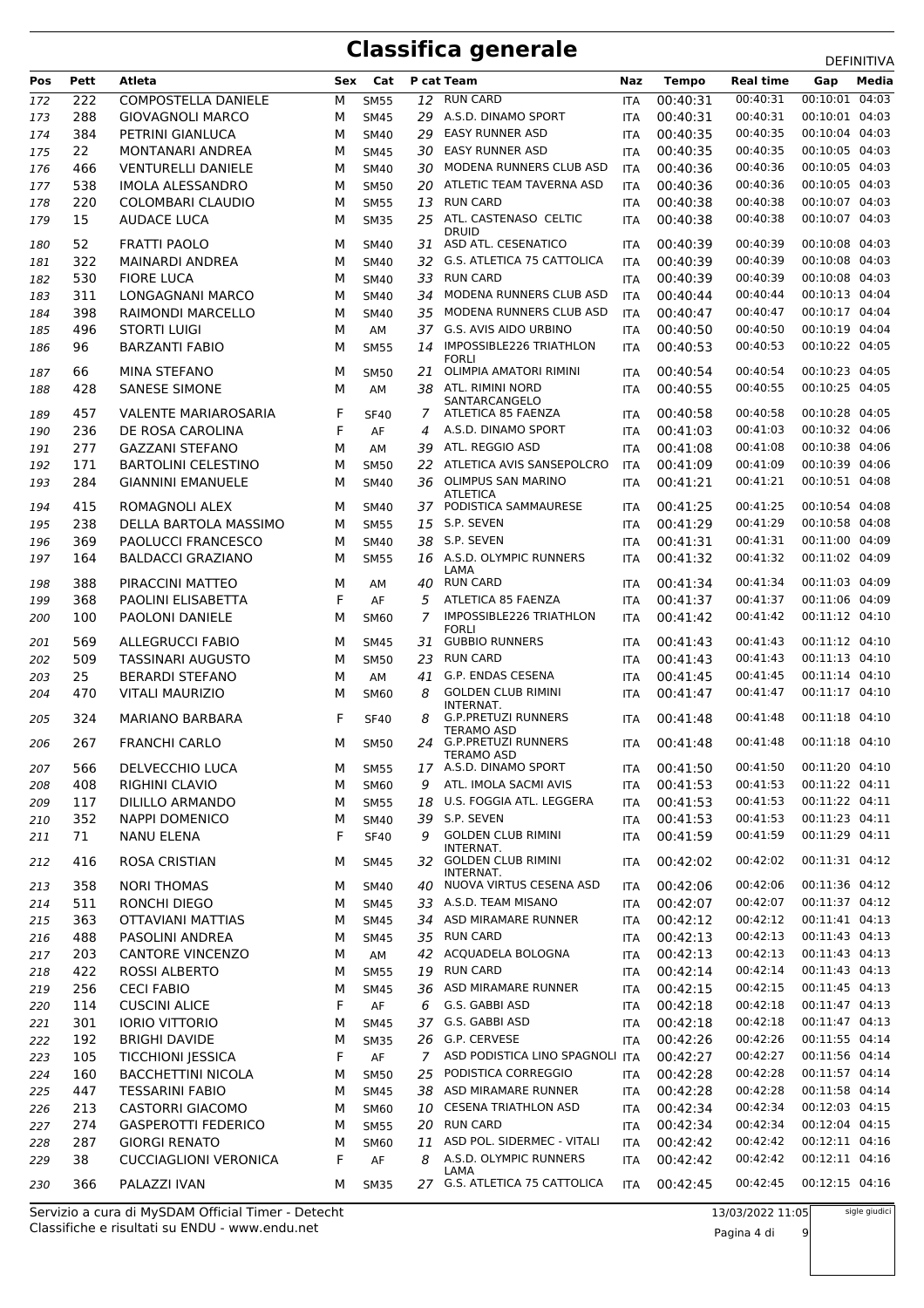| 00:42:48<br>00:12:18<br>04:16<br>ASD MIRAMARE RUNNER<br><b>CITRINITI IOLE</b><br>F<br>00:42:48<br>300<br><b>SF40</b><br>10<br>231<br><b>ITA</b><br>F<br>349<br><b>MONTORI MONIA</b><br>ATL. URBANIA<br>00:42:50<br>00:42:50<br>00:12:19 04:16<br>232<br><b>SF40</b><br>11<br><b>ITA</b><br>00:12:23 04:17<br>OLIMPUS SAN MARINO<br>00:42:54<br>407<br><b>RICCI MIRCO</b><br>00:42:54<br>41<br>233<br>M<br><b>SM40</b><br><b>ITA</b><br><b>ATLETICA</b><br>00:42:56<br>00:12:26 04:17<br>298<br><b>GUNGUI LUIGI</b><br><b>FILIRUN TEAM ASD</b><br>00:42:56<br>234<br>M<br><b>SM55</b><br><b>ITA</b><br>21<br><b>RUN CARD</b><br>00:12:30 04:18<br>174<br>00:43:01<br>00:43:01<br><b>BATTISTINI ROBERTO</b><br>42<br>235<br>М<br><b>SM40</b><br><b>ITA</b><br>39 A.S.D. DINAMO SPORT<br>00:43:03<br>00:12:32 04:18<br>321<br>00:43:03<br>MAGNANI ANDREA<br>M<br><b>SM45</b><br>236<br><b>ITA</b><br>337<br>22 S.P. SEVEN<br>00:43:03<br>00:43:03<br>00:12:33 04:18<br>237<br><b>MENGHI CIRO</b><br>M<br><b>SM55</b><br><b>ITA</b><br><b>RUN CARD</b><br>00:43:04<br>00:12:33 04:18<br>00:43:04<br>198<br>CAGNINI NICOLA<br>28<br>238<br>М<br><b>SM35</b><br><b>ITA</b><br>00:43:06<br>00:12:35 04:18<br>86<br>ATL. AVIS CASTEL S.PIETRO<br>00:43:06<br>239<br><b>SGUBBI SANZIO</b><br>M<br>12<br><b>SM60</b><br><b>ITA</b><br>00:43:13<br>00:12:42 04:19<br>214<br><b>CECCARELLI ANDREA</b><br>M<br>43<br>FILIRUN TEAM ASD<br>00:43:13<br>240<br>AM<br><b>ITA</b><br>F<br>ATLETICA PAKMAN A.S.D<br>00:43:15<br>00:12:44 04:19<br>280<br>AF<br>00:43:15<br><b>GHIGI MADDALENA</b><br>9<br>241<br><b>ITA</b><br>00:12:46 04:19<br>A.S.D. LUMEGALTORENO<br>00:43:16<br>00:43:16<br>498<br><b>VENTURI FABIO</b><br>М<br><b>SM50</b><br>26<br>242<br><b>ITA</b><br>79<br><b>PUCCI MICHELE</b><br>ATL. AVIS CASTEL S.PIETRO<br>00:43:16<br>00:43:16<br>00:12:46 04:19<br>243<br>M<br><b>SM45</b><br>40<br><b>ITA</b><br>ATL. RIMINI NORD<br>00:43:17<br>00:12:46 04:19<br>00:43:17<br>243<br><b>DEPAOLI MIRCO</b><br>244<br>M<br><b>SM40</b><br>43<br><b>ITA</b><br>SANTARCANGELO<br>00:12:52 04:20<br>224<br><b>CONTI SIMONE</b><br>27 OLIMPIA NUOVA RUNNING<br>00:43:22<br>00:43:22<br>M<br>245<br><b>SM50</b><br><b>ITA</b><br>A.S.D.<br>375<br><b>PASTORE TROSS PIERO</b><br>ASD FIDAS GNARRO JET<br>00:43:27<br>00:43:27<br>00:12:56 04:20<br>246<br>M<br><b>SM60</b><br>13<br><b>ITA</b><br><b>MATTEI</b><br>00:43:29<br>00:12:58 04:20<br><b>RUN CARD</b><br>420<br>ROSSI MATTIA<br>00:43:29<br>247<br>M<br>AM<br>44<br><b>ITA</b><br>OLIMPIA NUOVA RUNNING<br>00:43:33<br>00:43:33<br>00:13:02 04:21<br>503<br>FEDUZZI ROBERTINO<br>M<br>23<br>248<br><b>SM55</b><br><b>ITA</b><br>A.S.D.<br>00:13:05 04:21<br>G.P.D. FANO CORRE L.TONELLI<br>00:43:35<br>493<br><b>BISSIONI ANDREA</b><br>00:43:35<br>249<br>М<br><b>SM45</b><br>41<br>ITA<br>F<br><b>CARBONI FRANCESCA</b><br>G.P.D. FANO CORRE L.TONELLI<br>00:43:35<br>00:43:35<br>00:13:05 04:21<br>492<br><b>SF40</b><br>250<br>12<br><b>ITA</b><br>PODISTICA PONTELUNGO<br>00:13:05 04:21<br>211<br>CASSANO MAURO<br>28<br>00:43:36<br>00:43:36<br>M<br>251<br><b>SM50</b><br><b>ITA</b><br><b>BOLOGNA</b><br>00:13:08 04:21<br>218<br>CIOTTI LORENZO<br>42 ATL. RIMINI NORD<br>00:43:39<br>00:43:39<br>252<br>M<br><b>SM45</b><br><b>ITA</b><br>SANTARCANGELO<br>00:13:10 04:21<br>252<br><b>RUN CARD</b><br>00:43:40<br><b>FABBRI LUCA</b><br>00:43:40<br>253<br>M<br><b>SM50</b><br>29<br><b>ITA</b><br>344<br><b>CESENA TRIATHLON ASD</b><br>00:43:41<br>00:13:10 04:22<br><b>MONTALTI MICHELE</b><br>M<br>00:43:41<br>254<br><b>SM40</b><br>44<br><b>ITA</b><br>F<br>ATLETICA 85 FAENZA<br>00:43:42<br>00:43:42<br>00:13:11 04:22<br>217<br><b>CHENDI PAOLA</b><br>255<br><b>SF50</b><br>2<br><b>ITA</b><br>A.R.C.U.S.<br>00:43:45<br>00:13:14 04:22<br>F<br>00:43:45<br>227<br><b>CRESCENTINI ELISA</b><br><b>SF40</b><br>256<br>13<br><b>ITA</b><br>225<br>14 A.S.D. OLYMPIC RUNNERS<br>00:43:45<br>00:13:14 04:22<br>257<br>CORSINI ALESSANDRO<br>M<br><b>SM60</b><br>00:43:45<br><b>ITA</b><br>LAMA<br>45 G.S. ATLETICA 75 CATTOLICA<br>00:13:16 04:22<br>00:43:47<br>345<br><b>MONTANARI SIMONE</b><br>00:43:47<br>258<br>М<br>AM<br><b>ITA</b><br>381<br>PERETTI FRANCESCO<br>ASD 3'.30" TEAM<br>00:43:47<br>00:13:17 04:22<br>M<br>43<br>00:43:47<br>259<br><b>SM45</b><br><b>ITA</b><br>54<br><b>GANZERLA GINO</b><br>ATL. CASTENASO CELTIC<br>00:43:52<br>00:43:52<br>00:13:22 04:23<br>M<br>44<br>260<br><b>SM45</b><br><b>ITA</b><br><b>DRUID</b><br>00:13:25 04:23<br>166<br><b>BANDINI GIUSEPPE</b><br>G.P.A. LUGHESINA<br>00:43:55<br>00:43:55<br>261<br>M<br><b>SM60</b><br><b>ITA</b><br>15<br>00:13:28 04:23<br>459<br><b>VALENTINI GIORGIA</b><br>F<br>A.S.D. DINAMO SPORT<br>00:43:58<br>00:43:58<br>14<br>262<br><b>SF40</b><br><b>ITA</b><br>30 S.P. SEVEN<br>00:13:31 04:24<br>00:44:02<br>00:44:02<br>340<br><b>MINI ROBERTO</b><br>263<br>M<br><b>SM50</b><br><b>ITA</b><br>PODISTICA CORREGGIO<br>00:13:35 04:24<br>338<br><b>MENOZZI GUIDO</b><br><b>SM55</b><br>00:44:06<br>00:44:06<br>264<br>м<br>24<br><b>ITA</b><br>NUOVA VIRTUS CESENA ASD<br>00:13:36 04:24<br>00:44:07<br>173<br><b>BATTISTINI IVANO</b><br>31<br>00:44:07<br>265<br>М<br><b>SM50</b><br><b>ITA</b><br>ALBARELLI DANIELE<br>PODISTICA CORREGGIO<br>00:44:07<br>00:44:07<br>00:13:37 04:24<br>109<br><b>SM45</b><br>266<br>М<br>45<br>ITA<br>MODENA RUNNERS CLUB ASD<br>00:13:39 04:24<br>346<br>MONTECCHI MASSIMILIANO<br><b>SM50</b><br>00:44:10<br>00:44:10<br>267<br>М<br>32<br><b>ITA</b><br>00:13:44 04:25<br><b>CESENA TRIATHLON ASD</b><br>00:44:14<br>00:44:14<br>477<br><b>ZANI SAMUELE</b><br><b>SM35</b><br>29<br>М<br><b>ITA</b><br>268<br><b>RUN CARD</b><br>00:13:47 04:25<br>25<br>00:44:17<br>504<br><b>SGARBI ALBERTO</b><br><b>SM55</b><br>00:44:17<br>269<br>М<br><b>ITA</b><br>46 ASD RUTIGLIANO ROAD<br>00:13:51 04:26<br>377<br>PAVONE ANTONIO<br>00:44:22<br>00:44:22<br>М<br>AM<br><b>ITA</b><br>270<br><b>RUNNERS</b><br>15 A.S.D. TEAM MISANO<br>00:13:52 04:26<br>00:44:23<br>309<br>LOMBARDI LAURA<br>F<br>00:44:23<br><b>SF40</b><br><b>ITA</b><br>271<br>00:13:55 04:26<br>45 G.S. ATLETICA 75 CATTOLICA<br>00:44:25<br>206<br>CARDELLINI MARCO<br>М<br><b>SM40</b><br>00:44:25<br>272<br><b>ITA</b><br>00:13:56 04:26<br><b>G.S. ATLETICA 75 CATTOLICA</b><br>00:44:27<br>389<br>00:44:27<br>PISELLI PAOLO<br>46<br>273<br>М<br><b>SM40</b><br>ITA<br>30 ATL. CASTENASO CELTIC<br>00:13:57 04:26<br>00:44:28<br>48<br>FAUSTINI FUSTINI LUCA<br>00:44:28<br>274<br>М<br><b>SM35</b><br><b>ITA</b><br><b>DRUID</b><br>47 S.P. SEVEN<br>00:13:59 04:26<br>00:44:30<br>208<br><b>CASADEI FABIO</b><br>00:44:30<br>М<br>275<br>AM<br>ITA<br>46 A.S.D. TEAM MISANO<br>00:44:31<br>00:14:01 04:27<br>550<br>RUSCELLI DAVIDE<br>00:44:31<br>276<br>М<br><b>SM45</b><br>ITA<br>00:14:02 04:27<br>434<br>SCOGNAMIGLIO FULVIO<br>47 A.R.C.U.S.<br>00:44:33<br>00:44:33<br>277<br>М<br><b>SM45</b><br>ITA<br>00:14:04 04:27<br><b>CIRCOLO MINERVA ASD</b><br>00:44:34<br>F<br>00:44:34<br>17<br><b>BARBIERI ENRICA</b><br>AF<br>10<br>278<br>ITA<br>00:14:04 04:27<br>48 RUN CARD<br>00:44:34<br>292<br><b>GORI FABIO</b><br>00:44:34<br>279<br>М<br><b>SM45</b><br><b>ITA</b><br>33 RUN CARD<br>00:14:06 04:27<br>523<br>DE FLORIO TERENZIO<br>00:44:36<br>00:44:36<br>М<br><b>SM50</b><br><b>ITA</b><br>280<br>00:14:09 04:27<br>295<br><b>GRADARA PIETRO</b><br>ASD MIRAMARE RUNNER<br>00:44:40<br>34<br>00:44:40<br>М<br><b>SM50</b><br>281<br>ITA<br><b>GIORDANO</b><br><b>CIRCOLO MINERVA ASD</b><br>00:14:10 04:27<br>00:44:40<br>380<br>PEDRELLI FEDERICA<br>F<br>00:44:40<br><b>SF40</b><br>16<br>282<br><b>ITA</b><br>00:14:13 04:28<br>31 101 RUNNING ASD<br>00:44:44<br>00:44:44<br>237<br>DEL RIO SIMONE<br><b>SM35</b><br>283<br>М<br>ITA<br>26 A.S.D. DINAMO SPORT<br>00:14:15 04:28<br>463<br><b>VASINI SPARTACO</b><br>00:44:46<br>00:44:46<br>М<br><b>SM55</b><br>284<br><b>ITA</b><br>35 CESENA TRIATHLON ASD<br>00:14:19 04:28<br>00:44:50<br>00:44:50<br>506<br><b>MERCI ALBERTO</b><br>285<br>М<br><b>SM50</b><br>ITA<br>00:14:20 04:29<br>BENEDETTI NICOLÒ<br>48 RUN CARD<br>177<br>00:44:51<br>00:44:51<br>М<br>AM<br>ITA<br>286<br>00:14:22 04:29<br>533<br>MICHELOTTI FABIO<br>G.P.A. SAN MARINO<br>00:44:52<br>00:44:52<br>М<br><b>SM45</b><br>49<br>287<br><b>ITA</b><br>00:14:29 04:29<br>G.P. ENDAS CESENA<br>00:45:00<br>296<br><b>GUIDAZZI MAURIZIO</b><br>00:45:00<br>М<br><b>SM65</b><br>4<br>288<br>ITA<br>00:14:31 04:30<br>16 A.S.D. OLYMPIC RUNNERS | Pos | Pett | Atleta            | Sex | Cat         | P cat Team | Naz | <b>Tempo</b> | <b>Real time</b> | Gap | Media |
|----------------------------------------------------------------------------------------------------------------------------------------------------------------------------------------------------------------------------------------------------------------------------------------------------------------------------------------------------------------------------------------------------------------------------------------------------------------------------------------------------------------------------------------------------------------------------------------------------------------------------------------------------------------------------------------------------------------------------------------------------------------------------------------------------------------------------------------------------------------------------------------------------------------------------------------------------------------------------------------------------------------------------------------------------------------------------------------------------------------------------------------------------------------------------------------------------------------------------------------------------------------------------------------------------------------------------------------------------------------------------------------------------------------------------------------------------------------------------------------------------------------------------------------------------------------------------------------------------------------------------------------------------------------------------------------------------------------------------------------------------------------------------------------------------------------------------------------------------------------------------------------------------------------------------------------------------------------------------------------------------------------------------------------------------------------------------------------------------------------------------------------------------------------------------------------------------------------------------------------------------------------------------------------------------------------------------------------------------------------------------------------------------------------------------------------------------------------------------------------------------------------------------------------------------------------------------------------------------------------------------------------------------------------------------------------------------------------------------------------------------------------------------------------------------------------------------------------------------------------------------------------------------------------------------------------------------------------------------------------------------------------------------------------------------------------------------------------------------------------------------------------------------------------------------------------------------------------------------------------------------------------------------------------------------------------------------------------------------------------------------------------------------------------------------------------------------------------------------------------------------------------------------------------------------------------------------------------------------------------------------------------------------------------------------------------------------------------------------------------------------------------------------------------------------------------------------------------------------------------------------------------------------------------------------------------------------------------------------------------------------------------------------------------------------------------------------------------------------------------------------------------------------------------------------------------------------------------------------------------------------------------------------------------------------------------------------------------------------------------------------------------------------------------------------------------------------------------------------------------------------------------------------------------------------------------------------------------------------------------------------------------------------------------------------------------------------------------------------------------------------------------------------------------------------------------------------------------------------------------------------------------------------------------------------------------------------------------------------------------------------------------------------------------------------------------------------------------------------------------------------------------------------------------------------------------------------------------------------------------------------------------------------------------------------------------------------------------------------------------------------------------------------------------------------------------------------------------------------------------------------------------------------------------------------------------------------------------------------------------------------------------------------------------------------------------------------------------------------------------------------------------------------------------------------------------------------------------------------------------------------------------------------------------------------------------------------------------------------------------------------------------------------------------------------------------------------------------------------------------------------------------------------------------------------------------------------------------------------------------------------------------------------------------------------------------------------------------------------------------------------------------------------------------------------------------------------------------------------------------------------------------------------------------------------------------------------------------------------------------------------------------------------------------------------------------------------------------------------------------------------------------------------------------------------------------------------------------------------------------------------------------------------------------------------------------------------------------------------------------------------------------------------------------------------------------------------------------------------------------------------------------------------------------------------------------------------------------------------------------------------------------------------------------------------------------------------------------------------------------------------------------------------------------------------------------------------------------------------------------------------------------------------------------------------------------------------------------------------------------------------------------------------------------------------------------------------------------------------------------------------------------------------------------------------------------------------------------------------------------------------------------------------------------------------------------------------------------------------------------------------------------------------------------------------------------------------------------------------------------------------------------------------------------------------------------------------------------------------------------------------------------------------------------------------------------------------------------------------------------------------------------------------------------------------------------------------------------------------------------------------------------------------------------------------------------------------|-----|------|-------------------|-----|-------------|------------|-----|--------------|------------------|-----|-------|
|                                                                                                                                                                                                                                                                                                                                                                                                                                                                                                                                                                                                                                                                                                                                                                                                                                                                                                                                                                                                                                                                                                                                                                                                                                                                                                                                                                                                                                                                                                                                                                                                                                                                                                                                                                                                                                                                                                                                                                                                                                                                                                                                                                                                                                                                                                                                                                                                                                                                                                                                                                                                                                                                                                                                                                                                                                                                                                                                                                                                                                                                                                                                                                                                                                                                                                                                                                                                                                                                                                                                                                                                                                                                                                                                                                                                                                                                                                                                                                                                                                                                                                                                                                                                                                                                                                                                                                                                                                                                                                                                                                                                                                                                                                                                                                                                                                                                                                                                                                                                                                                                                                                                                                                                                                                                                                                                                                                                                                                                                                                                                                                                                                                                                                                                                                                                                                                                                                                                                                                                                                                                                                                                                                                                                                                                                                                                                                                                                                                                                                                                                                                                                                                                                                                                                                                                                                                                                                                                                                                                                                                                                                                                                                                                                                                                                                                                                                                                                                                                                                                                                                                                                                                                                                                                                                                                                                                                                                                                                                                                                                                                                                                                                                                                                                                                                                                                                                                                                                                                                                                                                                            |     |      |                   |     |             |            |     |              |                  |     |       |
|                                                                                                                                                                                                                                                                                                                                                                                                                                                                                                                                                                                                                                                                                                                                                                                                                                                                                                                                                                                                                                                                                                                                                                                                                                                                                                                                                                                                                                                                                                                                                                                                                                                                                                                                                                                                                                                                                                                                                                                                                                                                                                                                                                                                                                                                                                                                                                                                                                                                                                                                                                                                                                                                                                                                                                                                                                                                                                                                                                                                                                                                                                                                                                                                                                                                                                                                                                                                                                                                                                                                                                                                                                                                                                                                                                                                                                                                                                                                                                                                                                                                                                                                                                                                                                                                                                                                                                                                                                                                                                                                                                                                                                                                                                                                                                                                                                                                                                                                                                                                                                                                                                                                                                                                                                                                                                                                                                                                                                                                                                                                                                                                                                                                                                                                                                                                                                                                                                                                                                                                                                                                                                                                                                                                                                                                                                                                                                                                                                                                                                                                                                                                                                                                                                                                                                                                                                                                                                                                                                                                                                                                                                                                                                                                                                                                                                                                                                                                                                                                                                                                                                                                                                                                                                                                                                                                                                                                                                                                                                                                                                                                                                                                                                                                                                                                                                                                                                                                                                                                                                                                                                            |     |      |                   |     |             |            |     |              |                  |     |       |
|                                                                                                                                                                                                                                                                                                                                                                                                                                                                                                                                                                                                                                                                                                                                                                                                                                                                                                                                                                                                                                                                                                                                                                                                                                                                                                                                                                                                                                                                                                                                                                                                                                                                                                                                                                                                                                                                                                                                                                                                                                                                                                                                                                                                                                                                                                                                                                                                                                                                                                                                                                                                                                                                                                                                                                                                                                                                                                                                                                                                                                                                                                                                                                                                                                                                                                                                                                                                                                                                                                                                                                                                                                                                                                                                                                                                                                                                                                                                                                                                                                                                                                                                                                                                                                                                                                                                                                                                                                                                                                                                                                                                                                                                                                                                                                                                                                                                                                                                                                                                                                                                                                                                                                                                                                                                                                                                                                                                                                                                                                                                                                                                                                                                                                                                                                                                                                                                                                                                                                                                                                                                                                                                                                                                                                                                                                                                                                                                                                                                                                                                                                                                                                                                                                                                                                                                                                                                                                                                                                                                                                                                                                                                                                                                                                                                                                                                                                                                                                                                                                                                                                                                                                                                                                                                                                                                                                                                                                                                                                                                                                                                                                                                                                                                                                                                                                                                                                                                                                                                                                                                                                            |     |      |                   |     |             |            |     |              |                  |     |       |
|                                                                                                                                                                                                                                                                                                                                                                                                                                                                                                                                                                                                                                                                                                                                                                                                                                                                                                                                                                                                                                                                                                                                                                                                                                                                                                                                                                                                                                                                                                                                                                                                                                                                                                                                                                                                                                                                                                                                                                                                                                                                                                                                                                                                                                                                                                                                                                                                                                                                                                                                                                                                                                                                                                                                                                                                                                                                                                                                                                                                                                                                                                                                                                                                                                                                                                                                                                                                                                                                                                                                                                                                                                                                                                                                                                                                                                                                                                                                                                                                                                                                                                                                                                                                                                                                                                                                                                                                                                                                                                                                                                                                                                                                                                                                                                                                                                                                                                                                                                                                                                                                                                                                                                                                                                                                                                                                                                                                                                                                                                                                                                                                                                                                                                                                                                                                                                                                                                                                                                                                                                                                                                                                                                                                                                                                                                                                                                                                                                                                                                                                                                                                                                                                                                                                                                                                                                                                                                                                                                                                                                                                                                                                                                                                                                                                                                                                                                                                                                                                                                                                                                                                                                                                                                                                                                                                                                                                                                                                                                                                                                                                                                                                                                                                                                                                                                                                                                                                                                                                                                                                                                            |     |      |                   |     |             |            |     |              |                  |     |       |
|                                                                                                                                                                                                                                                                                                                                                                                                                                                                                                                                                                                                                                                                                                                                                                                                                                                                                                                                                                                                                                                                                                                                                                                                                                                                                                                                                                                                                                                                                                                                                                                                                                                                                                                                                                                                                                                                                                                                                                                                                                                                                                                                                                                                                                                                                                                                                                                                                                                                                                                                                                                                                                                                                                                                                                                                                                                                                                                                                                                                                                                                                                                                                                                                                                                                                                                                                                                                                                                                                                                                                                                                                                                                                                                                                                                                                                                                                                                                                                                                                                                                                                                                                                                                                                                                                                                                                                                                                                                                                                                                                                                                                                                                                                                                                                                                                                                                                                                                                                                                                                                                                                                                                                                                                                                                                                                                                                                                                                                                                                                                                                                                                                                                                                                                                                                                                                                                                                                                                                                                                                                                                                                                                                                                                                                                                                                                                                                                                                                                                                                                                                                                                                                                                                                                                                                                                                                                                                                                                                                                                                                                                                                                                                                                                                                                                                                                                                                                                                                                                                                                                                                                                                                                                                                                                                                                                                                                                                                                                                                                                                                                                                                                                                                                                                                                                                                                                                                                                                                                                                                                                                            |     |      |                   |     |             |            |     |              |                  |     |       |
|                                                                                                                                                                                                                                                                                                                                                                                                                                                                                                                                                                                                                                                                                                                                                                                                                                                                                                                                                                                                                                                                                                                                                                                                                                                                                                                                                                                                                                                                                                                                                                                                                                                                                                                                                                                                                                                                                                                                                                                                                                                                                                                                                                                                                                                                                                                                                                                                                                                                                                                                                                                                                                                                                                                                                                                                                                                                                                                                                                                                                                                                                                                                                                                                                                                                                                                                                                                                                                                                                                                                                                                                                                                                                                                                                                                                                                                                                                                                                                                                                                                                                                                                                                                                                                                                                                                                                                                                                                                                                                                                                                                                                                                                                                                                                                                                                                                                                                                                                                                                                                                                                                                                                                                                                                                                                                                                                                                                                                                                                                                                                                                                                                                                                                                                                                                                                                                                                                                                                                                                                                                                                                                                                                                                                                                                                                                                                                                                                                                                                                                                                                                                                                                                                                                                                                                                                                                                                                                                                                                                                                                                                                                                                                                                                                                                                                                                                                                                                                                                                                                                                                                                                                                                                                                                                                                                                                                                                                                                                                                                                                                                                                                                                                                                                                                                                                                                                                                                                                                                                                                                                                            |     |      |                   |     |             |            |     |              |                  |     |       |
|                                                                                                                                                                                                                                                                                                                                                                                                                                                                                                                                                                                                                                                                                                                                                                                                                                                                                                                                                                                                                                                                                                                                                                                                                                                                                                                                                                                                                                                                                                                                                                                                                                                                                                                                                                                                                                                                                                                                                                                                                                                                                                                                                                                                                                                                                                                                                                                                                                                                                                                                                                                                                                                                                                                                                                                                                                                                                                                                                                                                                                                                                                                                                                                                                                                                                                                                                                                                                                                                                                                                                                                                                                                                                                                                                                                                                                                                                                                                                                                                                                                                                                                                                                                                                                                                                                                                                                                                                                                                                                                                                                                                                                                                                                                                                                                                                                                                                                                                                                                                                                                                                                                                                                                                                                                                                                                                                                                                                                                                                                                                                                                                                                                                                                                                                                                                                                                                                                                                                                                                                                                                                                                                                                                                                                                                                                                                                                                                                                                                                                                                                                                                                                                                                                                                                                                                                                                                                                                                                                                                                                                                                                                                                                                                                                                                                                                                                                                                                                                                                                                                                                                                                                                                                                                                                                                                                                                                                                                                                                                                                                                                                                                                                                                                                                                                                                                                                                                                                                                                                                                                                                            |     |      |                   |     |             |            |     |              |                  |     |       |
|                                                                                                                                                                                                                                                                                                                                                                                                                                                                                                                                                                                                                                                                                                                                                                                                                                                                                                                                                                                                                                                                                                                                                                                                                                                                                                                                                                                                                                                                                                                                                                                                                                                                                                                                                                                                                                                                                                                                                                                                                                                                                                                                                                                                                                                                                                                                                                                                                                                                                                                                                                                                                                                                                                                                                                                                                                                                                                                                                                                                                                                                                                                                                                                                                                                                                                                                                                                                                                                                                                                                                                                                                                                                                                                                                                                                                                                                                                                                                                                                                                                                                                                                                                                                                                                                                                                                                                                                                                                                                                                                                                                                                                                                                                                                                                                                                                                                                                                                                                                                                                                                                                                                                                                                                                                                                                                                                                                                                                                                                                                                                                                                                                                                                                                                                                                                                                                                                                                                                                                                                                                                                                                                                                                                                                                                                                                                                                                                                                                                                                                                                                                                                                                                                                                                                                                                                                                                                                                                                                                                                                                                                                                                                                                                                                                                                                                                                                                                                                                                                                                                                                                                                                                                                                                                                                                                                                                                                                                                                                                                                                                                                                                                                                                                                                                                                                                                                                                                                                                                                                                                                                            |     |      |                   |     |             |            |     |              |                  |     |       |
|                                                                                                                                                                                                                                                                                                                                                                                                                                                                                                                                                                                                                                                                                                                                                                                                                                                                                                                                                                                                                                                                                                                                                                                                                                                                                                                                                                                                                                                                                                                                                                                                                                                                                                                                                                                                                                                                                                                                                                                                                                                                                                                                                                                                                                                                                                                                                                                                                                                                                                                                                                                                                                                                                                                                                                                                                                                                                                                                                                                                                                                                                                                                                                                                                                                                                                                                                                                                                                                                                                                                                                                                                                                                                                                                                                                                                                                                                                                                                                                                                                                                                                                                                                                                                                                                                                                                                                                                                                                                                                                                                                                                                                                                                                                                                                                                                                                                                                                                                                                                                                                                                                                                                                                                                                                                                                                                                                                                                                                                                                                                                                                                                                                                                                                                                                                                                                                                                                                                                                                                                                                                                                                                                                                                                                                                                                                                                                                                                                                                                                                                                                                                                                                                                                                                                                                                                                                                                                                                                                                                                                                                                                                                                                                                                                                                                                                                                                                                                                                                                                                                                                                                                                                                                                                                                                                                                                                                                                                                                                                                                                                                                                                                                                                                                                                                                                                                                                                                                                                                                                                                                                            |     |      |                   |     |             |            |     |              |                  |     |       |
|                                                                                                                                                                                                                                                                                                                                                                                                                                                                                                                                                                                                                                                                                                                                                                                                                                                                                                                                                                                                                                                                                                                                                                                                                                                                                                                                                                                                                                                                                                                                                                                                                                                                                                                                                                                                                                                                                                                                                                                                                                                                                                                                                                                                                                                                                                                                                                                                                                                                                                                                                                                                                                                                                                                                                                                                                                                                                                                                                                                                                                                                                                                                                                                                                                                                                                                                                                                                                                                                                                                                                                                                                                                                                                                                                                                                                                                                                                                                                                                                                                                                                                                                                                                                                                                                                                                                                                                                                                                                                                                                                                                                                                                                                                                                                                                                                                                                                                                                                                                                                                                                                                                                                                                                                                                                                                                                                                                                                                                                                                                                                                                                                                                                                                                                                                                                                                                                                                                                                                                                                                                                                                                                                                                                                                                                                                                                                                                                                                                                                                                                                                                                                                                                                                                                                                                                                                                                                                                                                                                                                                                                                                                                                                                                                                                                                                                                                                                                                                                                                                                                                                                                                                                                                                                                                                                                                                                                                                                                                                                                                                                                                                                                                                                                                                                                                                                                                                                                                                                                                                                                                                            |     |      |                   |     |             |            |     |              |                  |     |       |
|                                                                                                                                                                                                                                                                                                                                                                                                                                                                                                                                                                                                                                                                                                                                                                                                                                                                                                                                                                                                                                                                                                                                                                                                                                                                                                                                                                                                                                                                                                                                                                                                                                                                                                                                                                                                                                                                                                                                                                                                                                                                                                                                                                                                                                                                                                                                                                                                                                                                                                                                                                                                                                                                                                                                                                                                                                                                                                                                                                                                                                                                                                                                                                                                                                                                                                                                                                                                                                                                                                                                                                                                                                                                                                                                                                                                                                                                                                                                                                                                                                                                                                                                                                                                                                                                                                                                                                                                                                                                                                                                                                                                                                                                                                                                                                                                                                                                                                                                                                                                                                                                                                                                                                                                                                                                                                                                                                                                                                                                                                                                                                                                                                                                                                                                                                                                                                                                                                                                                                                                                                                                                                                                                                                                                                                                                                                                                                                                                                                                                                                                                                                                                                                                                                                                                                                                                                                                                                                                                                                                                                                                                                                                                                                                                                                                                                                                                                                                                                                                                                                                                                                                                                                                                                                                                                                                                                                                                                                                                                                                                                                                                                                                                                                                                                                                                                                                                                                                                                                                                                                                                                            |     |      |                   |     |             |            |     |              |                  |     |       |
|                                                                                                                                                                                                                                                                                                                                                                                                                                                                                                                                                                                                                                                                                                                                                                                                                                                                                                                                                                                                                                                                                                                                                                                                                                                                                                                                                                                                                                                                                                                                                                                                                                                                                                                                                                                                                                                                                                                                                                                                                                                                                                                                                                                                                                                                                                                                                                                                                                                                                                                                                                                                                                                                                                                                                                                                                                                                                                                                                                                                                                                                                                                                                                                                                                                                                                                                                                                                                                                                                                                                                                                                                                                                                                                                                                                                                                                                                                                                                                                                                                                                                                                                                                                                                                                                                                                                                                                                                                                                                                                                                                                                                                                                                                                                                                                                                                                                                                                                                                                                                                                                                                                                                                                                                                                                                                                                                                                                                                                                                                                                                                                                                                                                                                                                                                                                                                                                                                                                                                                                                                                                                                                                                                                                                                                                                                                                                                                                                                                                                                                                                                                                                                                                                                                                                                                                                                                                                                                                                                                                                                                                                                                                                                                                                                                                                                                                                                                                                                                                                                                                                                                                                                                                                                                                                                                                                                                                                                                                                                                                                                                                                                                                                                                                                                                                                                                                                                                                                                                                                                                                                                            |     |      |                   |     |             |            |     |              |                  |     |       |
|                                                                                                                                                                                                                                                                                                                                                                                                                                                                                                                                                                                                                                                                                                                                                                                                                                                                                                                                                                                                                                                                                                                                                                                                                                                                                                                                                                                                                                                                                                                                                                                                                                                                                                                                                                                                                                                                                                                                                                                                                                                                                                                                                                                                                                                                                                                                                                                                                                                                                                                                                                                                                                                                                                                                                                                                                                                                                                                                                                                                                                                                                                                                                                                                                                                                                                                                                                                                                                                                                                                                                                                                                                                                                                                                                                                                                                                                                                                                                                                                                                                                                                                                                                                                                                                                                                                                                                                                                                                                                                                                                                                                                                                                                                                                                                                                                                                                                                                                                                                                                                                                                                                                                                                                                                                                                                                                                                                                                                                                                                                                                                                                                                                                                                                                                                                                                                                                                                                                                                                                                                                                                                                                                                                                                                                                                                                                                                                                                                                                                                                                                                                                                                                                                                                                                                                                                                                                                                                                                                                                                                                                                                                                                                                                                                                                                                                                                                                                                                                                                                                                                                                                                                                                                                                                                                                                                                                                                                                                                                                                                                                                                                                                                                                                                                                                                                                                                                                                                                                                                                                                                                            |     |      |                   |     |             |            |     |              |                  |     |       |
|                                                                                                                                                                                                                                                                                                                                                                                                                                                                                                                                                                                                                                                                                                                                                                                                                                                                                                                                                                                                                                                                                                                                                                                                                                                                                                                                                                                                                                                                                                                                                                                                                                                                                                                                                                                                                                                                                                                                                                                                                                                                                                                                                                                                                                                                                                                                                                                                                                                                                                                                                                                                                                                                                                                                                                                                                                                                                                                                                                                                                                                                                                                                                                                                                                                                                                                                                                                                                                                                                                                                                                                                                                                                                                                                                                                                                                                                                                                                                                                                                                                                                                                                                                                                                                                                                                                                                                                                                                                                                                                                                                                                                                                                                                                                                                                                                                                                                                                                                                                                                                                                                                                                                                                                                                                                                                                                                                                                                                                                                                                                                                                                                                                                                                                                                                                                                                                                                                                                                                                                                                                                                                                                                                                                                                                                                                                                                                                                                                                                                                                                                                                                                                                                                                                                                                                                                                                                                                                                                                                                                                                                                                                                                                                                                                                                                                                                                                                                                                                                                                                                                                                                                                                                                                                                                                                                                                                                                                                                                                                                                                                                                                                                                                                                                                                                                                                                                                                                                                                                                                                                                                            |     |      |                   |     |             |            |     |              |                  |     |       |
|                                                                                                                                                                                                                                                                                                                                                                                                                                                                                                                                                                                                                                                                                                                                                                                                                                                                                                                                                                                                                                                                                                                                                                                                                                                                                                                                                                                                                                                                                                                                                                                                                                                                                                                                                                                                                                                                                                                                                                                                                                                                                                                                                                                                                                                                                                                                                                                                                                                                                                                                                                                                                                                                                                                                                                                                                                                                                                                                                                                                                                                                                                                                                                                                                                                                                                                                                                                                                                                                                                                                                                                                                                                                                                                                                                                                                                                                                                                                                                                                                                                                                                                                                                                                                                                                                                                                                                                                                                                                                                                                                                                                                                                                                                                                                                                                                                                                                                                                                                                                                                                                                                                                                                                                                                                                                                                                                                                                                                                                                                                                                                                                                                                                                                                                                                                                                                                                                                                                                                                                                                                                                                                                                                                                                                                                                                                                                                                                                                                                                                                                                                                                                                                                                                                                                                                                                                                                                                                                                                                                                                                                                                                                                                                                                                                                                                                                                                                                                                                                                                                                                                                                                                                                                                                                                                                                                                                                                                                                                                                                                                                                                                                                                                                                                                                                                                                                                                                                                                                                                                                                                                            |     |      |                   |     |             |            |     |              |                  |     |       |
|                                                                                                                                                                                                                                                                                                                                                                                                                                                                                                                                                                                                                                                                                                                                                                                                                                                                                                                                                                                                                                                                                                                                                                                                                                                                                                                                                                                                                                                                                                                                                                                                                                                                                                                                                                                                                                                                                                                                                                                                                                                                                                                                                                                                                                                                                                                                                                                                                                                                                                                                                                                                                                                                                                                                                                                                                                                                                                                                                                                                                                                                                                                                                                                                                                                                                                                                                                                                                                                                                                                                                                                                                                                                                                                                                                                                                                                                                                                                                                                                                                                                                                                                                                                                                                                                                                                                                                                                                                                                                                                                                                                                                                                                                                                                                                                                                                                                                                                                                                                                                                                                                                                                                                                                                                                                                                                                                                                                                                                                                                                                                                                                                                                                                                                                                                                                                                                                                                                                                                                                                                                                                                                                                                                                                                                                                                                                                                                                                                                                                                                                                                                                                                                                                                                                                                                                                                                                                                                                                                                                                                                                                                                                                                                                                                                                                                                                                                                                                                                                                                                                                                                                                                                                                                                                                                                                                                                                                                                                                                                                                                                                                                                                                                                                                                                                                                                                                                                                                                                                                                                                                                            |     |      |                   |     |             |            |     |              |                  |     |       |
|                                                                                                                                                                                                                                                                                                                                                                                                                                                                                                                                                                                                                                                                                                                                                                                                                                                                                                                                                                                                                                                                                                                                                                                                                                                                                                                                                                                                                                                                                                                                                                                                                                                                                                                                                                                                                                                                                                                                                                                                                                                                                                                                                                                                                                                                                                                                                                                                                                                                                                                                                                                                                                                                                                                                                                                                                                                                                                                                                                                                                                                                                                                                                                                                                                                                                                                                                                                                                                                                                                                                                                                                                                                                                                                                                                                                                                                                                                                                                                                                                                                                                                                                                                                                                                                                                                                                                                                                                                                                                                                                                                                                                                                                                                                                                                                                                                                                                                                                                                                                                                                                                                                                                                                                                                                                                                                                                                                                                                                                                                                                                                                                                                                                                                                                                                                                                                                                                                                                                                                                                                                                                                                                                                                                                                                                                                                                                                                                                                                                                                                                                                                                                                                                                                                                                                                                                                                                                                                                                                                                                                                                                                                                                                                                                                                                                                                                                                                                                                                                                                                                                                                                                                                                                                                                                                                                                                                                                                                                                                                                                                                                                                                                                                                                                                                                                                                                                                                                                                                                                                                                                                            |     |      |                   |     |             |            |     |              |                  |     |       |
|                                                                                                                                                                                                                                                                                                                                                                                                                                                                                                                                                                                                                                                                                                                                                                                                                                                                                                                                                                                                                                                                                                                                                                                                                                                                                                                                                                                                                                                                                                                                                                                                                                                                                                                                                                                                                                                                                                                                                                                                                                                                                                                                                                                                                                                                                                                                                                                                                                                                                                                                                                                                                                                                                                                                                                                                                                                                                                                                                                                                                                                                                                                                                                                                                                                                                                                                                                                                                                                                                                                                                                                                                                                                                                                                                                                                                                                                                                                                                                                                                                                                                                                                                                                                                                                                                                                                                                                                                                                                                                                                                                                                                                                                                                                                                                                                                                                                                                                                                                                                                                                                                                                                                                                                                                                                                                                                                                                                                                                                                                                                                                                                                                                                                                                                                                                                                                                                                                                                                                                                                                                                                                                                                                                                                                                                                                                                                                                                                                                                                                                                                                                                                                                                                                                                                                                                                                                                                                                                                                                                                                                                                                                                                                                                                                                                                                                                                                                                                                                                                                                                                                                                                                                                                                                                                                                                                                                                                                                                                                                                                                                                                                                                                                                                                                                                                                                                                                                                                                                                                                                                                                            |     |      |                   |     |             |            |     |              |                  |     |       |
|                                                                                                                                                                                                                                                                                                                                                                                                                                                                                                                                                                                                                                                                                                                                                                                                                                                                                                                                                                                                                                                                                                                                                                                                                                                                                                                                                                                                                                                                                                                                                                                                                                                                                                                                                                                                                                                                                                                                                                                                                                                                                                                                                                                                                                                                                                                                                                                                                                                                                                                                                                                                                                                                                                                                                                                                                                                                                                                                                                                                                                                                                                                                                                                                                                                                                                                                                                                                                                                                                                                                                                                                                                                                                                                                                                                                                                                                                                                                                                                                                                                                                                                                                                                                                                                                                                                                                                                                                                                                                                                                                                                                                                                                                                                                                                                                                                                                                                                                                                                                                                                                                                                                                                                                                                                                                                                                                                                                                                                                                                                                                                                                                                                                                                                                                                                                                                                                                                                                                                                                                                                                                                                                                                                                                                                                                                                                                                                                                                                                                                                                                                                                                                                                                                                                                                                                                                                                                                                                                                                                                                                                                                                                                                                                                                                                                                                                                                                                                                                                                                                                                                                                                                                                                                                                                                                                                                                                                                                                                                                                                                                                                                                                                                                                                                                                                                                                                                                                                                                                                                                                                                            |     |      |                   |     |             |            |     |              |                  |     |       |
|                                                                                                                                                                                                                                                                                                                                                                                                                                                                                                                                                                                                                                                                                                                                                                                                                                                                                                                                                                                                                                                                                                                                                                                                                                                                                                                                                                                                                                                                                                                                                                                                                                                                                                                                                                                                                                                                                                                                                                                                                                                                                                                                                                                                                                                                                                                                                                                                                                                                                                                                                                                                                                                                                                                                                                                                                                                                                                                                                                                                                                                                                                                                                                                                                                                                                                                                                                                                                                                                                                                                                                                                                                                                                                                                                                                                                                                                                                                                                                                                                                                                                                                                                                                                                                                                                                                                                                                                                                                                                                                                                                                                                                                                                                                                                                                                                                                                                                                                                                                                                                                                                                                                                                                                                                                                                                                                                                                                                                                                                                                                                                                                                                                                                                                                                                                                                                                                                                                                                                                                                                                                                                                                                                                                                                                                                                                                                                                                                                                                                                                                                                                                                                                                                                                                                                                                                                                                                                                                                                                                                                                                                                                                                                                                                                                                                                                                                                                                                                                                                                                                                                                                                                                                                                                                                                                                                                                                                                                                                                                                                                                                                                                                                                                                                                                                                                                                                                                                                                                                                                                                                                            |     |      |                   |     |             |            |     |              |                  |     |       |
|                                                                                                                                                                                                                                                                                                                                                                                                                                                                                                                                                                                                                                                                                                                                                                                                                                                                                                                                                                                                                                                                                                                                                                                                                                                                                                                                                                                                                                                                                                                                                                                                                                                                                                                                                                                                                                                                                                                                                                                                                                                                                                                                                                                                                                                                                                                                                                                                                                                                                                                                                                                                                                                                                                                                                                                                                                                                                                                                                                                                                                                                                                                                                                                                                                                                                                                                                                                                                                                                                                                                                                                                                                                                                                                                                                                                                                                                                                                                                                                                                                                                                                                                                                                                                                                                                                                                                                                                                                                                                                                                                                                                                                                                                                                                                                                                                                                                                                                                                                                                                                                                                                                                                                                                                                                                                                                                                                                                                                                                                                                                                                                                                                                                                                                                                                                                                                                                                                                                                                                                                                                                                                                                                                                                                                                                                                                                                                                                                                                                                                                                                                                                                                                                                                                                                                                                                                                                                                                                                                                                                                                                                                                                                                                                                                                                                                                                                                                                                                                                                                                                                                                                                                                                                                                                                                                                                                                                                                                                                                                                                                                                                                                                                                                                                                                                                                                                                                                                                                                                                                                                                                            |     |      |                   |     |             |            |     |              |                  |     |       |
|                                                                                                                                                                                                                                                                                                                                                                                                                                                                                                                                                                                                                                                                                                                                                                                                                                                                                                                                                                                                                                                                                                                                                                                                                                                                                                                                                                                                                                                                                                                                                                                                                                                                                                                                                                                                                                                                                                                                                                                                                                                                                                                                                                                                                                                                                                                                                                                                                                                                                                                                                                                                                                                                                                                                                                                                                                                                                                                                                                                                                                                                                                                                                                                                                                                                                                                                                                                                                                                                                                                                                                                                                                                                                                                                                                                                                                                                                                                                                                                                                                                                                                                                                                                                                                                                                                                                                                                                                                                                                                                                                                                                                                                                                                                                                                                                                                                                                                                                                                                                                                                                                                                                                                                                                                                                                                                                                                                                                                                                                                                                                                                                                                                                                                                                                                                                                                                                                                                                                                                                                                                                                                                                                                                                                                                                                                                                                                                                                                                                                                                                                                                                                                                                                                                                                                                                                                                                                                                                                                                                                                                                                                                                                                                                                                                                                                                                                                                                                                                                                                                                                                                                                                                                                                                                                                                                                                                                                                                                                                                                                                                                                                                                                                                                                                                                                                                                                                                                                                                                                                                                                                            |     |      |                   |     |             |            |     |              |                  |     |       |
|                                                                                                                                                                                                                                                                                                                                                                                                                                                                                                                                                                                                                                                                                                                                                                                                                                                                                                                                                                                                                                                                                                                                                                                                                                                                                                                                                                                                                                                                                                                                                                                                                                                                                                                                                                                                                                                                                                                                                                                                                                                                                                                                                                                                                                                                                                                                                                                                                                                                                                                                                                                                                                                                                                                                                                                                                                                                                                                                                                                                                                                                                                                                                                                                                                                                                                                                                                                                                                                                                                                                                                                                                                                                                                                                                                                                                                                                                                                                                                                                                                                                                                                                                                                                                                                                                                                                                                                                                                                                                                                                                                                                                                                                                                                                                                                                                                                                                                                                                                                                                                                                                                                                                                                                                                                                                                                                                                                                                                                                                                                                                                                                                                                                                                                                                                                                                                                                                                                                                                                                                                                                                                                                                                                                                                                                                                                                                                                                                                                                                                                                                                                                                                                                                                                                                                                                                                                                                                                                                                                                                                                                                                                                                                                                                                                                                                                                                                                                                                                                                                                                                                                                                                                                                                                                                                                                                                                                                                                                                                                                                                                                                                                                                                                                                                                                                                                                                                                                                                                                                                                                                                            |     |      |                   |     |             |            |     |              |                  |     |       |
|                                                                                                                                                                                                                                                                                                                                                                                                                                                                                                                                                                                                                                                                                                                                                                                                                                                                                                                                                                                                                                                                                                                                                                                                                                                                                                                                                                                                                                                                                                                                                                                                                                                                                                                                                                                                                                                                                                                                                                                                                                                                                                                                                                                                                                                                                                                                                                                                                                                                                                                                                                                                                                                                                                                                                                                                                                                                                                                                                                                                                                                                                                                                                                                                                                                                                                                                                                                                                                                                                                                                                                                                                                                                                                                                                                                                                                                                                                                                                                                                                                                                                                                                                                                                                                                                                                                                                                                                                                                                                                                                                                                                                                                                                                                                                                                                                                                                                                                                                                                                                                                                                                                                                                                                                                                                                                                                                                                                                                                                                                                                                                                                                                                                                                                                                                                                                                                                                                                                                                                                                                                                                                                                                                                                                                                                                                                                                                                                                                                                                                                                                                                                                                                                                                                                                                                                                                                                                                                                                                                                                                                                                                                                                                                                                                                                                                                                                                                                                                                                                                                                                                                                                                                                                                                                                                                                                                                                                                                                                                                                                                                                                                                                                                                                                                                                                                                                                                                                                                                                                                                                                                            |     |      |                   |     |             |            |     |              |                  |     |       |
|                                                                                                                                                                                                                                                                                                                                                                                                                                                                                                                                                                                                                                                                                                                                                                                                                                                                                                                                                                                                                                                                                                                                                                                                                                                                                                                                                                                                                                                                                                                                                                                                                                                                                                                                                                                                                                                                                                                                                                                                                                                                                                                                                                                                                                                                                                                                                                                                                                                                                                                                                                                                                                                                                                                                                                                                                                                                                                                                                                                                                                                                                                                                                                                                                                                                                                                                                                                                                                                                                                                                                                                                                                                                                                                                                                                                                                                                                                                                                                                                                                                                                                                                                                                                                                                                                                                                                                                                                                                                                                                                                                                                                                                                                                                                                                                                                                                                                                                                                                                                                                                                                                                                                                                                                                                                                                                                                                                                                                                                                                                                                                                                                                                                                                                                                                                                                                                                                                                                                                                                                                                                                                                                                                                                                                                                                                                                                                                                                                                                                                                                                                                                                                                                                                                                                                                                                                                                                                                                                                                                                                                                                                                                                                                                                                                                                                                                                                                                                                                                                                                                                                                                                                                                                                                                                                                                                                                                                                                                                                                                                                                                                                                                                                                                                                                                                                                                                                                                                                                                                                                                                                            |     |      |                   |     |             |            |     |              |                  |     |       |
|                                                                                                                                                                                                                                                                                                                                                                                                                                                                                                                                                                                                                                                                                                                                                                                                                                                                                                                                                                                                                                                                                                                                                                                                                                                                                                                                                                                                                                                                                                                                                                                                                                                                                                                                                                                                                                                                                                                                                                                                                                                                                                                                                                                                                                                                                                                                                                                                                                                                                                                                                                                                                                                                                                                                                                                                                                                                                                                                                                                                                                                                                                                                                                                                                                                                                                                                                                                                                                                                                                                                                                                                                                                                                                                                                                                                                                                                                                                                                                                                                                                                                                                                                                                                                                                                                                                                                                                                                                                                                                                                                                                                                                                                                                                                                                                                                                                                                                                                                                                                                                                                                                                                                                                                                                                                                                                                                                                                                                                                                                                                                                                                                                                                                                                                                                                                                                                                                                                                                                                                                                                                                                                                                                                                                                                                                                                                                                                                                                                                                                                                                                                                                                                                                                                                                                                                                                                                                                                                                                                                                                                                                                                                                                                                                                                                                                                                                                                                                                                                                                                                                                                                                                                                                                                                                                                                                                                                                                                                                                                                                                                                                                                                                                                                                                                                                                                                                                                                                                                                                                                                                                            |     |      |                   |     |             |            |     |              |                  |     |       |
|                                                                                                                                                                                                                                                                                                                                                                                                                                                                                                                                                                                                                                                                                                                                                                                                                                                                                                                                                                                                                                                                                                                                                                                                                                                                                                                                                                                                                                                                                                                                                                                                                                                                                                                                                                                                                                                                                                                                                                                                                                                                                                                                                                                                                                                                                                                                                                                                                                                                                                                                                                                                                                                                                                                                                                                                                                                                                                                                                                                                                                                                                                                                                                                                                                                                                                                                                                                                                                                                                                                                                                                                                                                                                                                                                                                                                                                                                                                                                                                                                                                                                                                                                                                                                                                                                                                                                                                                                                                                                                                                                                                                                                                                                                                                                                                                                                                                                                                                                                                                                                                                                                                                                                                                                                                                                                                                                                                                                                                                                                                                                                                                                                                                                                                                                                                                                                                                                                                                                                                                                                                                                                                                                                                                                                                                                                                                                                                                                                                                                                                                                                                                                                                                                                                                                                                                                                                                                                                                                                                                                                                                                                                                                                                                                                                                                                                                                                                                                                                                                                                                                                                                                                                                                                                                                                                                                                                                                                                                                                                                                                                                                                                                                                                                                                                                                                                                                                                                                                                                                                                                                                            |     |      |                   |     |             |            |     |              |                  |     |       |
|                                                                                                                                                                                                                                                                                                                                                                                                                                                                                                                                                                                                                                                                                                                                                                                                                                                                                                                                                                                                                                                                                                                                                                                                                                                                                                                                                                                                                                                                                                                                                                                                                                                                                                                                                                                                                                                                                                                                                                                                                                                                                                                                                                                                                                                                                                                                                                                                                                                                                                                                                                                                                                                                                                                                                                                                                                                                                                                                                                                                                                                                                                                                                                                                                                                                                                                                                                                                                                                                                                                                                                                                                                                                                                                                                                                                                                                                                                                                                                                                                                                                                                                                                                                                                                                                                                                                                                                                                                                                                                                                                                                                                                                                                                                                                                                                                                                                                                                                                                                                                                                                                                                                                                                                                                                                                                                                                                                                                                                                                                                                                                                                                                                                                                                                                                                                                                                                                                                                                                                                                                                                                                                                                                                                                                                                                                                                                                                                                                                                                                                                                                                                                                                                                                                                                                                                                                                                                                                                                                                                                                                                                                                                                                                                                                                                                                                                                                                                                                                                                                                                                                                                                                                                                                                                                                                                                                                                                                                                                                                                                                                                                                                                                                                                                                                                                                                                                                                                                                                                                                                                                                            |     |      |                   |     |             |            |     |              |                  |     |       |
|                                                                                                                                                                                                                                                                                                                                                                                                                                                                                                                                                                                                                                                                                                                                                                                                                                                                                                                                                                                                                                                                                                                                                                                                                                                                                                                                                                                                                                                                                                                                                                                                                                                                                                                                                                                                                                                                                                                                                                                                                                                                                                                                                                                                                                                                                                                                                                                                                                                                                                                                                                                                                                                                                                                                                                                                                                                                                                                                                                                                                                                                                                                                                                                                                                                                                                                                                                                                                                                                                                                                                                                                                                                                                                                                                                                                                                                                                                                                                                                                                                                                                                                                                                                                                                                                                                                                                                                                                                                                                                                                                                                                                                                                                                                                                                                                                                                                                                                                                                                                                                                                                                                                                                                                                                                                                                                                                                                                                                                                                                                                                                                                                                                                                                                                                                                                                                                                                                                                                                                                                                                                                                                                                                                                                                                                                                                                                                                                                                                                                                                                                                                                                                                                                                                                                                                                                                                                                                                                                                                                                                                                                                                                                                                                                                                                                                                                                                                                                                                                                                                                                                                                                                                                                                                                                                                                                                                                                                                                                                                                                                                                                                                                                                                                                                                                                                                                                                                                                                                                                                                                                                            |     |      |                   |     |             |            |     |              |                  |     |       |
|                                                                                                                                                                                                                                                                                                                                                                                                                                                                                                                                                                                                                                                                                                                                                                                                                                                                                                                                                                                                                                                                                                                                                                                                                                                                                                                                                                                                                                                                                                                                                                                                                                                                                                                                                                                                                                                                                                                                                                                                                                                                                                                                                                                                                                                                                                                                                                                                                                                                                                                                                                                                                                                                                                                                                                                                                                                                                                                                                                                                                                                                                                                                                                                                                                                                                                                                                                                                                                                                                                                                                                                                                                                                                                                                                                                                                                                                                                                                                                                                                                                                                                                                                                                                                                                                                                                                                                                                                                                                                                                                                                                                                                                                                                                                                                                                                                                                                                                                                                                                                                                                                                                                                                                                                                                                                                                                                                                                                                                                                                                                                                                                                                                                                                                                                                                                                                                                                                                                                                                                                                                                                                                                                                                                                                                                                                                                                                                                                                                                                                                                                                                                                                                                                                                                                                                                                                                                                                                                                                                                                                                                                                                                                                                                                                                                                                                                                                                                                                                                                                                                                                                                                                                                                                                                                                                                                                                                                                                                                                                                                                                                                                                                                                                                                                                                                                                                                                                                                                                                                                                                                                            |     |      |                   |     |             |            |     |              |                  |     |       |
|                                                                                                                                                                                                                                                                                                                                                                                                                                                                                                                                                                                                                                                                                                                                                                                                                                                                                                                                                                                                                                                                                                                                                                                                                                                                                                                                                                                                                                                                                                                                                                                                                                                                                                                                                                                                                                                                                                                                                                                                                                                                                                                                                                                                                                                                                                                                                                                                                                                                                                                                                                                                                                                                                                                                                                                                                                                                                                                                                                                                                                                                                                                                                                                                                                                                                                                                                                                                                                                                                                                                                                                                                                                                                                                                                                                                                                                                                                                                                                                                                                                                                                                                                                                                                                                                                                                                                                                                                                                                                                                                                                                                                                                                                                                                                                                                                                                                                                                                                                                                                                                                                                                                                                                                                                                                                                                                                                                                                                                                                                                                                                                                                                                                                                                                                                                                                                                                                                                                                                                                                                                                                                                                                                                                                                                                                                                                                                                                                                                                                                                                                                                                                                                                                                                                                                                                                                                                                                                                                                                                                                                                                                                                                                                                                                                                                                                                                                                                                                                                                                                                                                                                                                                                                                                                                                                                                                                                                                                                                                                                                                                                                                                                                                                                                                                                                                                                                                                                                                                                                                                                                                            |     |      |                   |     |             |            |     |              |                  |     |       |
|                                                                                                                                                                                                                                                                                                                                                                                                                                                                                                                                                                                                                                                                                                                                                                                                                                                                                                                                                                                                                                                                                                                                                                                                                                                                                                                                                                                                                                                                                                                                                                                                                                                                                                                                                                                                                                                                                                                                                                                                                                                                                                                                                                                                                                                                                                                                                                                                                                                                                                                                                                                                                                                                                                                                                                                                                                                                                                                                                                                                                                                                                                                                                                                                                                                                                                                                                                                                                                                                                                                                                                                                                                                                                                                                                                                                                                                                                                                                                                                                                                                                                                                                                                                                                                                                                                                                                                                                                                                                                                                                                                                                                                                                                                                                                                                                                                                                                                                                                                                                                                                                                                                                                                                                                                                                                                                                                                                                                                                                                                                                                                                                                                                                                                                                                                                                                                                                                                                                                                                                                                                                                                                                                                                                                                                                                                                                                                                                                                                                                                                                                                                                                                                                                                                                                                                                                                                                                                                                                                                                                                                                                                                                                                                                                                                                                                                                                                                                                                                                                                                                                                                                                                                                                                                                                                                                                                                                                                                                                                                                                                                                                                                                                                                                                                                                                                                                                                                                                                                                                                                                                                            |     |      |                   |     |             |            |     |              |                  |     |       |
|                                                                                                                                                                                                                                                                                                                                                                                                                                                                                                                                                                                                                                                                                                                                                                                                                                                                                                                                                                                                                                                                                                                                                                                                                                                                                                                                                                                                                                                                                                                                                                                                                                                                                                                                                                                                                                                                                                                                                                                                                                                                                                                                                                                                                                                                                                                                                                                                                                                                                                                                                                                                                                                                                                                                                                                                                                                                                                                                                                                                                                                                                                                                                                                                                                                                                                                                                                                                                                                                                                                                                                                                                                                                                                                                                                                                                                                                                                                                                                                                                                                                                                                                                                                                                                                                                                                                                                                                                                                                                                                                                                                                                                                                                                                                                                                                                                                                                                                                                                                                                                                                                                                                                                                                                                                                                                                                                                                                                                                                                                                                                                                                                                                                                                                                                                                                                                                                                                                                                                                                                                                                                                                                                                                                                                                                                                                                                                                                                                                                                                                                                                                                                                                                                                                                                                                                                                                                                                                                                                                                                                                                                                                                                                                                                                                                                                                                                                                                                                                                                                                                                                                                                                                                                                                                                                                                                                                                                                                                                                                                                                                                                                                                                                                                                                                                                                                                                                                                                                                                                                                                                                            |     |      |                   |     |             |            |     |              |                  |     |       |
|                                                                                                                                                                                                                                                                                                                                                                                                                                                                                                                                                                                                                                                                                                                                                                                                                                                                                                                                                                                                                                                                                                                                                                                                                                                                                                                                                                                                                                                                                                                                                                                                                                                                                                                                                                                                                                                                                                                                                                                                                                                                                                                                                                                                                                                                                                                                                                                                                                                                                                                                                                                                                                                                                                                                                                                                                                                                                                                                                                                                                                                                                                                                                                                                                                                                                                                                                                                                                                                                                                                                                                                                                                                                                                                                                                                                                                                                                                                                                                                                                                                                                                                                                                                                                                                                                                                                                                                                                                                                                                                                                                                                                                                                                                                                                                                                                                                                                                                                                                                                                                                                                                                                                                                                                                                                                                                                                                                                                                                                                                                                                                                                                                                                                                                                                                                                                                                                                                                                                                                                                                                                                                                                                                                                                                                                                                                                                                                                                                                                                                                                                                                                                                                                                                                                                                                                                                                                                                                                                                                                                                                                                                                                                                                                                                                                                                                                                                                                                                                                                                                                                                                                                                                                                                                                                                                                                                                                                                                                                                                                                                                                                                                                                                                                                                                                                                                                                                                                                                                                                                                                                                            |     |      |                   |     |             |            |     |              |                  |     |       |
|                                                                                                                                                                                                                                                                                                                                                                                                                                                                                                                                                                                                                                                                                                                                                                                                                                                                                                                                                                                                                                                                                                                                                                                                                                                                                                                                                                                                                                                                                                                                                                                                                                                                                                                                                                                                                                                                                                                                                                                                                                                                                                                                                                                                                                                                                                                                                                                                                                                                                                                                                                                                                                                                                                                                                                                                                                                                                                                                                                                                                                                                                                                                                                                                                                                                                                                                                                                                                                                                                                                                                                                                                                                                                                                                                                                                                                                                                                                                                                                                                                                                                                                                                                                                                                                                                                                                                                                                                                                                                                                                                                                                                                                                                                                                                                                                                                                                                                                                                                                                                                                                                                                                                                                                                                                                                                                                                                                                                                                                                                                                                                                                                                                                                                                                                                                                                                                                                                                                                                                                                                                                                                                                                                                                                                                                                                                                                                                                                                                                                                                                                                                                                                                                                                                                                                                                                                                                                                                                                                                                                                                                                                                                                                                                                                                                                                                                                                                                                                                                                                                                                                                                                                                                                                                                                                                                                                                                                                                                                                                                                                                                                                                                                                                                                                                                                                                                                                                                                                                                                                                                                                            |     |      |                   |     |             |            |     |              |                  |     |       |
|                                                                                                                                                                                                                                                                                                                                                                                                                                                                                                                                                                                                                                                                                                                                                                                                                                                                                                                                                                                                                                                                                                                                                                                                                                                                                                                                                                                                                                                                                                                                                                                                                                                                                                                                                                                                                                                                                                                                                                                                                                                                                                                                                                                                                                                                                                                                                                                                                                                                                                                                                                                                                                                                                                                                                                                                                                                                                                                                                                                                                                                                                                                                                                                                                                                                                                                                                                                                                                                                                                                                                                                                                                                                                                                                                                                                                                                                                                                                                                                                                                                                                                                                                                                                                                                                                                                                                                                                                                                                                                                                                                                                                                                                                                                                                                                                                                                                                                                                                                                                                                                                                                                                                                                                                                                                                                                                                                                                                                                                                                                                                                                                                                                                                                                                                                                                                                                                                                                                                                                                                                                                                                                                                                                                                                                                                                                                                                                                                                                                                                                                                                                                                                                                                                                                                                                                                                                                                                                                                                                                                                                                                                                                                                                                                                                                                                                                                                                                                                                                                                                                                                                                                                                                                                                                                                                                                                                                                                                                                                                                                                                                                                                                                                                                                                                                                                                                                                                                                                                                                                                                                                            |     |      |                   |     |             |            |     |              |                  |     |       |
|                                                                                                                                                                                                                                                                                                                                                                                                                                                                                                                                                                                                                                                                                                                                                                                                                                                                                                                                                                                                                                                                                                                                                                                                                                                                                                                                                                                                                                                                                                                                                                                                                                                                                                                                                                                                                                                                                                                                                                                                                                                                                                                                                                                                                                                                                                                                                                                                                                                                                                                                                                                                                                                                                                                                                                                                                                                                                                                                                                                                                                                                                                                                                                                                                                                                                                                                                                                                                                                                                                                                                                                                                                                                                                                                                                                                                                                                                                                                                                                                                                                                                                                                                                                                                                                                                                                                                                                                                                                                                                                                                                                                                                                                                                                                                                                                                                                                                                                                                                                                                                                                                                                                                                                                                                                                                                                                                                                                                                                                                                                                                                                                                                                                                                                                                                                                                                                                                                                                                                                                                                                                                                                                                                                                                                                                                                                                                                                                                                                                                                                                                                                                                                                                                                                                                                                                                                                                                                                                                                                                                                                                                                                                                                                                                                                                                                                                                                                                                                                                                                                                                                                                                                                                                                                                                                                                                                                                                                                                                                                                                                                                                                                                                                                                                                                                                                                                                                                                                                                                                                                                                                            |     |      |                   |     |             |            |     |              |                  |     |       |
|                                                                                                                                                                                                                                                                                                                                                                                                                                                                                                                                                                                                                                                                                                                                                                                                                                                                                                                                                                                                                                                                                                                                                                                                                                                                                                                                                                                                                                                                                                                                                                                                                                                                                                                                                                                                                                                                                                                                                                                                                                                                                                                                                                                                                                                                                                                                                                                                                                                                                                                                                                                                                                                                                                                                                                                                                                                                                                                                                                                                                                                                                                                                                                                                                                                                                                                                                                                                                                                                                                                                                                                                                                                                                                                                                                                                                                                                                                                                                                                                                                                                                                                                                                                                                                                                                                                                                                                                                                                                                                                                                                                                                                                                                                                                                                                                                                                                                                                                                                                                                                                                                                                                                                                                                                                                                                                                                                                                                                                                                                                                                                                                                                                                                                                                                                                                                                                                                                                                                                                                                                                                                                                                                                                                                                                                                                                                                                                                                                                                                                                                                                                                                                                                                                                                                                                                                                                                                                                                                                                                                                                                                                                                                                                                                                                                                                                                                                                                                                                                                                                                                                                                                                                                                                                                                                                                                                                                                                                                                                                                                                                                                                                                                                                                                                                                                                                                                                                                                                                                                                                                                                            |     |      |                   |     |             |            |     |              |                  |     |       |
|                                                                                                                                                                                                                                                                                                                                                                                                                                                                                                                                                                                                                                                                                                                                                                                                                                                                                                                                                                                                                                                                                                                                                                                                                                                                                                                                                                                                                                                                                                                                                                                                                                                                                                                                                                                                                                                                                                                                                                                                                                                                                                                                                                                                                                                                                                                                                                                                                                                                                                                                                                                                                                                                                                                                                                                                                                                                                                                                                                                                                                                                                                                                                                                                                                                                                                                                                                                                                                                                                                                                                                                                                                                                                                                                                                                                                                                                                                                                                                                                                                                                                                                                                                                                                                                                                                                                                                                                                                                                                                                                                                                                                                                                                                                                                                                                                                                                                                                                                                                                                                                                                                                                                                                                                                                                                                                                                                                                                                                                                                                                                                                                                                                                                                                                                                                                                                                                                                                                                                                                                                                                                                                                                                                                                                                                                                                                                                                                                                                                                                                                                                                                                                                                                                                                                                                                                                                                                                                                                                                                                                                                                                                                                                                                                                                                                                                                                                                                                                                                                                                                                                                                                                                                                                                                                                                                                                                                                                                                                                                                                                                                                                                                                                                                                                                                                                                                                                                                                                                                                                                                                                            |     |      |                   |     |             |            |     |              |                  |     |       |
|                                                                                                                                                                                                                                                                                                                                                                                                                                                                                                                                                                                                                                                                                                                                                                                                                                                                                                                                                                                                                                                                                                                                                                                                                                                                                                                                                                                                                                                                                                                                                                                                                                                                                                                                                                                                                                                                                                                                                                                                                                                                                                                                                                                                                                                                                                                                                                                                                                                                                                                                                                                                                                                                                                                                                                                                                                                                                                                                                                                                                                                                                                                                                                                                                                                                                                                                                                                                                                                                                                                                                                                                                                                                                                                                                                                                                                                                                                                                                                                                                                                                                                                                                                                                                                                                                                                                                                                                                                                                                                                                                                                                                                                                                                                                                                                                                                                                                                                                                                                                                                                                                                                                                                                                                                                                                                                                                                                                                                                                                                                                                                                                                                                                                                                                                                                                                                                                                                                                                                                                                                                                                                                                                                                                                                                                                                                                                                                                                                                                                                                                                                                                                                                                                                                                                                                                                                                                                                                                                                                                                                                                                                                                                                                                                                                                                                                                                                                                                                                                                                                                                                                                                                                                                                                                                                                                                                                                                                                                                                                                                                                                                                                                                                                                                                                                                                                                                                                                                                                                                                                                                                            |     |      |                   |     |             |            |     |              |                  |     |       |
|                                                                                                                                                                                                                                                                                                                                                                                                                                                                                                                                                                                                                                                                                                                                                                                                                                                                                                                                                                                                                                                                                                                                                                                                                                                                                                                                                                                                                                                                                                                                                                                                                                                                                                                                                                                                                                                                                                                                                                                                                                                                                                                                                                                                                                                                                                                                                                                                                                                                                                                                                                                                                                                                                                                                                                                                                                                                                                                                                                                                                                                                                                                                                                                                                                                                                                                                                                                                                                                                                                                                                                                                                                                                                                                                                                                                                                                                                                                                                                                                                                                                                                                                                                                                                                                                                                                                                                                                                                                                                                                                                                                                                                                                                                                                                                                                                                                                                                                                                                                                                                                                                                                                                                                                                                                                                                                                                                                                                                                                                                                                                                                                                                                                                                                                                                                                                                                                                                                                                                                                                                                                                                                                                                                                                                                                                                                                                                                                                                                                                                                                                                                                                                                                                                                                                                                                                                                                                                                                                                                                                                                                                                                                                                                                                                                                                                                                                                                                                                                                                                                                                                                                                                                                                                                                                                                                                                                                                                                                                                                                                                                                                                                                                                                                                                                                                                                                                                                                                                                                                                                                                                            |     |      |                   |     |             |            |     |              |                  |     |       |
|                                                                                                                                                                                                                                                                                                                                                                                                                                                                                                                                                                                                                                                                                                                                                                                                                                                                                                                                                                                                                                                                                                                                                                                                                                                                                                                                                                                                                                                                                                                                                                                                                                                                                                                                                                                                                                                                                                                                                                                                                                                                                                                                                                                                                                                                                                                                                                                                                                                                                                                                                                                                                                                                                                                                                                                                                                                                                                                                                                                                                                                                                                                                                                                                                                                                                                                                                                                                                                                                                                                                                                                                                                                                                                                                                                                                                                                                                                                                                                                                                                                                                                                                                                                                                                                                                                                                                                                                                                                                                                                                                                                                                                                                                                                                                                                                                                                                                                                                                                                                                                                                                                                                                                                                                                                                                                                                                                                                                                                                                                                                                                                                                                                                                                                                                                                                                                                                                                                                                                                                                                                                                                                                                                                                                                                                                                                                                                                                                                                                                                                                                                                                                                                                                                                                                                                                                                                                                                                                                                                                                                                                                                                                                                                                                                                                                                                                                                                                                                                                                                                                                                                                                                                                                                                                                                                                                                                                                                                                                                                                                                                                                                                                                                                                                                                                                                                                                                                                                                                                                                                                                                            |     |      |                   |     |             |            |     |              |                  |     |       |
|                                                                                                                                                                                                                                                                                                                                                                                                                                                                                                                                                                                                                                                                                                                                                                                                                                                                                                                                                                                                                                                                                                                                                                                                                                                                                                                                                                                                                                                                                                                                                                                                                                                                                                                                                                                                                                                                                                                                                                                                                                                                                                                                                                                                                                                                                                                                                                                                                                                                                                                                                                                                                                                                                                                                                                                                                                                                                                                                                                                                                                                                                                                                                                                                                                                                                                                                                                                                                                                                                                                                                                                                                                                                                                                                                                                                                                                                                                                                                                                                                                                                                                                                                                                                                                                                                                                                                                                                                                                                                                                                                                                                                                                                                                                                                                                                                                                                                                                                                                                                                                                                                                                                                                                                                                                                                                                                                                                                                                                                                                                                                                                                                                                                                                                                                                                                                                                                                                                                                                                                                                                                                                                                                                                                                                                                                                                                                                                                                                                                                                                                                                                                                                                                                                                                                                                                                                                                                                                                                                                                                                                                                                                                                                                                                                                                                                                                                                                                                                                                                                                                                                                                                                                                                                                                                                                                                                                                                                                                                                                                                                                                                                                                                                                                                                                                                                                                                                                                                                                                                                                                                                            |     |      |                   |     |             |            |     |              |                  |     |       |
|                                                                                                                                                                                                                                                                                                                                                                                                                                                                                                                                                                                                                                                                                                                                                                                                                                                                                                                                                                                                                                                                                                                                                                                                                                                                                                                                                                                                                                                                                                                                                                                                                                                                                                                                                                                                                                                                                                                                                                                                                                                                                                                                                                                                                                                                                                                                                                                                                                                                                                                                                                                                                                                                                                                                                                                                                                                                                                                                                                                                                                                                                                                                                                                                                                                                                                                                                                                                                                                                                                                                                                                                                                                                                                                                                                                                                                                                                                                                                                                                                                                                                                                                                                                                                                                                                                                                                                                                                                                                                                                                                                                                                                                                                                                                                                                                                                                                                                                                                                                                                                                                                                                                                                                                                                                                                                                                                                                                                                                                                                                                                                                                                                                                                                                                                                                                                                                                                                                                                                                                                                                                                                                                                                                                                                                                                                                                                                                                                                                                                                                                                                                                                                                                                                                                                                                                                                                                                                                                                                                                                                                                                                                                                                                                                                                                                                                                                                                                                                                                                                                                                                                                                                                                                                                                                                                                                                                                                                                                                                                                                                                                                                                                                                                                                                                                                                                                                                                                                                                                                                                                                                            |     |      |                   |     |             |            |     |              |                  |     |       |
|                                                                                                                                                                                                                                                                                                                                                                                                                                                                                                                                                                                                                                                                                                                                                                                                                                                                                                                                                                                                                                                                                                                                                                                                                                                                                                                                                                                                                                                                                                                                                                                                                                                                                                                                                                                                                                                                                                                                                                                                                                                                                                                                                                                                                                                                                                                                                                                                                                                                                                                                                                                                                                                                                                                                                                                                                                                                                                                                                                                                                                                                                                                                                                                                                                                                                                                                                                                                                                                                                                                                                                                                                                                                                                                                                                                                                                                                                                                                                                                                                                                                                                                                                                                                                                                                                                                                                                                                                                                                                                                                                                                                                                                                                                                                                                                                                                                                                                                                                                                                                                                                                                                                                                                                                                                                                                                                                                                                                                                                                                                                                                                                                                                                                                                                                                                                                                                                                                                                                                                                                                                                                                                                                                                                                                                                                                                                                                                                                                                                                                                                                                                                                                                                                                                                                                                                                                                                                                                                                                                                                                                                                                                                                                                                                                                                                                                                                                                                                                                                                                                                                                                                                                                                                                                                                                                                                                                                                                                                                                                                                                                                                                                                                                                                                                                                                                                                                                                                                                                                                                                                                                            |     |      |                   |     |             |            |     |              |                  |     |       |
|                                                                                                                                                                                                                                                                                                                                                                                                                                                                                                                                                                                                                                                                                                                                                                                                                                                                                                                                                                                                                                                                                                                                                                                                                                                                                                                                                                                                                                                                                                                                                                                                                                                                                                                                                                                                                                                                                                                                                                                                                                                                                                                                                                                                                                                                                                                                                                                                                                                                                                                                                                                                                                                                                                                                                                                                                                                                                                                                                                                                                                                                                                                                                                                                                                                                                                                                                                                                                                                                                                                                                                                                                                                                                                                                                                                                                                                                                                                                                                                                                                                                                                                                                                                                                                                                                                                                                                                                                                                                                                                                                                                                                                                                                                                                                                                                                                                                                                                                                                                                                                                                                                                                                                                                                                                                                                                                                                                                                                                                                                                                                                                                                                                                                                                                                                                                                                                                                                                                                                                                                                                                                                                                                                                                                                                                                                                                                                                                                                                                                                                                                                                                                                                                                                                                                                                                                                                                                                                                                                                                                                                                                                                                                                                                                                                                                                                                                                                                                                                                                                                                                                                                                                                                                                                                                                                                                                                                                                                                                                                                                                                                                                                                                                                                                                                                                                                                                                                                                                                                                                                                                                            |     |      |                   |     |             |            |     |              |                  |     |       |
|                                                                                                                                                                                                                                                                                                                                                                                                                                                                                                                                                                                                                                                                                                                                                                                                                                                                                                                                                                                                                                                                                                                                                                                                                                                                                                                                                                                                                                                                                                                                                                                                                                                                                                                                                                                                                                                                                                                                                                                                                                                                                                                                                                                                                                                                                                                                                                                                                                                                                                                                                                                                                                                                                                                                                                                                                                                                                                                                                                                                                                                                                                                                                                                                                                                                                                                                                                                                                                                                                                                                                                                                                                                                                                                                                                                                                                                                                                                                                                                                                                                                                                                                                                                                                                                                                                                                                                                                                                                                                                                                                                                                                                                                                                                                                                                                                                                                                                                                                                                                                                                                                                                                                                                                                                                                                                                                                                                                                                                                                                                                                                                                                                                                                                                                                                                                                                                                                                                                                                                                                                                                                                                                                                                                                                                                                                                                                                                                                                                                                                                                                                                                                                                                                                                                                                                                                                                                                                                                                                                                                                                                                                                                                                                                                                                                                                                                                                                                                                                                                                                                                                                                                                                                                                                                                                                                                                                                                                                                                                                                                                                                                                                                                                                                                                                                                                                                                                                                                                                                                                                                                                            |     |      |                   |     |             |            |     |              |                  |     |       |
|                                                                                                                                                                                                                                                                                                                                                                                                                                                                                                                                                                                                                                                                                                                                                                                                                                                                                                                                                                                                                                                                                                                                                                                                                                                                                                                                                                                                                                                                                                                                                                                                                                                                                                                                                                                                                                                                                                                                                                                                                                                                                                                                                                                                                                                                                                                                                                                                                                                                                                                                                                                                                                                                                                                                                                                                                                                                                                                                                                                                                                                                                                                                                                                                                                                                                                                                                                                                                                                                                                                                                                                                                                                                                                                                                                                                                                                                                                                                                                                                                                                                                                                                                                                                                                                                                                                                                                                                                                                                                                                                                                                                                                                                                                                                                                                                                                                                                                                                                                                                                                                                                                                                                                                                                                                                                                                                                                                                                                                                                                                                                                                                                                                                                                                                                                                                                                                                                                                                                                                                                                                                                                                                                                                                                                                                                                                                                                                                                                                                                                                                                                                                                                                                                                                                                                                                                                                                                                                                                                                                                                                                                                                                                                                                                                                                                                                                                                                                                                                                                                                                                                                                                                                                                                                                                                                                                                                                                                                                                                                                                                                                                                                                                                                                                                                                                                                                                                                                                                                                                                                                                                            |     |      |                   |     |             |            |     |              |                  |     |       |
|                                                                                                                                                                                                                                                                                                                                                                                                                                                                                                                                                                                                                                                                                                                                                                                                                                                                                                                                                                                                                                                                                                                                                                                                                                                                                                                                                                                                                                                                                                                                                                                                                                                                                                                                                                                                                                                                                                                                                                                                                                                                                                                                                                                                                                                                                                                                                                                                                                                                                                                                                                                                                                                                                                                                                                                                                                                                                                                                                                                                                                                                                                                                                                                                                                                                                                                                                                                                                                                                                                                                                                                                                                                                                                                                                                                                                                                                                                                                                                                                                                                                                                                                                                                                                                                                                                                                                                                                                                                                                                                                                                                                                                                                                                                                                                                                                                                                                                                                                                                                                                                                                                                                                                                                                                                                                                                                                                                                                                                                                                                                                                                                                                                                                                                                                                                                                                                                                                                                                                                                                                                                                                                                                                                                                                                                                                                                                                                                                                                                                                                                                                                                                                                                                                                                                                                                                                                                                                                                                                                                                                                                                                                                                                                                                                                                                                                                                                                                                                                                                                                                                                                                                                                                                                                                                                                                                                                                                                                                                                                                                                                                                                                                                                                                                                                                                                                                                                                                                                                                                                                                                                            |     |      |                   |     |             |            |     |              |                  |     |       |
|                                                                                                                                                                                                                                                                                                                                                                                                                                                                                                                                                                                                                                                                                                                                                                                                                                                                                                                                                                                                                                                                                                                                                                                                                                                                                                                                                                                                                                                                                                                                                                                                                                                                                                                                                                                                                                                                                                                                                                                                                                                                                                                                                                                                                                                                                                                                                                                                                                                                                                                                                                                                                                                                                                                                                                                                                                                                                                                                                                                                                                                                                                                                                                                                                                                                                                                                                                                                                                                                                                                                                                                                                                                                                                                                                                                                                                                                                                                                                                                                                                                                                                                                                                                                                                                                                                                                                                                                                                                                                                                                                                                                                                                                                                                                                                                                                                                                                                                                                                                                                                                                                                                                                                                                                                                                                                                                                                                                                                                                                                                                                                                                                                                                                                                                                                                                                                                                                                                                                                                                                                                                                                                                                                                                                                                                                                                                                                                                                                                                                                                                                                                                                                                                                                                                                                                                                                                                                                                                                                                                                                                                                                                                                                                                                                                                                                                                                                                                                                                                                                                                                                                                                                                                                                                                                                                                                                                                                                                                                                                                                                                                                                                                                                                                                                                                                                                                                                                                                                                                                                                                                                            |     |      |                   |     |             |            |     |              |                  |     |       |
|                                                                                                                                                                                                                                                                                                                                                                                                                                                                                                                                                                                                                                                                                                                                                                                                                                                                                                                                                                                                                                                                                                                                                                                                                                                                                                                                                                                                                                                                                                                                                                                                                                                                                                                                                                                                                                                                                                                                                                                                                                                                                                                                                                                                                                                                                                                                                                                                                                                                                                                                                                                                                                                                                                                                                                                                                                                                                                                                                                                                                                                                                                                                                                                                                                                                                                                                                                                                                                                                                                                                                                                                                                                                                                                                                                                                                                                                                                                                                                                                                                                                                                                                                                                                                                                                                                                                                                                                                                                                                                                                                                                                                                                                                                                                                                                                                                                                                                                                                                                                                                                                                                                                                                                                                                                                                                                                                                                                                                                                                                                                                                                                                                                                                                                                                                                                                                                                                                                                                                                                                                                                                                                                                                                                                                                                                                                                                                                                                                                                                                                                                                                                                                                                                                                                                                                                                                                                                                                                                                                                                                                                                                                                                                                                                                                                                                                                                                                                                                                                                                                                                                                                                                                                                                                                                                                                                                                                                                                                                                                                                                                                                                                                                                                                                                                                                                                                                                                                                                                                                                                                                                            |     |      |                   |     |             |            |     |              |                  |     |       |
|                                                                                                                                                                                                                                                                                                                                                                                                                                                                                                                                                                                                                                                                                                                                                                                                                                                                                                                                                                                                                                                                                                                                                                                                                                                                                                                                                                                                                                                                                                                                                                                                                                                                                                                                                                                                                                                                                                                                                                                                                                                                                                                                                                                                                                                                                                                                                                                                                                                                                                                                                                                                                                                                                                                                                                                                                                                                                                                                                                                                                                                                                                                                                                                                                                                                                                                                                                                                                                                                                                                                                                                                                                                                                                                                                                                                                                                                                                                                                                                                                                                                                                                                                                                                                                                                                                                                                                                                                                                                                                                                                                                                                                                                                                                                                                                                                                                                                                                                                                                                                                                                                                                                                                                                                                                                                                                                                                                                                                                                                                                                                                                                                                                                                                                                                                                                                                                                                                                                                                                                                                                                                                                                                                                                                                                                                                                                                                                                                                                                                                                                                                                                                                                                                                                                                                                                                                                                                                                                                                                                                                                                                                                                                                                                                                                                                                                                                                                                                                                                                                                                                                                                                                                                                                                                                                                                                                                                                                                                                                                                                                                                                                                                                                                                                                                                                                                                                                                                                                                                                                                                                                            |     |      |                   |     |             |            |     |              |                  |     |       |
|                                                                                                                                                                                                                                                                                                                                                                                                                                                                                                                                                                                                                                                                                                                                                                                                                                                                                                                                                                                                                                                                                                                                                                                                                                                                                                                                                                                                                                                                                                                                                                                                                                                                                                                                                                                                                                                                                                                                                                                                                                                                                                                                                                                                                                                                                                                                                                                                                                                                                                                                                                                                                                                                                                                                                                                                                                                                                                                                                                                                                                                                                                                                                                                                                                                                                                                                                                                                                                                                                                                                                                                                                                                                                                                                                                                                                                                                                                                                                                                                                                                                                                                                                                                                                                                                                                                                                                                                                                                                                                                                                                                                                                                                                                                                                                                                                                                                                                                                                                                                                                                                                                                                                                                                                                                                                                                                                                                                                                                                                                                                                                                                                                                                                                                                                                                                                                                                                                                                                                                                                                                                                                                                                                                                                                                                                                                                                                                                                                                                                                                                                                                                                                                                                                                                                                                                                                                                                                                                                                                                                                                                                                                                                                                                                                                                                                                                                                                                                                                                                                                                                                                                                                                                                                                                                                                                                                                                                                                                                                                                                                                                                                                                                                                                                                                                                                                                                                                                                                                                                                                                                                            |     |      |                   |     |             |            |     |              |                  |     |       |
|                                                                                                                                                                                                                                                                                                                                                                                                                                                                                                                                                                                                                                                                                                                                                                                                                                                                                                                                                                                                                                                                                                                                                                                                                                                                                                                                                                                                                                                                                                                                                                                                                                                                                                                                                                                                                                                                                                                                                                                                                                                                                                                                                                                                                                                                                                                                                                                                                                                                                                                                                                                                                                                                                                                                                                                                                                                                                                                                                                                                                                                                                                                                                                                                                                                                                                                                                                                                                                                                                                                                                                                                                                                                                                                                                                                                                                                                                                                                                                                                                                                                                                                                                                                                                                                                                                                                                                                                                                                                                                                                                                                                                                                                                                                                                                                                                                                                                                                                                                                                                                                                                                                                                                                                                                                                                                                                                                                                                                                                                                                                                                                                                                                                                                                                                                                                                                                                                                                                                                                                                                                                                                                                                                                                                                                                                                                                                                                                                                                                                                                                                                                                                                                                                                                                                                                                                                                                                                                                                                                                                                                                                                                                                                                                                                                                                                                                                                                                                                                                                                                                                                                                                                                                                                                                                                                                                                                                                                                                                                                                                                                                                                                                                                                                                                                                                                                                                                                                                                                                                                                                                                            |     |      |                   |     |             |            |     |              |                  |     |       |
|                                                                                                                                                                                                                                                                                                                                                                                                                                                                                                                                                                                                                                                                                                                                                                                                                                                                                                                                                                                                                                                                                                                                                                                                                                                                                                                                                                                                                                                                                                                                                                                                                                                                                                                                                                                                                                                                                                                                                                                                                                                                                                                                                                                                                                                                                                                                                                                                                                                                                                                                                                                                                                                                                                                                                                                                                                                                                                                                                                                                                                                                                                                                                                                                                                                                                                                                                                                                                                                                                                                                                                                                                                                                                                                                                                                                                                                                                                                                                                                                                                                                                                                                                                                                                                                                                                                                                                                                                                                                                                                                                                                                                                                                                                                                                                                                                                                                                                                                                                                                                                                                                                                                                                                                                                                                                                                                                                                                                                                                                                                                                                                                                                                                                                                                                                                                                                                                                                                                                                                                                                                                                                                                                                                                                                                                                                                                                                                                                                                                                                                                                                                                                                                                                                                                                                                                                                                                                                                                                                                                                                                                                                                                                                                                                                                                                                                                                                                                                                                                                                                                                                                                                                                                                                                                                                                                                                                                                                                                                                                                                                                                                                                                                                                                                                                                                                                                                                                                                                                                                                                                                                            |     |      |                   |     |             |            |     |              |                  |     |       |
|                                                                                                                                                                                                                                                                                                                                                                                                                                                                                                                                                                                                                                                                                                                                                                                                                                                                                                                                                                                                                                                                                                                                                                                                                                                                                                                                                                                                                                                                                                                                                                                                                                                                                                                                                                                                                                                                                                                                                                                                                                                                                                                                                                                                                                                                                                                                                                                                                                                                                                                                                                                                                                                                                                                                                                                                                                                                                                                                                                                                                                                                                                                                                                                                                                                                                                                                                                                                                                                                                                                                                                                                                                                                                                                                                                                                                                                                                                                                                                                                                                                                                                                                                                                                                                                                                                                                                                                                                                                                                                                                                                                                                                                                                                                                                                                                                                                                                                                                                                                                                                                                                                                                                                                                                                                                                                                                                                                                                                                                                                                                                                                                                                                                                                                                                                                                                                                                                                                                                                                                                                                                                                                                                                                                                                                                                                                                                                                                                                                                                                                                                                                                                                                                                                                                                                                                                                                                                                                                                                                                                                                                                                                                                                                                                                                                                                                                                                                                                                                                                                                                                                                                                                                                                                                                                                                                                                                                                                                                                                                                                                                                                                                                                                                                                                                                                                                                                                                                                                                                                                                                                                            |     |      |                   |     |             |            |     |              |                  |     |       |
|                                                                                                                                                                                                                                                                                                                                                                                                                                                                                                                                                                                                                                                                                                                                                                                                                                                                                                                                                                                                                                                                                                                                                                                                                                                                                                                                                                                                                                                                                                                                                                                                                                                                                                                                                                                                                                                                                                                                                                                                                                                                                                                                                                                                                                                                                                                                                                                                                                                                                                                                                                                                                                                                                                                                                                                                                                                                                                                                                                                                                                                                                                                                                                                                                                                                                                                                                                                                                                                                                                                                                                                                                                                                                                                                                                                                                                                                                                                                                                                                                                                                                                                                                                                                                                                                                                                                                                                                                                                                                                                                                                                                                                                                                                                                                                                                                                                                                                                                                                                                                                                                                                                                                                                                                                                                                                                                                                                                                                                                                                                                                                                                                                                                                                                                                                                                                                                                                                                                                                                                                                                                                                                                                                                                                                                                                                                                                                                                                                                                                                                                                                                                                                                                                                                                                                                                                                                                                                                                                                                                                                                                                                                                                                                                                                                                                                                                                                                                                                                                                                                                                                                                                                                                                                                                                                                                                                                                                                                                                                                                                                                                                                                                                                                                                                                                                                                                                                                                                                                                                                                                                                            |     |      |                   |     |             |            |     |              |                  |     |       |
|                                                                                                                                                                                                                                                                                                                                                                                                                                                                                                                                                                                                                                                                                                                                                                                                                                                                                                                                                                                                                                                                                                                                                                                                                                                                                                                                                                                                                                                                                                                                                                                                                                                                                                                                                                                                                                                                                                                                                                                                                                                                                                                                                                                                                                                                                                                                                                                                                                                                                                                                                                                                                                                                                                                                                                                                                                                                                                                                                                                                                                                                                                                                                                                                                                                                                                                                                                                                                                                                                                                                                                                                                                                                                                                                                                                                                                                                                                                                                                                                                                                                                                                                                                                                                                                                                                                                                                                                                                                                                                                                                                                                                                                                                                                                                                                                                                                                                                                                                                                                                                                                                                                                                                                                                                                                                                                                                                                                                                                                                                                                                                                                                                                                                                                                                                                                                                                                                                                                                                                                                                                                                                                                                                                                                                                                                                                                                                                                                                                                                                                                                                                                                                                                                                                                                                                                                                                                                                                                                                                                                                                                                                                                                                                                                                                                                                                                                                                                                                                                                                                                                                                                                                                                                                                                                                                                                                                                                                                                                                                                                                                                                                                                                                                                                                                                                                                                                                                                                                                                                                                                                                            |     |      |                   |     |             |            |     |              |                  |     |       |
|                                                                                                                                                                                                                                                                                                                                                                                                                                                                                                                                                                                                                                                                                                                                                                                                                                                                                                                                                                                                                                                                                                                                                                                                                                                                                                                                                                                                                                                                                                                                                                                                                                                                                                                                                                                                                                                                                                                                                                                                                                                                                                                                                                                                                                                                                                                                                                                                                                                                                                                                                                                                                                                                                                                                                                                                                                                                                                                                                                                                                                                                                                                                                                                                                                                                                                                                                                                                                                                                                                                                                                                                                                                                                                                                                                                                                                                                                                                                                                                                                                                                                                                                                                                                                                                                                                                                                                                                                                                                                                                                                                                                                                                                                                                                                                                                                                                                                                                                                                                                                                                                                                                                                                                                                                                                                                                                                                                                                                                                                                                                                                                                                                                                                                                                                                                                                                                                                                                                                                                                                                                                                                                                                                                                                                                                                                                                                                                                                                                                                                                                                                                                                                                                                                                                                                                                                                                                                                                                                                                                                                                                                                                                                                                                                                                                                                                                                                                                                                                                                                                                                                                                                                                                                                                                                                                                                                                                                                                                                                                                                                                                                                                                                                                                                                                                                                                                                                                                                                                                                                                                                                            |     |      |                   |     |             |            |     |              |                  |     |       |
|                                                                                                                                                                                                                                                                                                                                                                                                                                                                                                                                                                                                                                                                                                                                                                                                                                                                                                                                                                                                                                                                                                                                                                                                                                                                                                                                                                                                                                                                                                                                                                                                                                                                                                                                                                                                                                                                                                                                                                                                                                                                                                                                                                                                                                                                                                                                                                                                                                                                                                                                                                                                                                                                                                                                                                                                                                                                                                                                                                                                                                                                                                                                                                                                                                                                                                                                                                                                                                                                                                                                                                                                                                                                                                                                                                                                                                                                                                                                                                                                                                                                                                                                                                                                                                                                                                                                                                                                                                                                                                                                                                                                                                                                                                                                                                                                                                                                                                                                                                                                                                                                                                                                                                                                                                                                                                                                                                                                                                                                                                                                                                                                                                                                                                                                                                                                                                                                                                                                                                                                                                                                                                                                                                                                                                                                                                                                                                                                                                                                                                                                                                                                                                                                                                                                                                                                                                                                                                                                                                                                                                                                                                                                                                                                                                                                                                                                                                                                                                                                                                                                                                                                                                                                                                                                                                                                                                                                                                                                                                                                                                                                                                                                                                                                                                                                                                                                                                                                                                                                                                                                                                            |     |      |                   |     |             |            |     |              |                  |     |       |
|                                                                                                                                                                                                                                                                                                                                                                                                                                                                                                                                                                                                                                                                                                                                                                                                                                                                                                                                                                                                                                                                                                                                                                                                                                                                                                                                                                                                                                                                                                                                                                                                                                                                                                                                                                                                                                                                                                                                                                                                                                                                                                                                                                                                                                                                                                                                                                                                                                                                                                                                                                                                                                                                                                                                                                                                                                                                                                                                                                                                                                                                                                                                                                                                                                                                                                                                                                                                                                                                                                                                                                                                                                                                                                                                                                                                                                                                                                                                                                                                                                                                                                                                                                                                                                                                                                                                                                                                                                                                                                                                                                                                                                                                                                                                                                                                                                                                                                                                                                                                                                                                                                                                                                                                                                                                                                                                                                                                                                                                                                                                                                                                                                                                                                                                                                                                                                                                                                                                                                                                                                                                                                                                                                                                                                                                                                                                                                                                                                                                                                                                                                                                                                                                                                                                                                                                                                                                                                                                                                                                                                                                                                                                                                                                                                                                                                                                                                                                                                                                                                                                                                                                                                                                                                                                                                                                                                                                                                                                                                                                                                                                                                                                                                                                                                                                                                                                                                                                                                                                                                                                                                            |     |      |                   |     |             |            |     |              |                  |     |       |
|                                                                                                                                                                                                                                                                                                                                                                                                                                                                                                                                                                                                                                                                                                                                                                                                                                                                                                                                                                                                                                                                                                                                                                                                                                                                                                                                                                                                                                                                                                                                                                                                                                                                                                                                                                                                                                                                                                                                                                                                                                                                                                                                                                                                                                                                                                                                                                                                                                                                                                                                                                                                                                                                                                                                                                                                                                                                                                                                                                                                                                                                                                                                                                                                                                                                                                                                                                                                                                                                                                                                                                                                                                                                                                                                                                                                                                                                                                                                                                                                                                                                                                                                                                                                                                                                                                                                                                                                                                                                                                                                                                                                                                                                                                                                                                                                                                                                                                                                                                                                                                                                                                                                                                                                                                                                                                                                                                                                                                                                                                                                                                                                                                                                                                                                                                                                                                                                                                                                                                                                                                                                                                                                                                                                                                                                                                                                                                                                                                                                                                                                                                                                                                                                                                                                                                                                                                                                                                                                                                                                                                                                                                                                                                                                                                                                                                                                                                                                                                                                                                                                                                                                                                                                                                                                                                                                                                                                                                                                                                                                                                                                                                                                                                                                                                                                                                                                                                                                                                                                                                                                                                            |     |      |                   |     |             |            |     |              |                  |     |       |
|                                                                                                                                                                                                                                                                                                                                                                                                                                                                                                                                                                                                                                                                                                                                                                                                                                                                                                                                                                                                                                                                                                                                                                                                                                                                                                                                                                                                                                                                                                                                                                                                                                                                                                                                                                                                                                                                                                                                                                                                                                                                                                                                                                                                                                                                                                                                                                                                                                                                                                                                                                                                                                                                                                                                                                                                                                                                                                                                                                                                                                                                                                                                                                                                                                                                                                                                                                                                                                                                                                                                                                                                                                                                                                                                                                                                                                                                                                                                                                                                                                                                                                                                                                                                                                                                                                                                                                                                                                                                                                                                                                                                                                                                                                                                                                                                                                                                                                                                                                                                                                                                                                                                                                                                                                                                                                                                                                                                                                                                                                                                                                                                                                                                                                                                                                                                                                                                                                                                                                                                                                                                                                                                                                                                                                                                                                                                                                                                                                                                                                                                                                                                                                                                                                                                                                                                                                                                                                                                                                                                                                                                                                                                                                                                                                                                                                                                                                                                                                                                                                                                                                                                                                                                                                                                                                                                                                                                                                                                                                                                                                                                                                                                                                                                                                                                                                                                                                                                                                                                                                                                                                            |     |      |                   |     |             |            |     |              |                  |     |       |
|                                                                                                                                                                                                                                                                                                                                                                                                                                                                                                                                                                                                                                                                                                                                                                                                                                                                                                                                                                                                                                                                                                                                                                                                                                                                                                                                                                                                                                                                                                                                                                                                                                                                                                                                                                                                                                                                                                                                                                                                                                                                                                                                                                                                                                                                                                                                                                                                                                                                                                                                                                                                                                                                                                                                                                                                                                                                                                                                                                                                                                                                                                                                                                                                                                                                                                                                                                                                                                                                                                                                                                                                                                                                                                                                                                                                                                                                                                                                                                                                                                                                                                                                                                                                                                                                                                                                                                                                                                                                                                                                                                                                                                                                                                                                                                                                                                                                                                                                                                                                                                                                                                                                                                                                                                                                                                                                                                                                                                                                                                                                                                                                                                                                                                                                                                                                                                                                                                                                                                                                                                                                                                                                                                                                                                                                                                                                                                                                                                                                                                                                                                                                                                                                                                                                                                                                                                                                                                                                                                                                                                                                                                                                                                                                                                                                                                                                                                                                                                                                                                                                                                                                                                                                                                                                                                                                                                                                                                                                                                                                                                                                                                                                                                                                                                                                                                                                                                                                                                                                                                                                                                            |     |      |                   |     |             |            |     |              |                  |     |       |
|                                                                                                                                                                                                                                                                                                                                                                                                                                                                                                                                                                                                                                                                                                                                                                                                                                                                                                                                                                                                                                                                                                                                                                                                                                                                                                                                                                                                                                                                                                                                                                                                                                                                                                                                                                                                                                                                                                                                                                                                                                                                                                                                                                                                                                                                                                                                                                                                                                                                                                                                                                                                                                                                                                                                                                                                                                                                                                                                                                                                                                                                                                                                                                                                                                                                                                                                                                                                                                                                                                                                                                                                                                                                                                                                                                                                                                                                                                                                                                                                                                                                                                                                                                                                                                                                                                                                                                                                                                                                                                                                                                                                                                                                                                                                                                                                                                                                                                                                                                                                                                                                                                                                                                                                                                                                                                                                                                                                                                                                                                                                                                                                                                                                                                                                                                                                                                                                                                                                                                                                                                                                                                                                                                                                                                                                                                                                                                                                                                                                                                                                                                                                                                                                                                                                                                                                                                                                                                                                                                                                                                                                                                                                                                                                                                                                                                                                                                                                                                                                                                                                                                                                                                                                                                                                                                                                                                                                                                                                                                                                                                                                                                                                                                                                                                                                                                                                                                                                                                                                                                                                                                            | 289 | 253  | <b>FABBRI LEO</b> | М   | <b>SM60</b> |            | ITA | 00:45:02     | 00:45:02         |     |       |

Classifiche e risultati su ENDU - www.endu.net Servizio a cura di MySDAM Official Timer - Detecht sigle giudici

Pagina 5 di 9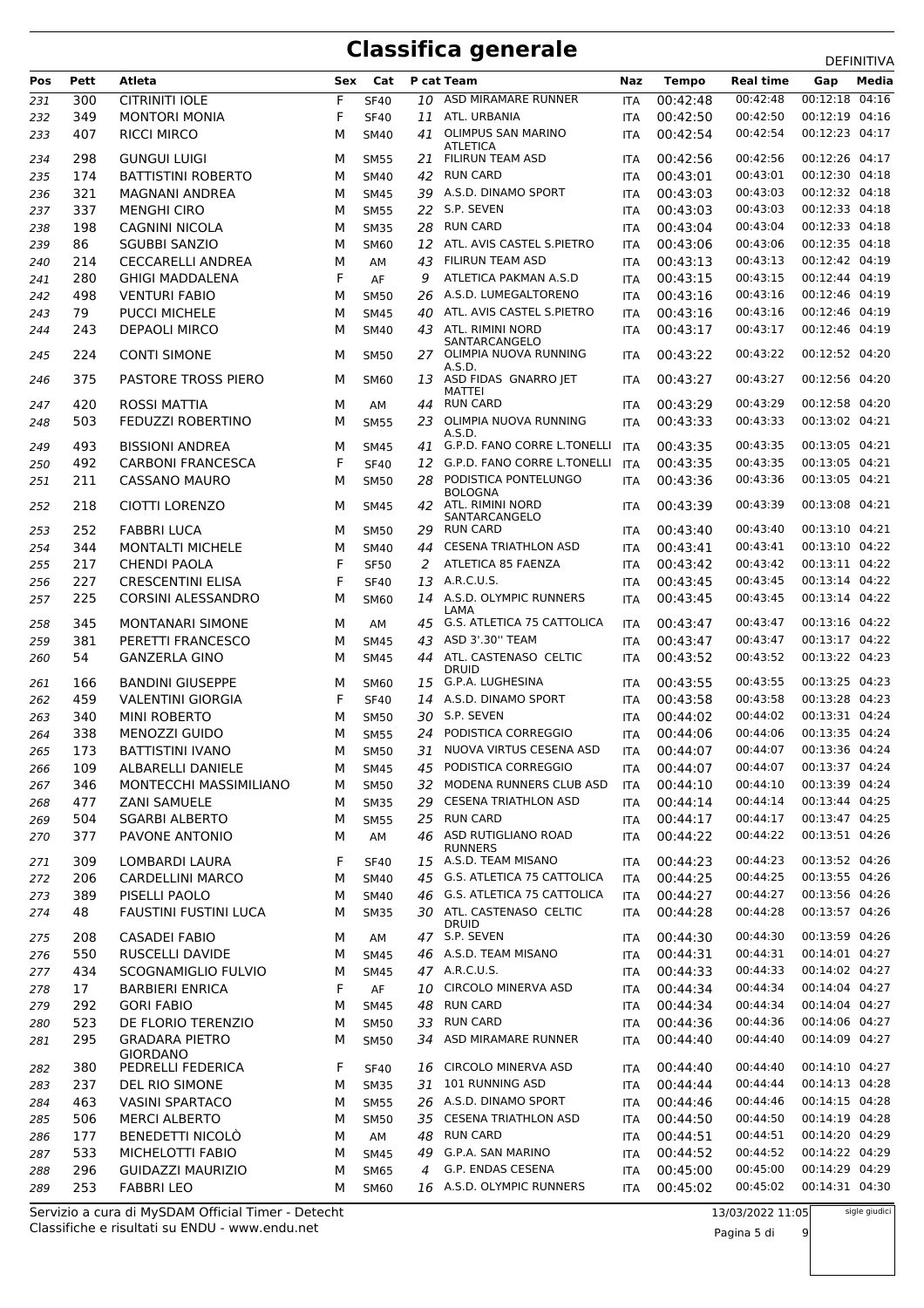| Pos | Pett | Atleta                     | Sex | Cat         |    | P cat Team                                                      | Naz        | <b>Tempo</b> | <b>Real time</b> | Gap            | Media |
|-----|------|----------------------------|-----|-------------|----|-----------------------------------------------------------------|------------|--------------|------------------|----------------|-------|
|     |      |                            |     |             |    | <b>LAMA</b>                                                     |            |              |                  |                |       |
| 290 | 92   | <b>ZARRI VERONICA</b>      | F   | AF          | 11 | ATL. CASTENASO CELTIC<br><b>DRUID</b>                           | <b>ITA</b> | 00:45:02     | 00:45:02         | 00:14:31 04:30 |       |
| 291 | 268  | <b>FRISONI GUIDO</b>       | М   | <b>SM50</b> |    | 36 G.P.A. SAN MARINO                                            | <b>ITA</b> | 00:45:04     | 00:45:04         | 00:14:34 04:30 |       |
| 292 | 525  | <b>MONALDINI ROBERTA</b>   | F   | <b>SF40</b> | 17 | G.P.A. SAN MARINO                                               | <b>SMR</b> | 00:45:05     | 00:45:05         | 00:14:34 04:30 |       |
| 293 | 432  | <b>SCARSELLI FRANCESCA</b> | F   | <b>SF40</b> |    | 18 A.S.D. OLYMPIC RUNNERS                                       | <b>ITA</b> | 00:45:06     | 00:45:06         | 00:14:35 04:30 |       |
| 294 | 307  | <b>LEMINCI JACOPO</b>      | м   | <b>SM40</b> |    | LAMA<br>47 A.S.D. OLYMPIC RUNNERS                               | ITA        | 00:45:06     | 00:45:06         | 00:14:35 04:30 |       |
| 295 | 385  | PICCHIRILLI EMANUELA       | F   | <b>SF50</b> |    | LAMA<br>3 A.S.D. OLYMPIC RUNNERS<br>LAMA                        | <b>ITA</b> | 00:45:06     | 00:45:06         | 00:14:35 04:30 |       |
| 296 | 255  | <b>FABBRI MAURIZIO</b>     | м   | <b>SM65</b> | 5  | ASD POL. SIDERMEC - VITALI                                      | <b>ITA</b> | 00:45:06     | 00:45:06         | 00:14:36 04:30 |       |
| 297 | 370  | PARI PAOLO                 | М   | <b>SM65</b> | 6  | A.S.D. DINAMO SPORT                                             | <b>ITA</b> | 00:45:10     | 00:45:10         | 00:14:40 04:30 |       |
| 298 | 99   | <b>GUIDI ANDREA</b>        | М   | <b>SM40</b> | 48 | <b>IMPOSSIBLE226 TRIATHLON</b><br><b>FORLI</b>                  | <b>ITA</b> | 00:45:12     | 00:45:12         | 00:14:41 04:31 |       |
| 299 | 513  | <b>BOLLINI ANDREA</b>      | M   | <b>SM60</b> |    | 17 POD. OZZANESE                                                | <b>ITA</b> | 00:45:17     | 00:45:17         | 00:14:47 04:31 |       |
| 300 | 336  | <b>MENAGLIO MAURO</b>      | M   | <b>SM50</b> |    | 37 RUN CARD                                                     | <b>ITA</b> | 00:45:23     | 00:45:23         | 00:14:53 04:32 |       |
| 301 | 291  | <b>GOBBI DENIS</b>         | М   | <b>SM50</b> | 38 | S.P. SEVEN                                                      | <b>ITA</b> | 00:45:24     | 00:45:24         | 00:14:54 04:32 |       |
| 302 | 113  | <b>CAFFAGNI FABIO</b>      | М   | <b>SM50</b> | 39 | PODISTICA CORREGGIO                                             | <b>ITA</b> | 00:45:26     | 00:45:26         | 00:14:55 04:32 |       |
| 303 | 499  | <b>MENGHINI FRANCO</b>     | М   | <b>SM45</b> | 50 | PODISTICA CORREGGIO                                             | <b>ITA</b> | 00:45:26     | 00:45:26         | 00:14:55 04:32 |       |
| 304 | 154  | AMBROGIANI ARNALDO         | M   | <b>SM65</b> | 7  | ATL. RIMINI NORD<br>SANTARCANGELO                               | <b>ITA</b> | 00:45:28     | 00:45:28         | 00:14:57 04:32 |       |
| 305 | 378  | PAZZAGLIA PIERPAOLO        | М   | <b>SM55</b> |    | 27 S.P. SEVEN                                                   | <b>ITA</b> | 00:45:29     | 00:45:29         | 00:14:58 04:32 |       |
| 306 | 183  | <b>BIANCHI DAVIDE</b>      | М   | <b>SM45</b> |    | 51 S.P. SEVEN                                                   | <b>ITA</b> | 00:45:31     | 00:45:31         | 00:15:01 04:33 |       |
| 307 | 93   | <b>AMADORI MARCO</b>       | M   | <b>SM55</b> |    | 28 S.P. SEVEN                                                   | <b>ITA</b> | 00:45:35     | 00:45:35         | 00:15:04 04:33 |       |
| 308 | 35   | <b>CIRICIOFOLO MARTINA</b> | F   | AF          |    | 12 ASD PODISTICA LINO SPAGNOLI ITA                              |            | 00:45:37     | 00:45:37         | 00:15:06 04:33 |       |
| 309 | 323  | <b>MALTONI THOMAS</b>      | М   | <b>SM45</b> |    | 52 G.P. AVIS FORLI                                              | <b>ITA</b> | 00:45:40     | 00:45:40         | 00:15:09 04:33 |       |
| 310 | 520  | MARCHESINI ALESSANDRO      | М   | <b>SM45</b> | 53 | ATL. CIBENO                                                     | <b>ITA</b> | 00:45:42     | 00:45:42         | 00:15:11 04:34 |       |
| 311 | 159  | ARGELLI ANDREA             | М   | <b>SM45</b> |    | 54 OLIMPUS SAN MARINO                                           | <b>ITA</b> | 00:45:43     | 00:45:43         | 00:15:13 04:34 |       |
| 312 | 555  | <b>CARNAROLI LUCA</b>      | м   | <b>SM45</b> | 55 | <b>ATLETICA</b><br><b>RUN CARD</b>                              | <b>ITA</b> | 00:45:44     | 00:45:44         | 00:15:13 04:34 |       |
| 313 | 97   | D'ARCANGELO DOMENICO       | м   | <b>SM55</b> | 29 | IMPOSSIBLE226 TRIATHLON                                         | <b>ITA</b> | 00:45:45     | 00:45:45         | 00:15:14 04:34 |       |
| 314 | 110  | <b>ALOISI FABRIZIO</b>     | M   | <b>SM60</b> |    | <b>FORLI</b><br>18 CORRI FORREST ASSOCIAZIONE ITA<br><b>SPO</b> |            | 00:45:47     | 00:45:47         | 00:15:16 04:34 |       |
| 315 | 360  | <b>NOVELLI DAVID</b>       | м   | <b>SM35</b> | 32 | NUOVA VIRTUS CESENA ASD                                         | <b>ITA</b> | 00:45:51     | 00:45:51         | 00:15:20 04:35 |       |
| 316 | 451  | <b>TONTINI LUCA</b>        | М   | <b>SM40</b> | 49 | NUOVA VIRTUS CESENA ASD                                         | <b>ITA</b> | 00:45:57     | 00:45:57         | 00:15:26 04:35 |       |
| 317 | 557  | <b>CASTELLANI PAOLO</b>    | М   | <b>SM55</b> | 30 | <b>CESENA TRIATHLON ASD</b>                                     | <b>ITA</b> | 00:45:59     | 00:45:59         | 00:15:29 04:35 |       |
| 318 | 312  | <b>LOPEZ MARCELLO</b>      | м   | <b>SM40</b> |    | 50 ASD FIDAS GNARRO JET<br>MATTEI                               | <b>ITA</b> | 00:46:02     | 00:46:02         | 00:15:31 04:36 |       |
| 319 | 191  | <b>BRASCHI FILIPPO</b>     | м   | <b>SM40</b> | 51 | <b>RUN CARD</b>                                                 | <b>ITA</b> | 00:46:03     | 00:46:03         | 00:15:32 04:36 |       |
| 320 | 478  | <b>ZANOLI DANIELE</b>      | М   | <b>SM50</b> | 40 | NUOVA VIRTUS CESENA ASD                                         | <b>ITA</b> | 00:46:04     | 00:46:04         | 00:15:33 04:36 |       |
| 321 | 405  | <b>RICCI ISABELLA</b>      | F   | <b>SF40</b> | 19 | A.S.D. TEAM MISANO                                              | <b>ITA</b> | 00:46:05     | 00:46:05         | 00:15:34 04:36 |       |
| 322 | 233  | <b>D'ANGELO LORENZO</b>    | м   | <b>SM55</b> |    | 31 A.R.C.U.S.                                                   | <b>ITA</b> | 00:46:05     | 00:46:05         | 00:15:35 04:36 |       |
| 323 | 18   | <b>BARCULLI ELENA</b>      | F   | AF          |    | 13 A.S.D. OLYMPIC RUNNERS<br>LAMA                               | ITA        | 00:46:06     | 00:46:06         | 00:15:36 04:36 |       |
| 324 | 479  | ZAVAGLI GIANLUCA           | М   | <b>SM50</b> | 41 | <b>RUN CARD</b>                                                 | ITA        | 00:46:07     | 00:46:07         | 00:15:37 04:36 |       |
| 325 | 379  | PECORARI MASSIMO           | М   | <b>SM55</b> |    | 32 ATLETICA AVIS SANSEPOLCRO                                    | <b>ITA</b> | 00:46:10     | 00:46:10         | 00:15:39 04:36 |       |
| 326 | 386  | PIETKA PIOTR               | М   | SM40        |    | 52 RUN CARD                                                     | ITA        | 00:46:13     | 00:46:13         | 00:15:43 04:37 |       |
| 327 | 524  | <b>GRECO MARIO</b>         | М   | <b>SM50</b> |    | 42 ASD ATLETICA LA SBARRA                                       | ITA        | 00:46:17     | 00:46:17         | 00:15:47 04:37 |       |
| 328 | 342  | MISEROCCHI MARCO           | М   | <b>SM45</b> |    | 56 RUN CARD                                                     | <b>ITA</b> | 00:46:21     | 00:46:21         | 00:15:50 04:38 |       |
| 329 | 501  | <b>BALDI STEFANO</b>       | М   | <b>SM50</b> | 43 | <b>RUN CARD</b>                                                 | ITA        | 00:46:23     | 00:46:23         | 00:15:52 04:38 |       |
| 330 | 293  | <b>GOZZI PIERLUIGI</b>     | М   | <b>SM50</b> | 44 | A.S.D. TEAM MISANO                                              | <b>ITA</b> | 00:46:31     | 00:46:31         | 00:16:01 04:39 |       |
| 331 | 231  | DA RIVA ALESSANDRA         | F   | <b>SF50</b> | 4  | NUOVA VIRTUS CESENA ASD                                         | <b>ITA</b> | 00:46:33     | 00:46:33         | 00:16:02 04:39 |       |
| 332 | 85   | <b>SARTI GABRIELE</b>      | М   | SM60        |    | 19 G.S. ATLETICA 75 CATTOLICA                                   | ITA        | 00:46:34     | 00:46:34         | 00:16:03 04:39 |       |
| 333 | 341  | <b>MINI ALFIERO</b>        | М   | <b>SM65</b> | 8  | OLIMPIA AMATORI RIMINI                                          | <b>ITA</b> | 00:46:35     | 00:46:35         | 00:16:05 04:39 |       |
| 334 | 168  | <b>BARDUCCI AGOSTINO</b>   | М   | SM60        | 20 | <b>RUN CARD</b>                                                 | ITA        | 00:46:37     | 00:46:37         | 00:16:06 04:39 |       |
| 335 | 527  | <b>GUALTIERI CHRISTIAN</b> | М   | <b>SM50</b> | 45 | <b>RUN CARD</b>                                                 | ITA        | 00:46:38     | 00:46:38         | 00:16:07 04:39 |       |
| 336 | 394  | <b>RABONI IVAN</b>         | М   | <b>SM50</b> | 46 | RIMINI MARATHON                                                 | <b>ITA</b> | 00:46:41     | 00:46:41         | 00:16:11 04:40 |       |
| 337 | 526  | ANGELINI MASSIMO           | М   | <b>SM40</b> |    | 53 G.P.A. SAN MARINO                                            | <b>SMR</b> | 00:46:49     | 00:46:49         | 00:16:19 04:40 |       |
| 338 | 567  | ARGELLI CRISTIAN           | М   | <b>SM45</b> |    | 57 RUN CARD                                                     | <b>ITA</b> | 00:46:51     | 00:46:51         | 00:16:21 04:41 |       |
| 339 | 411  | RIZZA PAOLO                | М   | AM          | 49 | A.S.D. DINAMO SPORT                                             | <b>ITA</b> | 00:46:54     | 00:46:54         | 00:16:23 04:41 |       |
| 340 | 258  | <b>FANESI MEDEA</b>        | F   | <b>SF40</b> |    | 20 ASD ATL. CESENATICO                                          | ITA        | 00:46:56     | 00:46:56         | 00:16:26 04:41 |       |
| 341 | 495  | <b>MAMMEI GIULIANO</b>     | М   | <b>SM35</b> | 33 | PASSO CAPPONI ASD                                               | ITA        | 00:47:06     | 00:47:06         | 00:16:35 04:42 |       |
| 342 | 571  | ABBONDANZA ROBERTA         | F   | <b>SF40</b> | 21 | <b>RUN CARD</b>                                                 | ITA        | 00:47:07     | 00:47:07         | 00:16:36 04:42 |       |
| 343 | 497  | <b>MORDENTI MICHELE</b>    | М   | <b>SM45</b> | 58 | G.P. AVIS FORLI                                                 | <b>ITA</b> | 00:47:07     | 00:47:07         | 00:16:37 04:42 |       |
| 344 | 419  | <b>ROSSI ROBERTO</b>       | М   | <b>SM45</b> | 59 | G.P. ENDAS CESENA                                               | ITA        | 00:47:10     | 00:47:10         | 00:16:39 04:42 |       |
| 345 | 326  | MAROSTEGAN ANDREA          | М   | <b>SM55</b> | 33 | <b>RUN CARD</b>                                                 | ITA        | 00:47:14     | 00:47:14         | 00:16:43 04:43 |       |
| 346 | 221  | <b>COLONNA ENZO</b>        | М   | <b>SM65</b> | 9  | S.P. SEVEN                                                      | <b>ITA</b> | 00:47:14     | 00:47:14         | 00:16:43 04:43 |       |
| 347 | 491  | <b>BROLLI CHRISTIAN</b>    | М   | <b>SM45</b> | 60 | ATL. RIMINI NORD<br>SANTARCANGELO                               | ITA        | 00:47:17     | 00:47:17         | 00:16:46 04:43 |       |

Classifiche e risultati su ENDU - www.endu.net Servizio a cura di MySDAM Official Timer - Detecht

Pagina 6 di 9

sigle giudici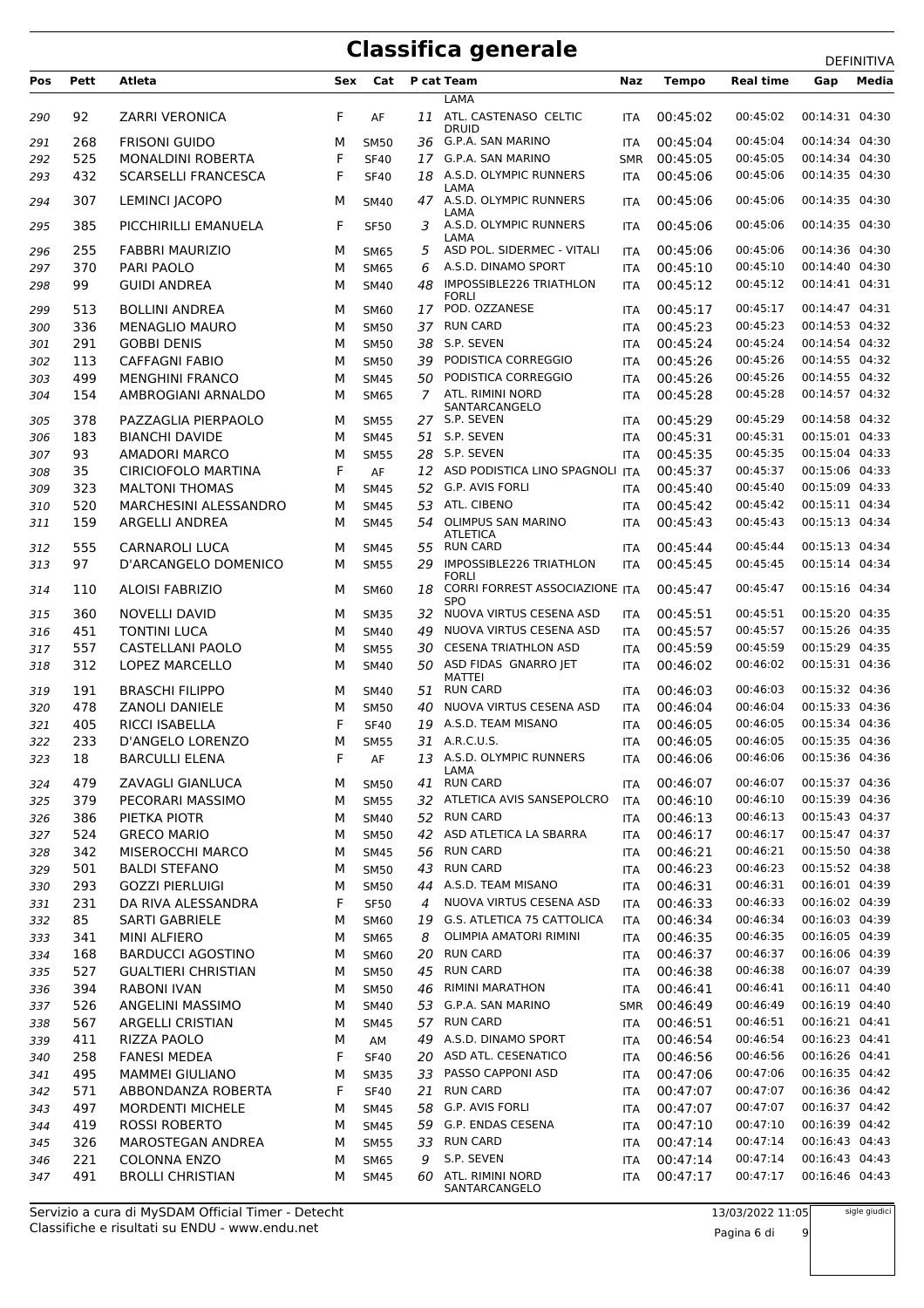|            |            |                                         |        |                     |    |                                                    |                   |                      |                      | <b>レㄴ!!!!!!!!</b>                |
|------------|------------|-----------------------------------------|--------|---------------------|----|----------------------------------------------------|-------------------|----------------------|----------------------|----------------------------------|
| Pos        | Pett       | Atleta                                  | Sex    | Cat                 |    | P cat Team                                         | Naz               | <b>Tempo</b>         | <b>Real time</b>     | Gap<br>Media                     |
| 348        | 548        | CAVINA CLAUDIO                          | М      | <b>SM50</b>         |    | 47 RUN CARD                                        | <b>ITA</b>        | 00:47:17             | 00:47:17             | 00:16:46 04:43                   |
| 349        | 189        | <b>BOTTAZZI MAURO</b>                   | М      | <b>SM55</b>         | 34 | ATL. RIMINI NORD<br>SANTARCANGELO                  | <b>ITA</b>        | 00:47:17             | 00:47:17             | 00:16:47 04:43                   |
| 350        | 469        | <b>VERDELLI SARA</b>                    | F      | <b>SF40</b>         |    | 22 FILIRUN TEAM ASD                                | <b>ITA</b>        | 00:47:18             | 00:47:18             | 00:16:47 04:43                   |
| 351        | 201        | <b>CANTI CLAUDIO</b>                    | M      | <b>SM60</b>         | 21 | G.P.A. SAN MARINO                                  | <b>ITA</b>        | 00:47:21             | 00:47:21             | 00:16:50 04:44                   |
| 352        | 558        | PIETRAGNOLI SILVIA                      | F      | <b>SF50</b>         | 5  | <b>CESENA TRIATHLON ASD</b>                        | <b>ITA</b>        | 00:47:22             | 00:47:22             | 00:16:51 04:44                   |
| 353        | 77         | POP ALINA                               | F      | AF                  | 14 | <b>RUN CARD</b>                                    | <b>ITA</b>        | 00:47:23             | 00:47:23             | 00:16:52 04:44                   |
| 354        | 395        | <b>RADUCCI CHRISTIAN</b>                | м      | <b>SM45</b>         | 61 | <b>RUN CARD</b>                                    | <b>ITA</b>        | 00:47:23             | 00:47:23             | 00:16:53 04:44                   |
| 355        | 402        | REDAELLI PAOLA                          | F      | <b>SF40</b>         | 23 | S.P. SEVEN                                         | <b>ITA</b>        | 00:47:24             | 00:47:24             | 00:16:53 04:44                   |
|            |            |                                         | F      | <b>SF40</b>         | 24 | <b>FILIRUN TEAM ASD</b>                            |                   | 00:47:25             | 00:47:25             | 00:16:54 04:44                   |
| 356        | 518        | <b>CECCHERELLI ALICE</b>                |        |                     |    | S.P. SEVEN                                         | <b>ITA</b>        |                      | 00:47:25             | 00:16:54 04:44                   |
| 357        | 364        | PAESINI DANILO                          | М      | <b>SM50</b>         | 48 |                                                    | <b>ITA</b>        | 00:47:25             |                      |                                  |
| 358        | 517        | <b>CECCHERELLI CHIARA</b>               | F      | AF                  | 15 | <b>FILIRUN TEAM ASD</b>                            | <b>ITA</b>        | 00:47:25             | 00:47:25             | 00:16:54 04:44                   |
| 359        | 80         | <b>FAZZI ALESSANDRO</b>                 | м      | <b>SM40</b>         | 54 | <b>FILIRUN TEAM ASD</b>                            | <b>ITA</b>        | 00:47:25             | 00:47:25             | 00:16:55 04:44                   |
| 360        | 421        | <b>ROSSI GABRIELE</b>                   | м      | <b>SM55</b>         | 35 | <b>RIMINI MARATHON</b>                             | <b>ITA</b>        | 00:47:26             | 00:47:26             | 00:16:55 04:44                   |
| 361        | 562        | <b>GASPERONI ELENA</b>                  | F      | AF                  | 16 | <b>RUN CARD</b>                                    | <b>ITA</b>        | 00:47:29             | 00:47:29             | 00:16:58 04:44                   |
| 362        | 219        | <b>COLELLA GIUSEPPE</b>                 | M      | AM                  | 50 | ATLETICA MARCIANISE A.S.D                          | <b>ITA</b>        | 00:47:34             | 00:47:34             | 00:17:04 04:45                   |
| 363        | 320        | <b>MAESTRI MARCO</b>                    | M      | <b>SM35</b>         | 34 | <b>GOLDEN CLUB RIMINI</b>                          | <b>ITA</b>        | 00:47:36             | 00:47:36             | 00:17:05 04:45                   |
| 364        | 163        | <b>BAGNOLI SARA</b>                     | F      | <b>SF50</b>         | 6  | INTERNAT.<br><b>MACIANO TEAM RUNNERS</b><br>A.S.D. | <b>ITA</b>        | 00:47:36             | 00:47:36             | 00:17:05 04:45                   |
| 365        | 239        | DELLA BARTOLA CORRADO                   | м      | <b>SM65</b>         | 10 | S.P. SEVEN                                         | <b>ITA</b>        | 00:47:39             | 00:47:39             | 00:17:08 04:45                   |
| 366        | 412        | ROCCHI DANIELE                          | M      | <b>SM40</b>         |    | 55 RUN CARD                                        | <b>ITA</b>        | 00:47:42             | 00:47:42             | 00:17:12 04:46                   |
| 367        | 522        | <b>BATTISTINI GIADA</b>                 | F      | AF                  |    | 17 A.S.D. DINAMO SPORT                             | <b>ITA</b>        | 00:47:44             | 00:47:44             | 00:17:13 04:46                   |
| 368        | 436        | SILVAGNI ANDREA                         | м      | <b>SM55</b>         | 36 | <b>RUN CARD</b>                                    | <b>ITA</b>        | 00:47:45             | 00:47:45             | 00:17:14 04:46                   |
| 369        | 510        | <b>MONTICELLI VERONICA</b>              | F      | AF                  |    | 18 RUN CARD                                        | <b>ITA</b>        | 00:47:46             | 00:47:46             | 00:17:16 04:46                   |
| 370        | 446        | <b>TEODORANI FABIO</b>                  | м      | <b>SM55</b>         |    | 37 S.P. SEVEN                                      | <b>ITA</b>        | 00:47:49             | 00:47:49             | 00:17:18 04:46                   |
| 371        | 265        | <b>FONTANA FRANCESCA</b>                | F      | <b>SF40</b>         | 25 | PODISTICA PONTELUNGO                               | <b>ITA</b>        | 00:47:49             | 00:47:49             | 00:17:18 04:46                   |
|            |            |                                         |        |                     |    | <b>BOLOGNA</b>                                     |                   |                      |                      |                                  |
| 372        | 348        | <b>MONTI FEDERICO</b>                   | м      | <b>SM45</b>         |    | 62 PODISTICA PONTELUNGO<br><b>BOLOGNA</b>          | <b>ITA</b>        | 00:47:49             | 00:47:49             | 00:17:19 04:46                   |
| 373        | 356        | <b>NESTRI MICHELE</b>                   | м      | <b>SM45</b>         |    | 63 A.S.D. OLYMPIC RUNNERS<br>LAMA                  | <b>ITA</b>        | 00:47:50             | 00:47:50             | 00:17:19 04:46                   |
| 374        | 541        | MASETTI ANNAMARIA                       | F      | <b>SF60</b>         | 1  | G.S. GABBI ASD                                     | <b>ITA</b>        | 00:47:51             | 00:47:51             | 00:17:20 04:47                   |
| 375        | 318        | LOTTI FABIO                             | M      | <b>SM50</b>         | 49 | <b>GOLDEN CLUB RIMINI</b><br>INTERNAT.             | <b>ITA</b>        | 00:47:55             | 00:47:55             | 00:17:24 04:47                   |
| 376        | 343        | <b>MONTALTI PARIDE</b>                  | м      | <b>SM50</b>         |    | 50 S.P. SEVEN                                      | <b>ITA</b>        | 00:48:00             | 00:48:00             | 00:17:30 04:47                   |
| 377        | 528        | <b>CECCARELLI ANGELA</b>                | F      | AF                  |    | 19 FILIRUN TEAM ASD                                | <b>ITA</b>        | 00:48:02             | 00:48:02             | 00:17:32 04:48                   |
| 378        | 556        | DEL SORBO DOMENICO                      | м      | <b>SM65</b>         | 11 | AMICI DELLA FATICA CESENA                          | <b>ITA</b>        | 00:48:07             | 00:48:07             | 00:17:36 04:48                   |
| 379        | 290        | <b>GNOLA MICHELE</b>                    | м      | <b>SM40</b>         | 56 | <b>RUN CARD</b>                                    | <b>ITA</b>        | 00:48:07             | 00:48:07             | 00:17:37 04:48                   |
| 380        | 450        | <b>TONINI MARCO</b>                     | M      | AM                  | 51 | <b>RUN CARD</b>                                    | <b>ITA</b>        | 00:48:11             | 00:48:11             | 00:17:40 04:49                   |
| 381        | 193        | <b>BUGLI VERONICA</b>                   | F      | <b>SF40</b>         | 26 | A.S.D. TEAM MISANO                                 | <b>ITA</b>        | 00:48:12             | 00:48:12             | 00:17:42 04:49                   |
| 382        | 282        | <b>GIANESSI DAVIDE</b>                  | M      | AM                  | 52 | <b>RUN CARD</b>                                    | <b>ITA</b>        | 00:48:16             | 00:48:16             | 00:17:45 04:49                   |
| 383        | 361        | <b>OMACELLI MARIA</b>                   | F      | <b>SF50</b>         | 7  | ATL. URBANIA                                       | <b>ITA</b>        | 00:48:19             | 00:48:19             | 00:17:48 04:49                   |
|            |            | <b>CRISTIANA</b>                        |        |                     |    |                                                    |                   |                      |                      |                                  |
| 384        | 393        | QUATRARO ANTONIO                        | м      | <b>SM50</b>         |    | 51 A.S.D. DINAMO SPORT                             | <b>ITA</b>        | 00:48:20             | 00:48:20             | 00:17:49 04:49                   |
| 385        | 190        | <b>BRAGANTI MARIA</b>                   | F      | <b>SF50</b>         | 8  | A.S.D. OLYMPIC RUNNERS                             | <b>ITA</b>        | 00:48:22             | 00:48:22             | 00:17:51 04:50                   |
| 386        | 554        | DELPRETE VINCENZO                       | М      | <b>SM50</b>         |    | LAMA<br>52 G.S. ATLETICA 75 CATTOLICA              | <b>ITA</b>        | 00:48:22             | 00:48:22             | 00:17:51 04:50                   |
|            | 410        | <b>RIPA FRANCESCA</b>                   | F      |                     |    | 27 ATL. RIMINI NORD                                |                   | 00:48:25             | 00:48:25             | 00:17:55 04:50                   |
| 387        |            |                                         |        | <b>SF40</b>         |    | SANTARCANGELO                                      | ITA               |                      |                      |                                  |
| 388        | 575        | ZANGHERI LORENZO                        | м      | SM45                | 64 | G.S. LAMONE                                        | <b>ITA</b>        | 00:48:34             | 00:48:34             | 00:18:03 04:51                   |
| 389        | 182        | <b>BIAGIONI SILVIA</b>                  | F      | AF                  | 20 | FILIRUN TEAM ASD                                   | <b>ITA</b>        | 00:48:36             | 00:48:36             | 00:18:05 04:51                   |
| 390        | 400        | RAMUNDO FILOMENA                        | F      | <b>SF40</b>         | 28 | <b>RUN CARD</b>                                    | <b>ITA</b>        | 00:48:36             | 00:48:36             | 00:18:05 04:51                   |
| 391        | 559        | <b>TAMBURINI ENRICA</b>                 | F      | <b>SF40</b>         | 29 | <b>RIMINI MARATHON</b>                             | <b>ITA</b>        | 00:48:37             | 00:48:37             | 00:18:07 04:51                   |
| 392        | 490        | VASCIARELLI ANNA LISA                   | F      | <b>SF50</b>         | 9  | RIMINI MARATHON                                    | <b>ITA</b>        | 00:48:41             | 00:48:41             | 00:18:11 04:52                   |
| 393        | 106        | <b>CORNACCHIA ANGELO</b>                | м      | <b>SM45</b>         | 65 | EDERA ATL. FORLI                                   | <b>ITA</b>        | 00:48:44             | 00:48:44             | 00:18:14 04:52                   |
| 394        | 481        | <b>ZONDINI ANDREA</b>                   | М      | <b>SM35</b>         |    | 35 CESENA TRIATHLON ASD                            | <b>ITA</b>        | 00:48:47             | 00:48:47             | 00:18:16 04:52                   |
| 395        | 305        | <b>LAMIERI IVAN</b>                     | м      | <b>SM50</b>         | 53 | POD. OZZANESE                                      | <b>ITA</b>        | 00:48:47             | 00:48:47             | 00:18:17 04:52                   |
| 396        | 454        | UGOLINI LORENZO                         | М      | <b>SM50</b>         | 54 | <b>RUN CARD</b>                                    | <b>ITA</b>        | 00:48:48             | 00:48:48             | 00:18:17 04:52                   |
| 397        | 572        | <b>MARTININI ETTORE</b>                 | м      | <b>SM60</b>         |    | 22 GOLDEN CLUB RIMINI                              | <b>ITA</b>        | 00:48:48             | 00:48:48             | 00:18:17 04:52                   |
| 398        | 249        | <b>DURANTE DANIELE</b>                  | м      | <b>SM45</b>         |    | INTERNAT.<br>66 GOLDEN CLUB RIMINI                 | <b>ITA</b>        | 00:48:49             | 00:48:49             | 00:18:19 04:52                   |
|            |            |                                         |        |                     |    | INTERNAT.<br>101 RUNNING ASD                       |                   |                      | 00:48:50             | 00:18:19 04:52                   |
| 399        | 202        | <b>CANTONI SAMANTA</b>                  | F      | AF                  | 21 |                                                    | <b>ITA</b>        | 00:48:50             |                      |                                  |
| 400        | 279        | <b>GHIGI ENRICO</b>                     | М      | <b>SM55</b>         | 38 | A.S.D. OLYMPIC RUNNERS<br>LAMA                     | <b>ITA</b>        | 00:48:54             | 00:48:54             | 00:18:23 04:53                   |
| 401        | 383        | PERUGINI MICHELE                        | м      | <b>SM50</b>         |    | 55 A.S.D. OLYMPIC RUNNERS<br>LAMA                  | <b>ITA</b>        | 00:48:54             | 00:48:54             | 00:18:23 04:53                   |
| 402        | 391        | POZZOBON IRENE                          | F      | AF                  |    | 22 GOLDEN CLUB RIMINI<br>INTERNAT.                 | <b>ITA</b>        | 00:48:55             | 00:48:55             | 00:18:25 04:53                   |
| 403<br>404 | 126<br>382 | MANZELLI ALESSANDRO<br>PITAGORA MASSIMO | М<br>м | SM45<br><b>SM45</b> | 68 | 67 ASD ATL. CESENATICO<br>PASSO CAPPONI ASD        | ITA<br><b>ITA</b> | 00:48:56<br>00:48:57 | 00:48:56<br>00:48:57 | 00:18:25 04:53<br>00:18:26 04:53 |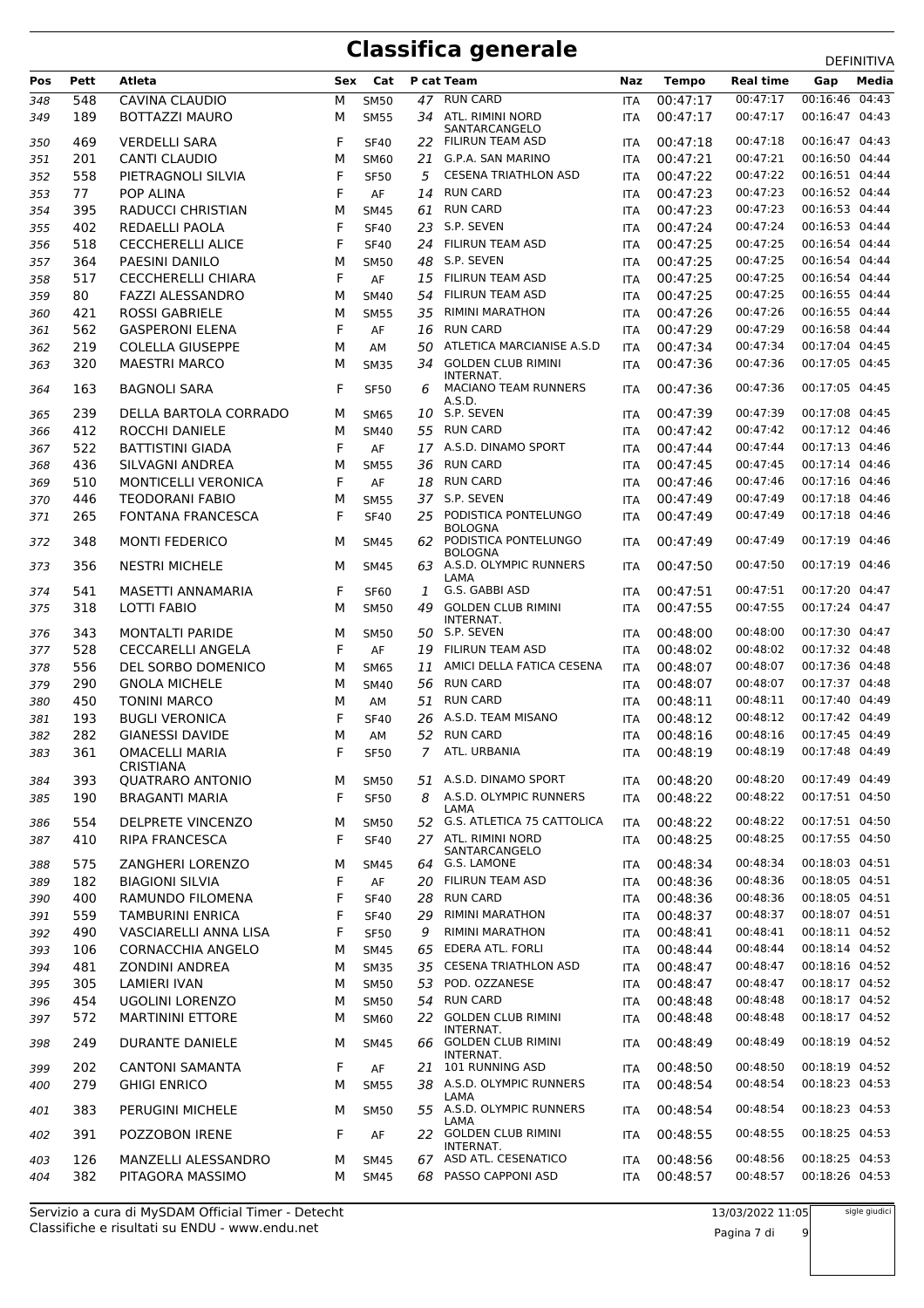| Pos | Pett       | Atleta                        | Sex    | Cat         |          | P cat Team                                      | Naz        | <b>Tempo</b> | <b>Real time</b>     | Gap                              | Media |
|-----|------------|-------------------------------|--------|-------------|----------|-------------------------------------------------|------------|--------------|----------------------|----------------------------------|-------|
| 405 | 339        | <b>MERCURIALI MATTIA</b>      | М      | <b>SM40</b> |          | 57 RUN CARD                                     | <b>ITA</b> | 00:48:57     | 00:48:57             | 00:18:27 04:53                   |       |
| 406 | 330        | <b>MASTRANGELO DOMENICO</b>   | M      | <b>SM50</b> | 56       | <b>RUN CARD</b>                                 | <b>ITA</b> | 00:49:03     | 00:49:03             | 00:18:33 04:54                   |       |
| 407 | 155        | ANDREINI MIRELLA              | F      | <b>SF40</b> | 30       | G.P.A. SAN MARINO                               | ITA        | 00:49:07     | 00:49:07             | 00:18:36 04:54                   |       |
| 408 | 196        | <b>BUSTELLI FEDERICA</b>      | F      | <b>SF40</b> |          | 31 GOLDEN CLUB RIMINI                           | <b>ITA</b> | 00:49:07     | 00:49:07             | 00:18:36 04:54                   |       |
|     |            | <b>GOZZI GIORGIO PATRIZIO</b> |        |             |          | INTERNAT.<br>PODISTICA SAMMAURESE               |            | 00:49:19     | 00:49:19             | 00:18:48 04:55                   |       |
| 409 | 294<br>529 |                               | м      | <b>SM60</b> | 23<br>58 | ATL. MAMELI RAVENNA                             | <b>ITA</b> | 00:49:38     | 00:49:38             | 00:19:08 04:57                   |       |
| 410 |            | ARMELI IAPICHINO MARCO        | м<br>F | <b>SM40</b> |          | TRIIRON                                         | <b>ITA</b> |              | 00:49:40             |                                  |       |
| 411 | 176        | BAZZANI RITA                  |        | <b>SF50</b> | 10       | AMICI DELLA FATICA CESENA                       | <b>ITA</b> | 00:49:40     | 00:49:40             | 00:19:09 04:57                   |       |
| 412 | 547        | <b>BORGHETTI PAOLO</b>        | M      | <b>SM60</b> | 24       | 53 MACIANO TEAM RUNNERS                         | ITA        | 00:49:40     | 00:49:41             | 00:19:10 04:57<br>00:19:11 04:58 |       |
| 413 | 165        | <b>BALLARINI TOMMASO</b>      | м      | AM          |          | A.S.D.                                          | <b>ITA</b> | 00:49:41     |                      |                                  |       |
| 414 | 483        | <b>MURATORI ALESSANDRA</b>    | F      | AF          | 23       | A.S.D. DINAMO SPORT                             | ITA        | 00:49:44     | 00:49:44             | 00:19:13 04:58                   |       |
| 415 | 260        | FILIPPINI LUCA                | м      | <b>SM40</b> | 59       | G.S. ATLETICA 75 CATTOLICA                      | <b>ITA</b> | 00:49:55     | 00:49:55             | 00:19:24 04:59                   |       |
| 416 | 367        | PALLADINO ALESSANDRO          | M      | <b>SM45</b> | 69       | ASD ATL. CESENATICO                             | <b>ITA</b> | 00:49:58     | 00:49:58             | 00:19:27 04:59                   |       |
| 417 | 514        | MINGHELLI MAURIZIO            | м      | <b>SM45</b> | 70       | <b>RUN CARD</b>                                 | ITA        | 00:49:58     | 00:49:58             | 00:19:28 04:59                   |       |
| 418 | 269        | <b>GABELLINI ALBERTO</b>      | M      | <b>SM35</b> |          | 36 RUN CARD                                     | <b>ITA</b> | 00:49:59     | 00:49:59             | 00:19:28 04:59                   |       |
| 419 | 373        | PASQUINI YURI                 | м      | <b>SM50</b> |          | 57 RUN CARD                                     | <b>ITA</b> | 00:49:59     | 00:49:59             | 00:19:29 04:59                   |       |
| 420 | 429        | <b>SANTI GIORGIA</b>          | F      | <b>SF40</b> | 32       | <b>RUN CARD</b>                                 | ITA        | 00:50:02     | 00:50:02             | 00:19:31 05:00                   |       |
| 421 | 333        | <b>MAZZINI OMAR</b>           | M      | <b>SM50</b> | 58       | <b>RUN CARD</b>                                 | <b>ITA</b> | 00:50:02     | 00:50:02             | 00:19:31 05:00                   |       |
| 422 | 399        | RAIOLA ANTONIO                | M      | <b>SM50</b> | 59       | RIDETOWIN A.C.S.D.                              | <b>ITA</b> | 00:50:04     | 00:50:04             | 00:19:33 05:00                   |       |
| 423 | 435        | <b>SERENI SERGIO</b>          | M      | <b>SM60</b> | 25       | <b>FILIRUN TEAM ASD</b>                         | ITA        | 00:50:05     | 00:50:05             | 00:19:35 05:00                   |       |
| 424 | 94         | <b>BERTOZZI ALEX</b>          | M      | SM40        | 60       | PODISTICA SAMMAURESE                            | <b>ITA</b> | 00:50:09     | 00:50:09             | 00:19:38 05:00                   |       |
| 425 | 259        | <b>FANTI ANDREA</b>           | м      | <b>SM50</b> | 60       | <b>RUN CARD</b>                                 | ITA        | 00:50:09     | 00:50:09             | 00:19:38 05:00                   |       |
| 426 | 153        | ALUNNI FRANCESCA              | F      | <b>SF40</b> | 33       | A.S.D. OLYMPIC RUNNERS<br>LAMA                  | ITA        | 00:50:13     | 00:50:13             | 00:19:42 05:01                   |       |
| 427 | 565        | RAGONESI MASSIMILIANO         | м      | <b>SM50</b> |          | 61 RUN CARD                                     | <b>ITA</b> | 00:50:14     | 00:50:14             | 00:19:44 05:01                   |       |
| 428 | 485        | <b>TRALLI ALESSIO</b>         | м      | <b>SM35</b> |          | 37 A.S.D. DINAMO SPORT                          | ITA        | 00:50:29     | 00:50:29             | 00:19:58 05:02                   |       |
| 429 | 563        | <b>ROSSI ANTONIO</b>          | M      | <b>SM50</b> |          | 62 RUN CARD                                     | <b>ITA</b> | 00:50:34     | 00:50:34             | 00:20:04 05:03                   |       |
| 430 | 438        | <b>SODA LAURA</b>             | F      | <b>SF50</b> | 11       | <b>RUN CARD</b>                                 | <b>ITA</b> | 00:50:36     | 00:50:36             | 00:20:05 05:03                   |       |
| 431 | 172        | <b>BASSI ROBERTO</b>          | M      | <b>SM50</b> | 63       | <b>RUN CARD</b>                                 | ITA        | 00:50:36     | 00:50:36             | 00:20:05 05:03                   |       |
| 432 | 313        | <b>LORENZI ROBERTO</b>        | M      | <b>SM55</b> | 39       | G.S. ATLETICA 75 CATTOLICA                      | <b>ITA</b> | 00:50:42     | 00:50:42             | 00:20:11 05:04                   |       |
| 433 | 210        | CASALI LUCA                   | м      | <b>SM35</b> |          | 38 A.S.D. DINAMO SPORT                          | <b>ITA</b> | 00:50:42     | 00:50:42             | 00:20:12 05:04                   |       |
| 434 | 247        | <b>DOBORI NICHOLAS</b>        | M      | <b>SM35</b> | 39       | ASD POL. SIDERMEC - VITALI                      | ITA        | 00:50:43     | 00:50:43             | 00:20:12 05:04                   |       |
| 435 | 392        | <b>QUADRELLI ATTILIO</b>      | M      | <b>SM55</b> | 40       | ASD MIRAMARE RUNNER                             | <b>ITA</b> | 00:50:55     | 00:50:55             | 00:20:25 05:05                   |       |
| 436 | 552        | <b>BINDA MASSIMO</b>          | м      | <b>SM45</b> | 71       | G.S. ATLETICA 75 CATTOLICA                      | <b>ITA</b> | 00:51:00     | 00:51:00             | 00:20:30 05:05                   |       |
| 437 | 549        | <b>FANTINI ANDREA</b>         | м      | <b>SM60</b> | 26       | <b>RUN CARD</b>                                 | ITA        | 00:51:04     | 00:51:04             | 00:20:33 05:06                   |       |
| 438 | 329        | <b>MASCIOLI GUIDO</b>         | M      | <b>SM35</b> | 40       | <b>RUN CARD</b>                                 | ITA        | 00:51:32     | 00:51:32             | 00:21:01 05:09                   |       |
| 439 | 542        | RICCIO CLELIA                 | F      | AF          |          | 24 GOLDEN CLUB RIMINI                           | <b>SMR</b> | 00:51:42     | 00:51:42             | 00:21:12 05:10                   |       |
| 440 | 401        | RAVAIOLI MONICA               | F      | <b>SF40</b> | 34       | INTERNAT.<br>WOMEN IN RUN CESENA A.S.D. ITA     |            | 00:51:47     | 00:51:47             | 00:21:17 05:10                   |       |
| 441 | 170        | <b>BAROCCI MASSIMILIANO</b>   | м      | <b>SM45</b> |          | 72 RUN CARD                                     | ITA        | 00:51:53     | 00:51:53             | 00:21:23 05:11                   |       |
| 442 | 250        | <b>DURANTI BARBARA</b>        | F      | <b>SF50</b> |          | 12 FILIRUN TEAM ASD                             |            | ITA 00:51:57 | 00:51:57             | 00:21:26 05:11                   |       |
| 443 | 232        | DAISSE' LORENZO               | м      | <b>SM45</b> |          | 73 RUN CARD                                     | ITA        | 00:51:57     | 00:51:57             | 00:21:26 05:11                   |       |
| 444 | 223        | <b>CONTI GRETA</b>            | F      | <b>SF40</b> |          | 35 RUN CARD                                     | ITA        | 00:52:04     | 00:52:04             | 00:21:33 05:12                   |       |
| 445 | 449        | TONI MATTIA                   | М      | AM          |          | 54 RUN CARD                                     | ITA        | 00:52:07     | 00:52:07             | 00:21:37 05:12                   |       |
| 446 | 195        | <b>BUSCAGLIA LORENA</b>       | F      | <b>SF50</b> |          | 13 G.S. ATLETICA 75 CATTOLICA                   | ITA        | 00:52:08     | 00:52:08             | 00:21:38 05:12                   |       |
| 447 | 262        | <b>FIORI REBECCA</b>          | F      | AF          | 25       | <b>RUN CARD</b>                                 | ITA        | 00:52:32     | 00:52:32             | 00:22:01 05:15                   |       |
| 448 | 414        | ROMAGNOLI ERIKA               | F      | <b>SF40</b> | 36       | WOMEN IN RUN CESENA A.S.D. ITA                  |            | 00:52:37     | 00:52:37             | 00:22:06 05:15                   |       |
| 449 | 226        | <b>CORZANI CHRISTIAN</b>      | М      | <b>SM45</b> |          | 74 AMICI DELLA FATICA CESENA                    | ITA        | 00:52:37     | 00:52:37             | 00:22:07 05:15                   |       |
| 450 | 355        | <b>NERI CAMILLA</b>           | F      | AF          |          | 26 GOLDEN CLUB RIMINI                           | ITA        | 00:52:41     | 00:52:41             | 00:22:10 05:16                   |       |
|     |            |                               |        |             |          | INTERNAT.                                       |            |              |                      |                                  |       |
| 451 | 273        | <b>GASPARRI EMANUELA</b>      | F      | <b>SF40</b> |          | 37 9,92 RUNNING ASD                             | ITA        | 00:52:42     | 00:52:42             | 00:22:12 05:16<br>00:22:14 05:16 |       |
| 452 | 212        | CASTELLANI CLAUDIO            | М      | <b>SM65</b> |          | 12 G.P. ENDAS CESENA<br>SAN VITTORE POL.DILETT. | ITA        | 00:52:45     | 00:52:45             | 00:22:14 05:16                   |       |
| 453 | 397        | RAGONESI FRANCESCO            | М      | <b>SM45</b> | 75       |                                                 | ITA        | 00:52:45     | 00:52:45             |                                  |       |
| 454 | 512        | SEMPRINI ANDREA LUIGI         | М      | <b>SM65</b> |          | 13 RIMINI MARATHON<br>41 RUN CARD               | ITA        | 00:52:46     | 00:52:46<br>00:52:52 | 00:22:16 05:16<br>00:22:21 05:17 |       |
| 455 | 441        | <b>STRIGLIO SANDRO</b>        | М      | <b>SM55</b> |          |                                                 | ITA        | 00:52:52     | 00:53:10             | 00:22:39 05:18                   |       |
| 456 | 317        | LOTTI ROMINA                  | F      | <b>SF40</b> |          | 38 A.R.C.U.S.                                   | ITA        | 00:53:10     |                      |                                  |       |
| 457 | 91         | <b>ZAMBONI MARCO</b>          | М      | <b>SM55</b> |          | 42 ATL. CASTENASO CELTIC<br><b>DRUID</b>        | ITA        | 00:53:17     | 00:53:17             | 00:22:47 05:19                   |       |
| 458 | 464        | <b>VENTRUCCI WIDMER</b>       | М      | <b>SM40</b> | 61       | ASD POL. SIDERMEC - VITALI                      | ITA        | 00:53:24     | 00:53:24             | 00:22:54 05:20                   |       |
| 459 | 175        | <b>BAVIA ANTONIO GIORGIO</b>  | М      | <b>SM50</b> |          | 64 A.S.D. TEAM MISANO                           | ITA        | 00:53:33     | 00:53:33             | 00:23:02 05:21                   |       |
| 460 | 458        | <b>VALENTI LIBERO</b>         | м      | <b>SM50</b> |          | 65 A.S.D. OLYMPIC RUNNERS<br>LAMA               | ITA        | 00:53:35     | 00:53:35             | 00:23:04 05:21                   |       |
| 461 | 468        | <b>VENTURI MARCO</b>          | м      | <b>SM45</b> |          | 76 WOMEN IN RUN CESENA A.S.D.                   | ITA        | 00:53:46     | 00:53:46             | 00:23:15 05:22                   |       |
| 462 | 494        | <b>CANGINI GIANLUCA</b>       | М      | <b>SM45</b> |          | 77 CESENA TRIATHLON ASD                         | ITA        | 00:53:46     | 00:53:46             | 00:23:16 05:22                   |       |
| 463 | 188        | <b>BOSCHI ALESSANDRO</b>      | М      | <b>SM50</b> |          | 66 9,92 RUNNING ASD                             | ITA        | 00:53:48     | 00:53:48             | 00:23:18 05:22                   |       |
| 464 | 257        | <b>FAGIOLI GIANLUCA</b>       | М      | <b>SM40</b> |          | 62 RUN CARD                                     | ITA        | 00:53:53     | 00:53:53             | 00:23:23 05:23                   |       |
| 465 | 508        | PARMEGGIANI PATRIZIA          | F      | <b>SF50</b> |          | 14 PODISTICA CORREGGIO                          | ITA        | 00:53:54     | 00:53:54             | 00:23:24 05:23                   |       |